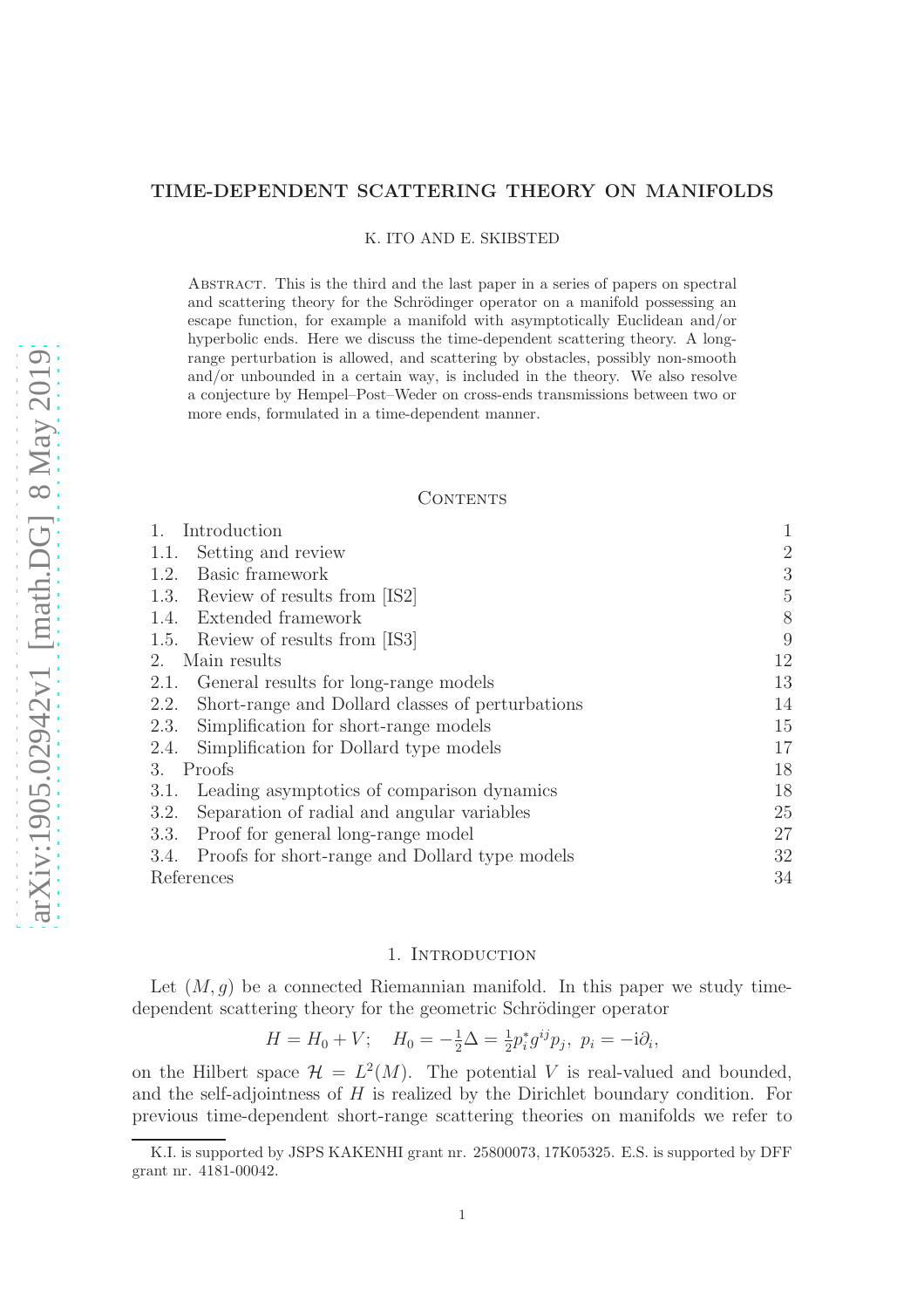[Co, Il, IN, IS1]. For a review of scattering by an unbounded obstacle in  $\mathbb{R}^d$  as studied in [Co, Il] we refer to [Ya2].

Our theory includes a generalization of asymptotic completeness on the Euclidean space stated in terms of a "time-dilated" comparison dynamics by Yafaev [Ya1]. In its simplest form given for  $H = -\frac{1}{2}\Delta$  on the Euclidean space  $\mathbb{R}^d$  it amounts to the comparison (using spherical coordinates  $(r, \sigma)$ )

$$
\left(e^{\pm itH}f\right)(r,\sigma) \approx r^{(1-d)/2}e^{\pm ir^2/(2t)}t^{-1/2}\phi_{\pm}(r/t,\sigma) \text{ for } t \to \infty,
$$

and showing a unitary correspondance  $f \leftrightarrow \phi_{\pm}$ . The virtue of this type of comparison dynamics is its simplicity and, more importantly, that it can be generalized to manifolds without invoking micro-local analysis (for example the Fourier transform). It was used in [IS1] to obtain the asymptotic completeness on a manifold with asymptotically Euclidean ends of short-range type by a time-dependent method. In this paper we develop a time-dependent theory applicable to both asymptotically Euclidean and hyperbolic ends of long-range type, and moreover we show a relationship between the time-dependent and stationary wave operators, the latter of which been constructed in [IS3]. More precisely, let  $F^{\pm}$  be the future/past stationary wave operators of [IS3] and  $W^{\pm}$  be the time-dependent operators of this paper. Then we show that

$$
F^{\pm} = (W^{\pm})^*.
$$
 (1.1)

These are relationships for general long-range models. However under additional conditions more specialized wave operators of 'Dollard type' are constructed by a time-dilated comparison dynamics modeled after Dollard's construction on the Euclidean space [Do]. Deducing from (1.1) we then obtain similar results for the simplified Dollard type operators. Moreover yet similar formulas are obtained under short-range conditions. In particular the latter formulas complement the purely time-dependent theory of [IS1]. We use the Cook–Kuroda method to show the existence of the time-dependent wave operators in the most general setting. Asymptotic completeness is then a consequence of (1.1) (and its simplified versions), see [II] for a similar application of stationary scattering theory in the Euclidean context.

Another result of this paper is a resolution of a conjecture of [HPW] on crossends transmissions on a manifold with two or more ends. We give a time-dependent formulation in a strong form, see Corollary 2.2. Again the result is a consequence of the stationary theory [IS3]. In fact we believe that stationary theory is essential not only for our proof but for any conceivable proof. This is in contrast to asymptotic completeness of time-dependent wave operators. Although the stationary theory is important for our procedure of proof, the highly 'symmetric' arguments of [IS1] would plausibly extend in a modified form to provide a purely time-dependent proof of asymptotic completeness. However this is not pursued by us partly because in general such procedure seems to require other conditions (and whence would not yield a strict improvement) compared to the approach given in this paper.

1.1. Setting and review. Our paper is a direct continuation of [IS2, IS3], and we start by recalling the setting and various results from there. This section exhibits only a minimal review, and we refer to [IS2, Subsection 1.2] for several examples of manifolds satisfying the abstract conditions appearing below.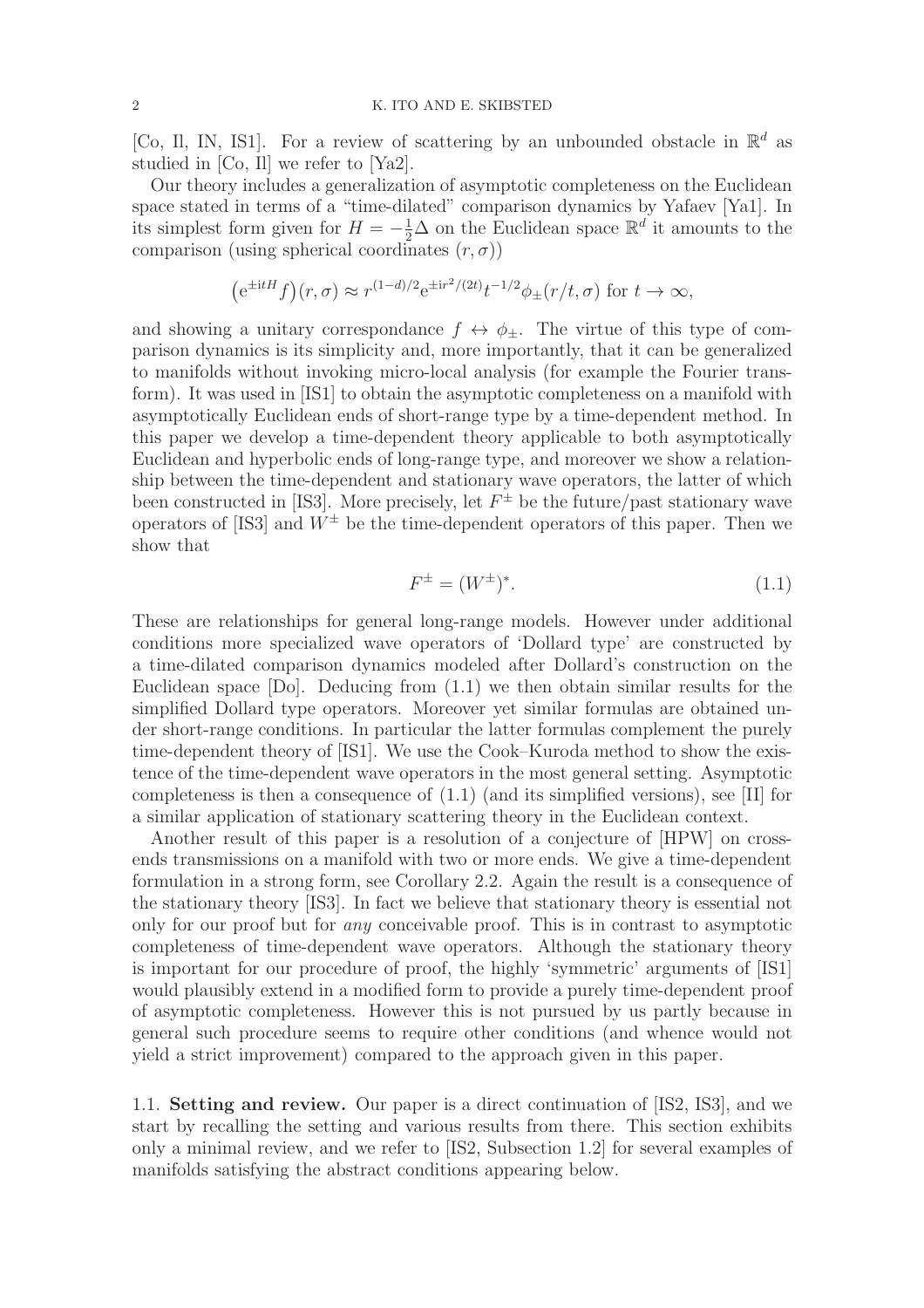1.2. **Basic framework.** We assume an *end* structure on  $M$  in a somewhat disguised form.

**Condition 1.1.** Let  $(M, q)$  be a connected Riemannian manifold of dimension  $d \geq$ 1. There exist a function  $r \in C^{\infty}(M)$  with image  $r(M) = [1, \infty)$  and constants  $c > 0$  and  $r_0 \geq 2$  such that:

- (1) The gradient vector field  $\omega = \text{grad } r \in \mathfrak{X}(M)$  is forward complete in the sense that the forward integral curve  $(x(t))_{t>0}$  of  $\omega$  is defined for any initial point  $x = x(0) \in M$ .
- (2) The bound  $|dr| = |\omega| \geq c$  holds on  $\{x \in M \mid r(x) > r_0/2\}.$

Under Condition 1.1 each component of the subset  $E = \{x \in M | r(x) > r_0\}$ is called an *end* of  $M$ , and, along with Condition 1.2 below, the function  $r$  may model a distance function there. We note that by Condition 1.1 (2) and the implicit function theorem the r-spheres

$$
S_R = \{ x \in M \mid r(x) = R \}; \quad R > r_0/2,
$$

are submanifolds of M. We will later in this section introduce corresponding spherical coordinates on E.

Let us impose more conditions on the geometry of  $E$  in terms of the radius function r. Choose  $\chi \in C^{\infty}(\mathbb{R})$  such that

$$
\chi(t) = \begin{cases} 1 & \text{for } t \le 1, \\ 0 & \text{for } t \ge 2, \end{cases} \quad \chi \ge 0, \quad \chi' \le 0, \quad \sqrt{1 - \chi} \in C^{\infty}, \tag{1.2}
$$

and set

$$
\eta = 1 - \chi(2r/r_0), \quad \tilde{\eta} = |\mathrm{d}r|^{-2} \eta = |\mathrm{d}r|^{-2} \big(1 - \chi(2r/r_0)\big). \tag{1.3}
$$

We introduce a "radial" differential operator A:

$$
A = \text{Re } p^r = \frac{1}{2} (p^r + (p^r)^*); \quad p^r = -i\nabla^r, \ \nabla^r = \nabla_\omega = g^{ij} (\nabla_i r) \nabla_j,
$$
 (1.4)

and also the "spherical" tensor  $\ell$  and the associated differential operator L:

$$
\ell = g - \tilde{\eta} \, dr \otimes dr, \quad L = p_i^* \ell^{ij} p_j. \tag{1.5}
$$

In the spherical coordinates, the tensor  $\ell$  may be identified with the pull-back of g to the r-spheres. We call L the spherical part of  $-\Delta$ . If  $|dr| = 1$  then  $-L$  acts as the Laplace–Beltrami operator on  $S_r$  (in general as a kind of perturbation of this operator). We remark that the tensor  $\ell$  clearly satisfies

$$
0 \le \ell \le g, \quad \ell^{\bullet i}(\nabla r)_i = (1 - \eta) \mathrm{d} r,\tag{1.6}
$$

where the first bounds of (1.6) are understood as quadratic form estimates on the fibers of the tangent bundle of M.

Let us recall a local expression of the Levi–Civita connection  $\nabla$ : If we denote the Christoffel symbol by  $\Gamma_{ij}^k = \frac{1}{2}$  $\frac{1}{2}g^{kl}(\partial_i g_{lj} + \partial_j g_{li} - \partial_l g_{ij}),$  then for any smooth function f on M

$$
(\nabla f)_i = (\nabla_i f) = (\mathrm{d} f)_i = \partial_i f, \quad (\nabla^2 f)_{ij} = \partial_i \partial_j f - \Gamma^k_{ij} \partial_k f. \tag{1.7}
$$

Note that  $\nabla^2 f$  is the geometric Hessian of f.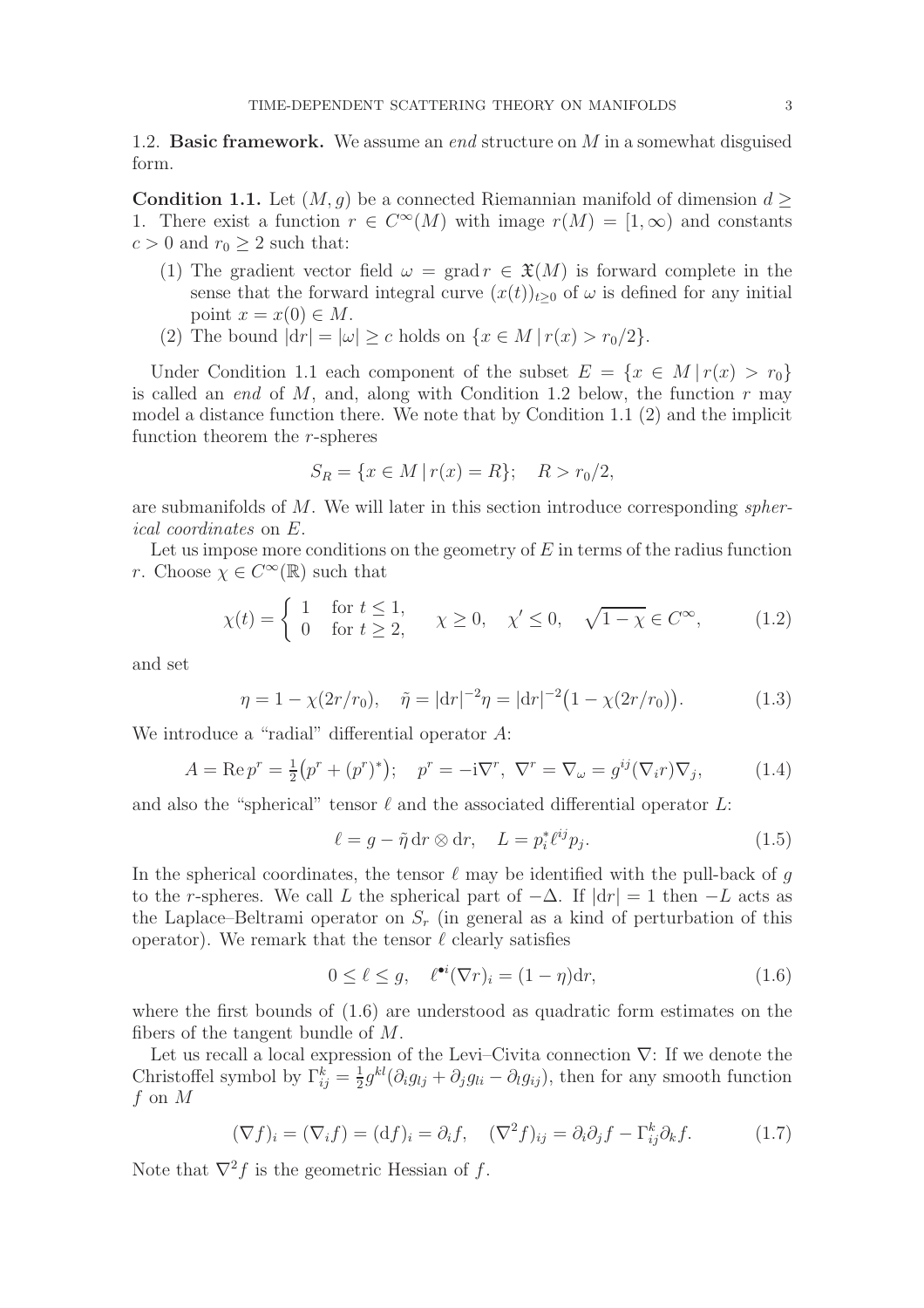**Condition 1.2.** There exist constants  $\tau, C > 0$  such that globally on M

$$
|\nabla |\mathrm{d}r|^2| \le Cr^{-1-\tau/2}, \qquad |\ell^{\bullet i} \nabla_i \nabla^r |\mathrm{d}r|^2| \le Cr^{-1-\tau/2},
$$
  

$$
|\nabla^k r| \le C \text{ for } k \in \{1, 2\}, \qquad |\ell^{\bullet i} \nabla_i \Delta r| \le Cr^{-1-\tau/2}.
$$
 (1.8a)

In addition, there exists  $\sigma' > 0$  such that for all  $R > r_0/2$ , and as quadratic forms on fibers of the tangent bundle of  $S_R$ ,

$$
R \iota_R^* \nabla^2 r \ge \frac{1}{2} \sigma' |\mathrm{d}r|^2 \iota_R^* g,\tag{1.8b}
$$

where  $\iota_R: S_R \hookrightarrow M$  is the inclusion map.

The second bound of (1.8a) is not necessary for the results of [IS2], but it is for [IS3] and this paper. We note that Condition 1.2 and the identity

$$
(\nabla^2 r)^{ij} (\nabla r)_j = \frac{1}{2} (\nabla |\mathrm{d} r|^2)^i \tag{1.9}
$$

was used in [IS2] to obtain the more practical version of (1.8b): For any  $\sigma \in (0, \sigma')$ and  $\tau$  as in Condition 1.2 there exists  $C > 0$  such that globally on M

$$
r\left(\nabla^2 r - \frac{1}{2}\tilde{\eta}^2(\nabla^r|\mathrm{d}r|^2)\mathrm{d}r\otimes\mathrm{d}r\right) \ge \frac{1}{2}\sigma|\mathrm{d}r|^2\ell - Cr^{-\tau}g. \tag{1.10}
$$

If  $|dr| = 1$  for  $r > r_0/2$  then (1.10) is fulfilled with  $\sigma = \sigma'$  and any  $\tau$ . Next we introduce an effective potential:

$$
q = V + \frac{1}{8}\tilde{\eta}\left[ (\Delta r)^2 + 2\nabla^r \Delta r \right].
$$
\n(1.11)

Here we remark that

$$
H = \frac{1}{2}A\tilde{\eta}A + \frac{1}{2}L + q + \frac{1}{4}(\nabla^r \tilde{\eta})(\Delta r).
$$
 (1.12)

Condition 1.3. There exists a splitting by real-valued functions:

$$
q = q_1 + q_2;
$$
  $q_1 \in C^1(M) \cap L^{\infty}(M), q_2 \in L^{\infty}(M),$ 

such that for some  $\rho'$ ,  $C > 0$  the following bounds hold globally on M:

$$
\nabla^r q_1 \leq C r^{-1-\rho'}, \quad |q_2| \leq C r^{-1-\rho'}.
$$
\n(1.13)

Now let us explain the self-adjoint realizations of H and  $H_0$ . Since  $(M, g)$  can be incomplete, the operators  $H$  and  $H_0$  are not necessarily essentially self-adjoint on  $C_c^{\infty}(M)$ . We realize  $H_0$  as a self-adjoint operator by imposing the Dirichlet boundary condition, i.e.  $H_0$  is the unique self-adjoint operator associated with the closure of the quadratic form

$$
\langle H_0 \rangle_{\psi} = \langle \psi, -\frac{1}{2} \Delta \psi \rangle, \quad \psi \in C_c^{\infty}(M).
$$

We denote the form closure and the self-adjoint realization by the same symbol  $H_0$ . Define the associated Sobolev spaces  $\mathcal{H}^s$  by

$$
\mathcal{H}^s = (H_0 + 1)^{-s/2} \mathcal{H}, \quad s \in \mathbb{R}.\tag{1.14}
$$

Then  $H_0$  may be understood as a closed quadratic form on  $Q(H_0) = \mathcal{H}^1$ . Equivalently,  $H_0$  makes sense also as a bounded operator  $\mathcal{H}^1 \to \mathcal{H}^{-1}$ , whose action coincides with that for distributions. By the definition of the Friedrichs extension the selfadjoint realization of  $H_0$  is the restriction of such distributional  $H_0: \mathcal{H}^1 \to \mathcal{H}^{-1}$  to the domain:

$$
\mathcal{D}(H_0) = \{ \psi \in \mathcal{H}^1 \mid H_0 \psi \in \mathcal{H} \} \subseteq \mathcal{H}.
$$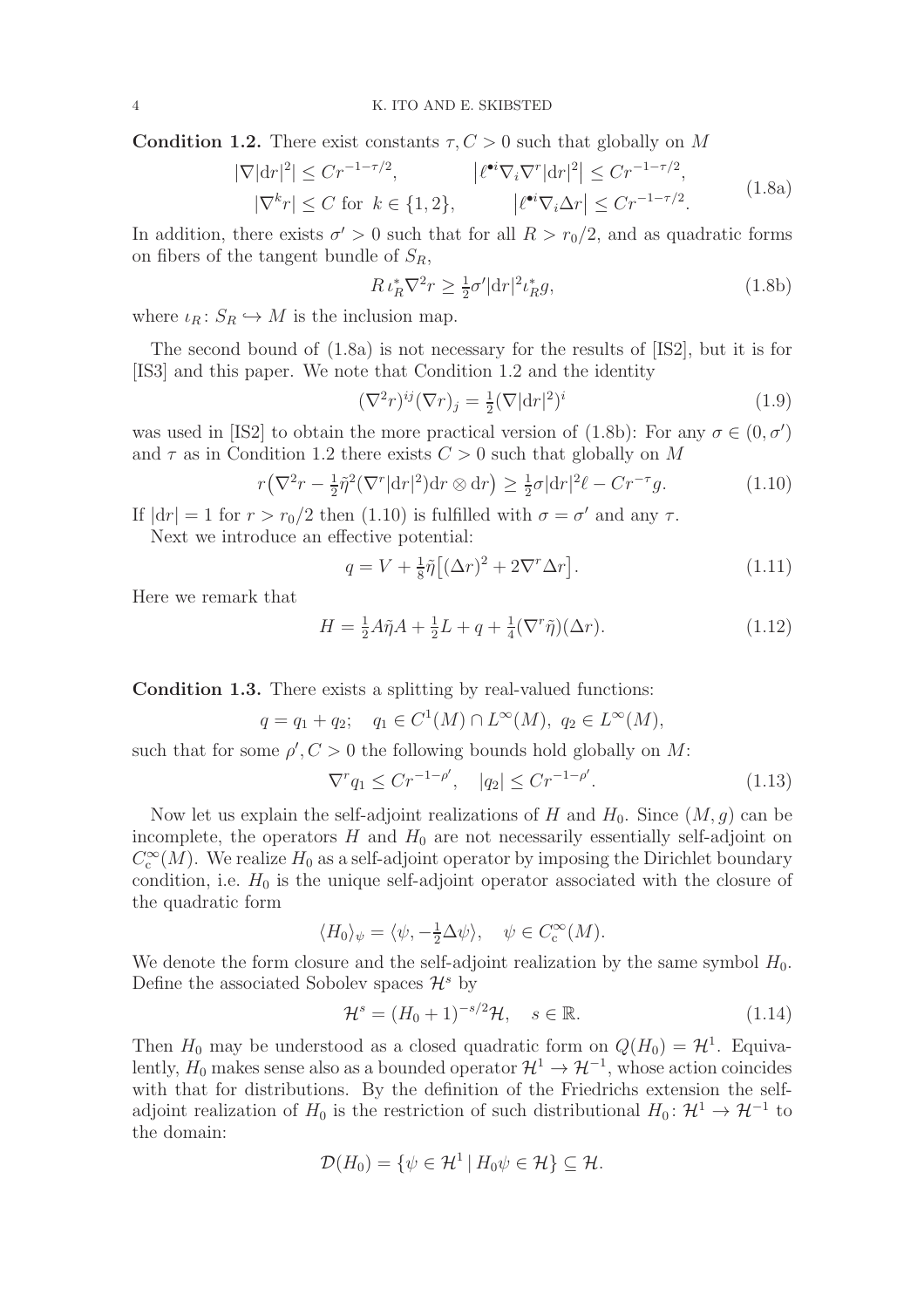Since V is bounded and self-adjoint by Conditions  $1.1-1.3$ , we can realize the selfadjoint operator  $H = H_0 + V$  simply as

$$
H = H_0 + V, \quad \mathcal{D}(H) = \mathcal{D}(H_0).
$$

In contrast to (1.14) we introduce the Hilbert spaces  $\mathcal{H}_s$  and  $\mathcal{H}_{s\pm}$  with configuration weights:

$$
\mathcal{H}_s = r^{-s} \mathcal{H}, \quad \mathcal{H}_{s+} = \bigcup_{s' > s} \mathcal{H}_{s'}, \quad \mathcal{H}_{s-} = \bigcap_{s' < s} \mathcal{H}_{s'}, \quad s \in \mathbb{R}.
$$

We consider the r-balls  $B_R = \{r(x) < R\}$  and the characteristic functions

$$
F_{\nu} = F(B_{R_{\nu+1}} \setminus B_{R_{\nu}}), \ R_{\nu} = 2^{\nu}, \ \nu \ge 0,
$$
\n(1.15)

where  $F(\Omega) = 1_{\Omega}$  is used for the characteristic function of a subset  $\Omega \subseteq M$ . Define the associated Besov spaces B and  $B^*$  by

$$
B = \{ \psi \in L_{\text{loc}}^2(M) \mid ||\psi||_B < \infty \}, \quad ||\psi||_B = \sum_{\nu=0}^{\infty} R_{\nu}^{1/2} ||F_{\nu}\psi||_{\mathcal{H}},
$$
  

$$
B^* = \{ \psi \in L_{\text{loc}}^2(M) \mid ||\psi||_{B^*} < \infty \}, \quad ||\psi||_{B^*} = \sup_{\nu \ge 0} R_{\nu}^{-1/2} ||F_{\nu}\psi||_{\mathcal{H}},
$$
(1.16)

respectively. We also define  $B_0^*$  to be the closure of  $C_c^{\infty}(M)$  in  $B^*$ . Recall the nesting:

$$
\mathcal{H}_{1/2+} \subsetneq B \subsetneq \mathcal{H}_{1/2} \subsetneq \mathcal{H} \subsetneq \mathcal{H}_{-1/2} \subsetneq B_0^* \subsetneq B^* \subsetneq \mathcal{H}_{-1/2-}.
$$

Using the function  $\chi \in C^{\infty}(\mathbb{R})$  of (1.2), define  $\chi_n, \bar{\chi}_n, \chi_{m,n} \in C^{\infty}(M)$  for  $n >$  $m \geq 0$  by

$$
\chi_n = \chi(r/R_n), \quad \bar{\chi}_n = 1 - \chi_n, \quad \chi_{m,n} = \bar{\chi}_m \chi_n. \tag{1.17}
$$

Let us introduce an auxiliary space:

$$
\mathcal{N} = \{ \psi \in L^2_{\text{loc}}(M) \, | \, \chi_n \psi \in \mathcal{H}^1 \text{ for all } n \ge 0 \}.
$$

This is a space of functions that intuitively satisfy the Dirichlet boundary condition, although possibly with infinite  $\mathcal{H}^1$ -norm on M. Note that under Conditions 1.1– 1.3 the manifold  $M$  may be, e.g. a half-space in the Euclidean space (see [IS2, Subsection 1.2.), and there could be a 'boundary' even for large  $r$ , which in our framework appears 'invisible' from inside M (see Remark 1.13 for some elaboration). Recall a similar interpretation of the space  $\mathcal{H}^1$ .

1.3. Review of results from [IS2]. Now we gather and review the main results from [IS2].

Our first theorem is Rellich's theorem, the absence of  $B_0^*$ -eigenfunctions with eigenvalues above a certain "critical energy"  $\lambda_0 \in \mathbb{R}$  defined by

$$
\lambda_0 = \limsup_{r \to \infty} q_1 = \lim_{R \to \infty} \left( \sup \{ q_1(x) \mid r(x) \ge R \} \right). \tag{1.18}
$$

For the Euclidean and the hyperbolic spaces and many other examples the critical energy  $\lambda_0$  can be computed explicitly, and the essential spectrum is given by  $\sigma_{\rm ess}(H) = [\lambda_0, \infty)$ . The latter is usually seen in terms of Weyl sequences, see [Ku].

**Theorem 1.4.** Suppose Conditions 1.1–1.3, and let  $\lambda > \lambda_0$ . If a function  $\phi \in$  $L^2_{\text{loc}}(M)$  satisfies that

(1)  $(H - \lambda)\phi = 0$  in the distributional sense,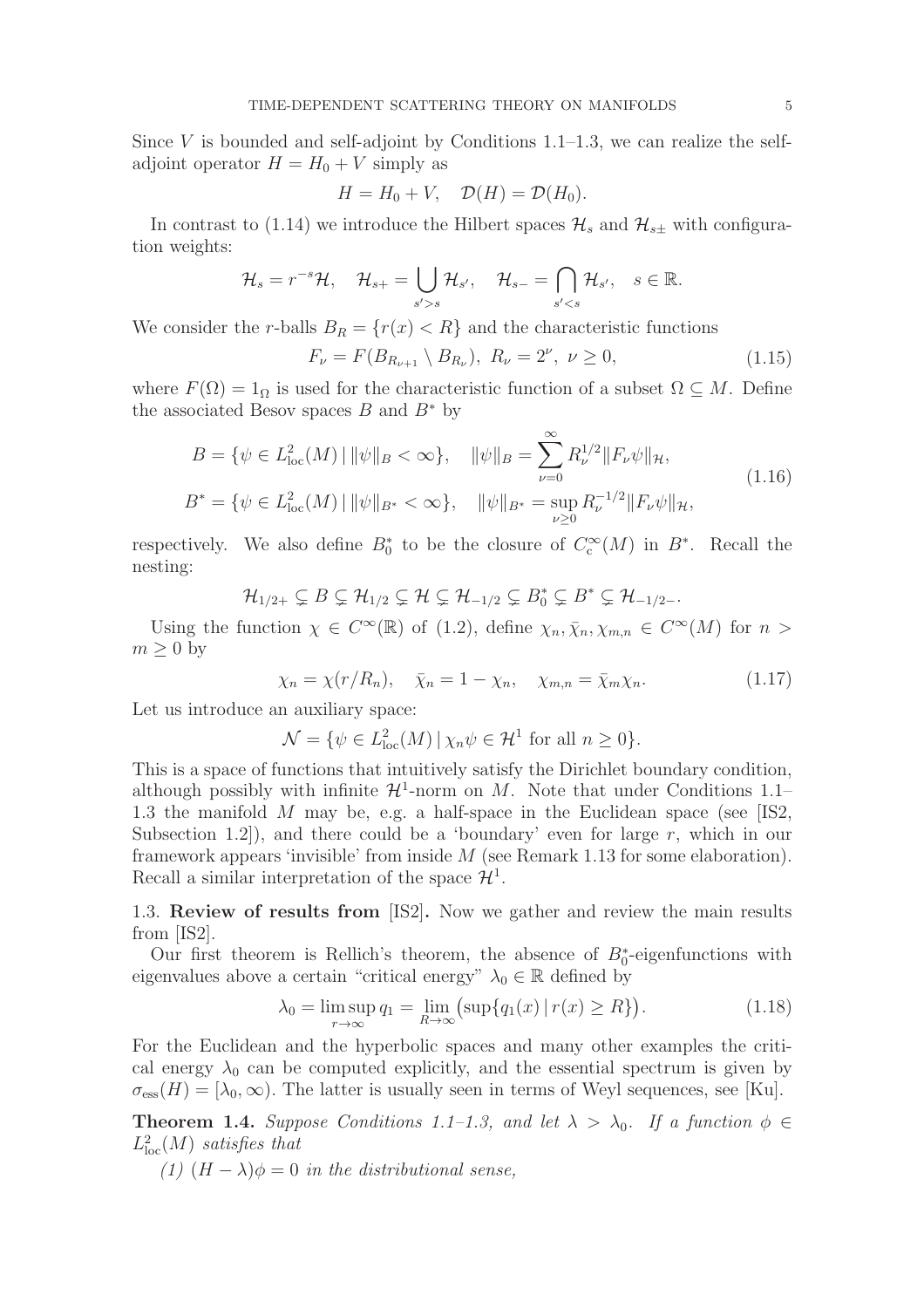(2)  $\bar{\chi}_m \phi \in \mathcal{N} \cap B_0^*$  for all  $m \geq 0$  large enough, then  $\phi = 0$  in M.

Next we discuss the limiting absorption principle and the radiation condition related to the resolvent  $R(z) = (H - z)^{-1}$ . We state a locally uniform bound for the resolvent as a map:  $B \to B^*$ . For that we need a compactness condition.

**Condition 1.5.** In addition to Conditions 1.1–1.3, there exists an open subset  $\mathcal{I} \subseteq (\lambda_0, \infty)$  such that for any  $n \geq 0$  and compact interval  $I \subseteq \mathcal{I}$  the mapping

$$
\chi_n P_H(I) \colon \mathcal{H} \to \mathcal{H}
$$

is compact, where  $P_H(I)$  denotes the spectral projection onto I for H.

Due to Rellich's compact embedding theorem, "boundedness" of r-balls provides a criterion for Condition 1.5: If each r-ball  $B_R$ ,  $R \geq 1$ , is isometric to a bounded subset of a complete manifold, Condition 1.5 is satisfied for  $\mathcal{I} = (\lambda_0, \infty)$ .

We fix any  $\sigma \in (0, \sigma')$  and then large enough  $C > 0$  in agreement with (1.10), and introduce the positive quadratic form

$$
h := \nabla^2 r - \frac{1}{2} \tilde{\eta}^2 (\nabla^r |\mathrm{d}r|^2) \mathrm{d}r \otimes \mathrm{d}r + 2Cr^{-1-\tau} g \ge \frac{1}{2} \sigma r^{-1} |\mathrm{d}r|^2 \ell + Cr^{-1-\tau} g.
$$

For any subset  $I \subseteq \mathcal{I}$  we denote

$$
I_{\pm} = \{ z = \lambda \pm i\Gamma \in \mathbb{C} \mid \lambda \in I, \ \Gamma \in (0,1) \},
$$

respectively. We also use the notation  $\langle T \rangle_{\phi} = \langle \phi, T\phi \rangle$ .

**Theorem 1.6.** Suppose Condition 1.5 and let  $I \subseteq \mathcal{I}$  be a compact interval. Then there exists  $C > 0$  such that for any  $\phi = R(z)\psi$  with  $z \in I_{\pm}$  and  $\psi \in B$ 

$$
\|\phi\|_{B^*} + \|p^r\phi\|_{B^*} + \langle p_i^* h^{ij} p_j \rangle_{\phi}^{1/2} + \|H_0 \phi\|_{B^*} \le C \|\psi\|_{B}.
$$
 (1.19)

In our theory the Besov boundedness (1.19) does not immediately imply the limiting absorption principle, and for the latter we need also radiation condition bounds implied by minor additional regularity conditions.

**Condition 1.7.** In addition to Condition 1.5 there exist splittings  $q_1 = q_{11} + q_{12}$ and  $q_2 = q_{21} + q_{22}$  by real-valued functions

$$
q_{11} \in C^2(M) \cap L^{\infty}(M), \quad q_{12}, q_{21} \in C^1(M) \cap L^{\infty}(M), \quad q_{22} \in L^{\infty}(M)
$$

and constants  $\rho, C > 0$  such that for  $k = 0, 1$ 

$$
\begin{aligned}\n|\nabla^r q_{11}| &\leq C r^{-(1+\rho/2)/2}, & |\ell^{\bullet i} \nabla_i q_{11}| \leq C r^{-1-\rho/2}, & |\mathrm{d} \nabla^r q_{11}| \leq C r^{-1-\rho/2}, \\
|\mathrm{d} q_{12}| &\leq C r^{-1-\rho/2}, & |\nabla^r)^k q_{21}| \leq C r^{-k-\rho}, & q_{21} \nabla^r q_{11} \leq C r^{-1-\rho}, \\
|q_{22}| &\leq C r^{-1-\rho/2}.\n\end{aligned}
$$

Our radiation condition bounds are stated in terms of the distributional radial differential operator A defined in  $(1.4)$  and an asymptotic complex phase a given below. Pick a smooth decreasing function  $r_{\lambda} \geq 2r_0$  of  $\lambda > \lambda_0$  such that

$$
\lambda + \lambda_0 - 2q_1 \ge 0 \text{ for } r \ge r_\lambda/2,
$$
\n(1.20)

and that  $r_{\lambda} = 2r_0$  for all  $\lambda$  large enough. Then we set

$$
\eta_{\lambda}=1-\chi(2r/r_{\lambda}),
$$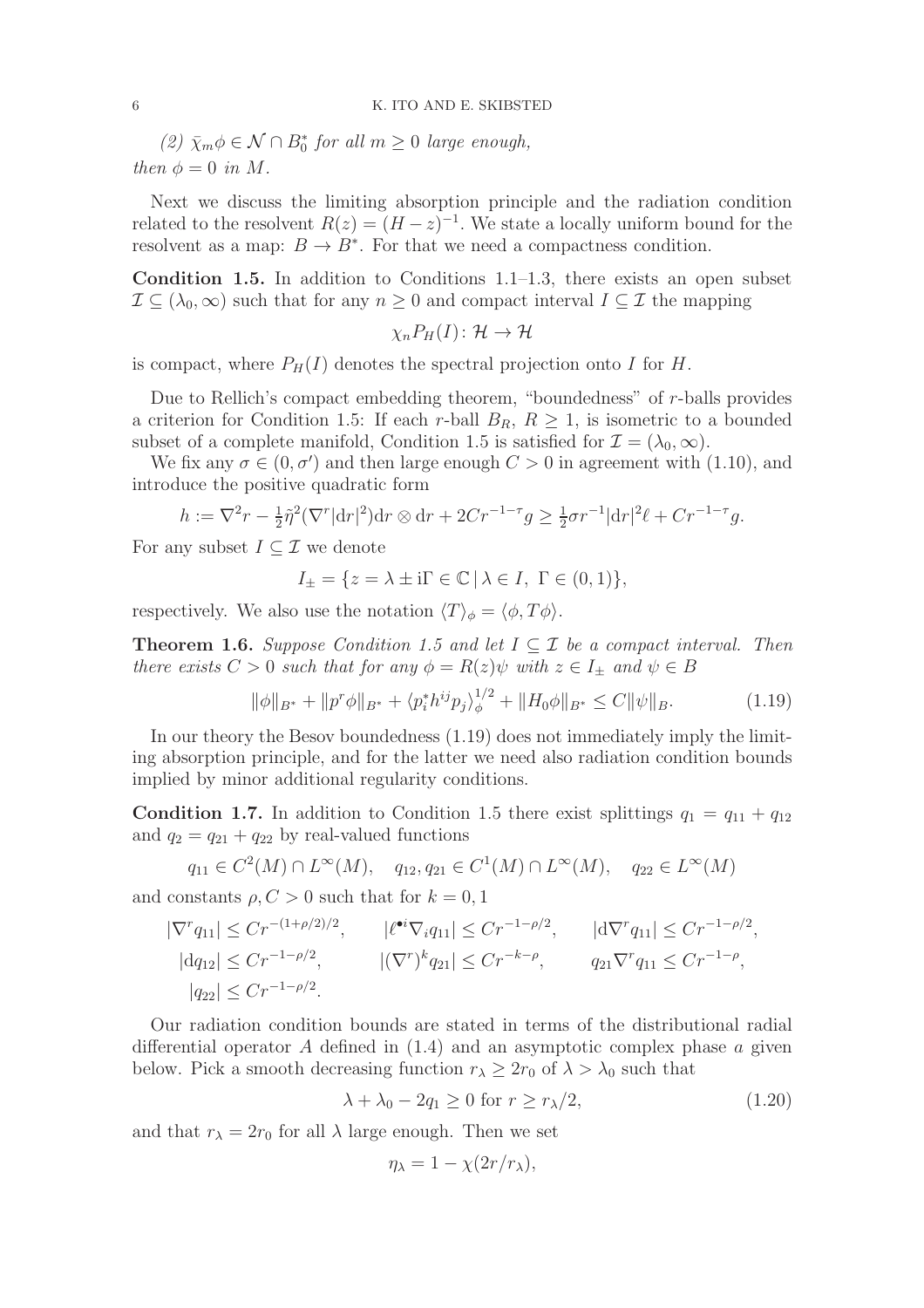and for  $z = \lambda \pm i\Gamma \in \mathcal{I} \cup \mathcal{I}_+$ 

$$
b = \eta_{\lambda} |\mathrm{d}r| \sqrt{2(z - q_1)}, \qquad \tilde{b} = \tilde{\eta} b, \qquad (1.21a)
$$

$$
a = b \pm \frac{1}{4} \eta_{\lambda} (p^r q_{11}) / (z - q_1), \tag{1.21b}
$$

respectively, where the branch of square root is chosen such that  $\text{Re}\sqrt{w} > 0$  for  $w \in \mathbb{C} \setminus (-\infty, 0]$ . Note that for  $z \in \mathcal{I}$  there are two values of a which could be denoted  $a_{+}$ . For convenience we prefer to use the shorter notation. Note also that the phase  $\alpha$  of  $(1.21b)$  is an approximate solution to the radial Riccati equation

$$
\pm p^r a + a^2 - 2|\mathrm{d}r|^2(z - q_1) = 0 \tag{1.22}
$$

in the sense that it makes the quantity on the left-hand side of (1.22) small for large  $r \geq 1$ . The quantity b of (1.21a) alone already gives an approximate solution to the same equation, however with the second term of (1.21b) a better approximation is obtained. Set

$$
\beta_c = \frac{1}{2} \min \{ \sigma, \tau, \rho \}. \tag{1.23}
$$

Here and henceforth we consider  $\sigma \in (0, \sigma')$  as a fixed parameter.

**Theorem 1.8.** Suppose Condition 1.7, and let  $I \subseteq \mathcal{I}$  be a compact interval. Then for all  $\beta \in [0, \beta_c)$  there exists  $C > 0$  such that for any  $\phi = R(z)\psi$  with  $\psi \in r^{-\beta}B$ and  $z \in I_+$ 

$$
||r^{\beta}(A \mp a)\phi||_{B^*} + \langle p_i^* r^{2\beta} h^{ij} p_j \rangle_{\phi}^{1/2} \le C ||r^{\beta}\psi||_B, \tag{1.24}
$$

respectively.

The limiting absorption principle reads.

**Corollary 1.9.** Suppose Condition 1.7, and let  $I \subseteq \mathcal{I}$  be a compact interval. For any  $s > 1/2$  and  $\epsilon \in (0, \min\{(2s-1)/(2s+1), \beta_c/(\beta_c+1)\})$  there exists  $C > 0$  such that for  $k = 0, 1$  and any  $z, z' \in I_+$  or  $z, z' \in I_-$ 

$$
||p^k R(z) - p^k R(z')||_{\mathcal{B}(\mathcal{H}_s, \mathcal{H}_{-s})} \le C|z - z'|^{\epsilon}.
$$
 (1.25)

In particular, the operators  $p^k R(z)$ ,  $k = 0, 1$ , attain uniform limits as  $I_{\pm} \ni z \to \lambda \in$ I in the norm topology of  $\mathcal{B}(\mathcal{H}_s, \mathcal{H}_{-s})$ , say denoted

$$
p^{k}R(\lambda \pm i0) := \lim_{I_{\pm} \ni z \to \lambda} p^{k}R(z), \quad \lambda \in I,
$$
\n(1.26)

respectively. These limits  $p^k R(\lambda \pm i0) \in \mathcal{B}(B, B^*)$ , and  $R(\lambda \pm i0) : B \to \mathcal{N} \cap B^*$ .

Given the limiting resolvents  $R(\lambda \pm i0)$  the radiation condition bounds for real spectral parameters follow directly from Theorem 1.8.

Corollary 1.10. Suppose Condition 1.7, and let  $I \subseteq \mathcal{I}$  be a compact interval. Then for all  $\beta \in [0, \beta_c)$  there exists  $C > 0$  such that for any  $\phi = R(\lambda \pm i0)\psi$  with  $\psi \in r^{-\beta}B$ and  $\lambda \in I$ 

$$
||r^{\beta}(A \mp a)\phi||_{B^*} + \langle p_i^* r^{2\beta} h^{ij} p_j \rangle_{\phi}^{1/2} \le C ||r^{\beta}\psi||_B, \tag{1.27}
$$

respectively.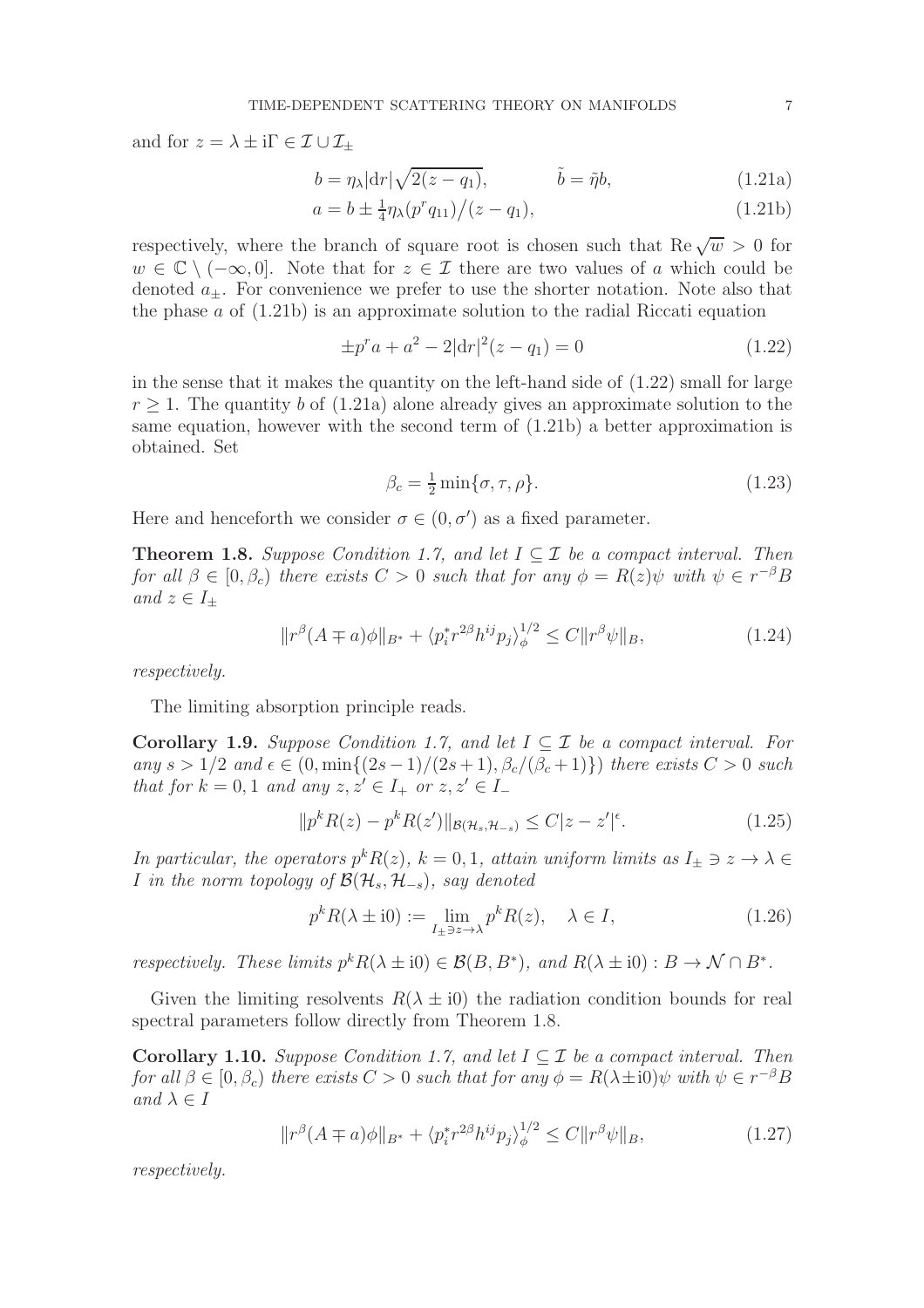For the Euclidean and the hyperbolic spaces without potential V we can assume  $\beta_c \geq 1 - \epsilon$  for any (small)  $\epsilon > 0$  (in fact since (1.10) is fulfilled with  $\sigma = \sigma'$  in these cases we can assume  $\beta_c \geq 1$ ).

As another application of the radiation condition bounds we have characterized the limiting resolvents  $R(\lambda \pm i0)$ . For the Euclidean space such characterization is usually referred to as the Sommerfeld uniqueness result.

**Corollary 1.11.** Suppose Condition 1.7, and let  $\lambda \in \mathcal{I}$ ,  $\phi \in L^2_{loc}(M)$  and  $\psi \in r^{-\beta}B$ with  $\beta \in [0, \beta_c)$ . Then  $\phi = R(\lambda \pm i0)\psi$  holds if and only if both of the following conditions hold:

(i) 
$$
(H - \lambda)\phi = \psi
$$
 in the distributional sense.

(*ii*)  $\phi \in \mathcal{N} \cap r^{\beta} B^*$  and  $(A \mp a)\phi \in r^{-\beta} B_0^*$ .

1.4. Extended framework. Let  $r > r_0$ ,  $dA_r$  be the naturally induced measure on  $S_r$  and

$$
\mathcal{G}_r = L^2(S_r, \mathrm{d}\tilde{\mathcal{A}}_r); \quad \mathrm{d}\tilde{\mathcal{A}}_r = |\mathrm{d}r|^{-1} \mathrm{d}\mathcal{A}_r. \tag{1.28}
$$

Recall the co-area formula implying that for all integrable functions  $\phi$  supported in  $E$ 

$$
\int_{E} \phi(x) \left(\det g(x)\right)^{1/2} dx = \int_{r_0}^{\infty} dr \int_{S_r} \phi \, d\tilde{\mathcal{A}}_r,\tag{1.29}
$$

in particular that for square integrable functions

$$
||1_E \phi||^2 = \int_{r_0}^{\infty} ||\phi_{|S_r}||_{\mathcal{G}_r}^2 dr.
$$

We can describe the measure  $d\tilde{\mathcal{A}}_r$  in some details using the following condition.

**Condition 1.12.** Let  $(M, g)$  be the manifold, r be the function and c and  $r_0$  be the constants of Condition 1.1. Let  $M_0 = \{x \in M | r(x) > r_0/2\}$ . There exists a Riemannian manifold  $(M<sup>ex</sup>, g<sup>ex</sup>)$  of dimension d in which the manifold  $(M_0, g)$  is isometrically embedded. There exists an extension  $r^{ex} \in C^{\infty}(M^{ex})$  of the restriction  $r_{|M_0}$  such that the extended vector field  $\omega^{\text{ex}} := \text{grad } r^{\text{ex}}$  is complete in  $M^{\text{ex}}$  and  $|\omega^{\text{ex}}| \geq c$  on  $\{x \in M^{\text{ex}} \mid r^{\text{ex}}(x) > r_0/2\}$ . Let  $\tilde{\omega}^{\text{ex}} = \tilde{\eta}^{\text{ex}} \omega^{\text{ex}}$  be the complete vector field defined with  $\tilde{\eta}^{\text{ex}} = |\omega^{\text{ex}}|^{-2} (1 - \chi(2r^{\text{ex}}/r_0))$ , and let  $\tilde{y}^{\text{ex}}(t, \cdot) = \exp(t\tilde{\omega}^{\text{ex}})$  denote the corresponding flow. Then

$$
\forall \sigma \in S : \{ \tilde{y}^{\text{ex}}(t, \sigma) \mid t \ge 0 \} \cap M \neq \emptyset,
$$

where  $S = S_{r_0}^{\text{ex}} = \{x \in M^{\text{ex}} | r^{\text{ex}}(x) = r_0 \}.$ 

**Remark 1.13.** The reader might prefer to think about  $(M<sup>ex</sup>, g<sup>ex</sup>)$  and  $r<sup>ex</sup>$  as given from the outset. Then  $M_0 \subseteq M^{\text{ex}}$  would be a subset invariant under the forward flow of the vector field  $\omega^{\text{ex}}$ . However since almost all of our conditions are needed for M only (actually  $(1.34)$  is the only quantitative exception) we have pursued the given presentation. For many examples, cf. [IS2, Subsection 1.2], the vector field  $\omega$ of Condition 1.1 is forward as well as backward complete (i.e. complete) and we can take  $(M<sup>ex</sup>, g<sup>ex</sup>, r<sup>ex</sup>) = (M, q, r)$ . The typical origin for non-backward completeness for a sub-manifold  $M \subseteq M'$ , M open in M', is 'crossing' of integral curves of  $\omega$  at the boundary  $\partial M \subseteq M'$ .

We note

$$
\forall \sigma \in S \,\forall t \ge 0: \quad r^{\text{ex}}(\tilde{y}^{\text{ex}}(t,\sigma)) = r_0 + t,\tag{1.30}
$$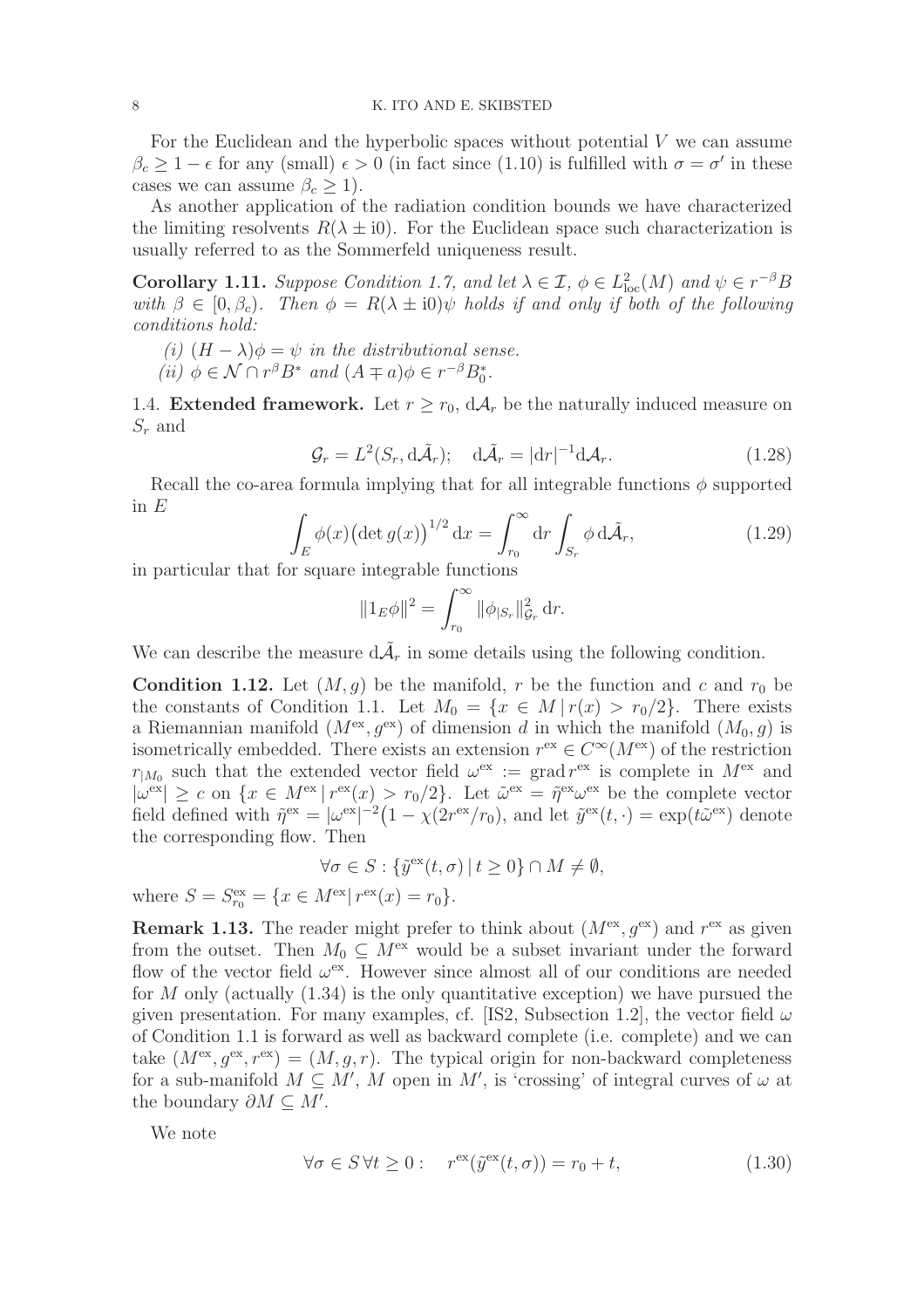and that any  $x \in E^{\text{ex}} := \{x \in M^{\text{ex}} \mid r^{\text{ex}}(x) > r_0\}$  has spherical coordinates defined as

$$
(r, \sigma) = (rex(x), \tilde{y}ex(r0 - rex(x), x)) \in (r0, \infty) \times S.
$$

In particular any  $x \in E$  has spherical coordinates defined this way. Mimicking the constructions (1.28) we introduce

$$
\mathcal{G} = L^2(S, d\tilde{\mathcal{A}}), \quad d\tilde{\mathcal{A}} = d\tilde{\mathcal{A}}^{\text{ex}} = |\omega^{\text{ex}}|^{-1} d\mathcal{A}^{\text{ex}}, \tag{1.31}
$$

in terms of the naturally induced measure  $d\mathcal{A}^{\text{ex}}$ . Now, indeed in spherical coordinates

$$
d\tilde{\mathcal{A}}_r = \exp\left(\int_{r_0}^r (\operatorname{div} \tilde{\omega}^{\text{ex}})(s, \sigma) \, ds\right) d\tilde{\mathcal{A}} \quad \text{for } x = \tilde{y}^{\text{ex}}(r - r_0, \sigma) \in S_r.
$$

This leads to the isometrical embedding  $\mathcal{G}_r \subseteq \mathcal{G}, r \geq r_0$ , given by mapping  $\mathcal{G}_r \ni$  $\xi_r \to \xi^{\text{ex}} \in \mathcal{G}$  where

$$
\xi^{\text{ex}}(\sigma) = \begin{cases} \exp\left(\int_{r_0}^r \frac{1}{2} (\operatorname{div} \tilde{\omega}^{\text{ex}})(s, \sigma) \, ds\right) \xi_r(x) & \text{for } x = \tilde{y}^{\text{ex}}(r - r_0, \sigma) \in S_r, \\ 0 & \text{otherwise} \end{cases} \tag{1.32}
$$

The formula  $(1.32)$  can be understood in terms of (a group of) translations on the extended Hilbert space  $\mathcal{H}^{\text{ex}} = L^2(M^{\text{ex}}, g^{\text{ex}})$ . We introduce the normalized extended radial translation  $\tilde{T}^{\text{ex}}(\tau) : \mathcal{H}^{\text{ex}} \to \mathcal{H}^{\text{ex}}, \tau \in \mathbb{R}$ , in terms of the self-adjoint operator

$$
\tilde{A} = \tilde{A}^{\text{ex}} = \text{Re}\left(-i\nabla_{\tilde{\omega}^{\text{ex}}}\right)
$$

by  $\tilde{T}^{\text{ex}}(\tau) = e^{i\tau \tilde{A}}$ . Then (1.32) is naturally rewritten as  $\xi^{\text{ex}} = e^{i(r-r_0)\tilde{A}} \xi_r$  since for  $\psi \in \mathcal{H}^{\mathrm{ex}}$  and  $x \in M^{\mathrm{ex}}$ 

$$
(\tilde{T}^{\text{ex}}(\tau)\psi)(x) = \exp\left(\int_0^{\tau} \frac{1}{2}(\text{div}\,\tilde{\omega}^{\text{ex}})(\tilde{y}^{\text{ex}}(t,x)) dt\right) \psi(\tilde{y}^{\text{ex}}(\tau,x)).
$$

We also note that the relation  $x = \tilde{y}^{\text{ex}}(r - r_0, \sigma)$  of (1.32) naturally defines an embedding  $S_r \subseteq S$  given as the map  $S_r \ni x \to \sigma \in S$ . We shall sometimes slightly abuse notation and write  $\sigma \in S_r$ , leaving it to the reader to decide from the context whether  $\sigma$  should be thought of as a point in the subset  $S_r$  of M or rather as a point in the image of this map.

1.5. Review of results from [IS3]. We need additional assumptions. The following one suffices for constructing the distorted Fourier transform.

Condition 1.14. Along with Condition 1.12, Condition 1.7 holds with

$$
2\beta_c = \min\{\sigma, \tau, \rho\} > 1. \tag{1.33}
$$

In addition, the functions  $\tilde{b} = \tilde{b}(\lambda, x)$  and  $q_1(x)$  have real C<sup>1</sup>-extensions to  $\mathcal{I} \times M^{\text{ex}}$ and  $M^{\text{ex}}$ , respectively, say denoted by  $\tilde{b}^{\text{ex}}$  and  $q_1^{\text{ex}}$  (or for short by  $\tilde{b}$  and  $q_1$  again), and the following bound holds uniformly in the spherical coordinates on  $E$  and locally uniformly in  $\lambda \in \mathcal{I}$ :

$$
\sup_{r_0 \le \check{r} \le r} \left| \ell^{\bullet i} \nabla_i \int_{\check{r}}^r \tilde{b}^{\rm ex}(s, \sigma) \, \mathrm{d}s \right| \le Cr^{-1/2}.\tag{1.34}
$$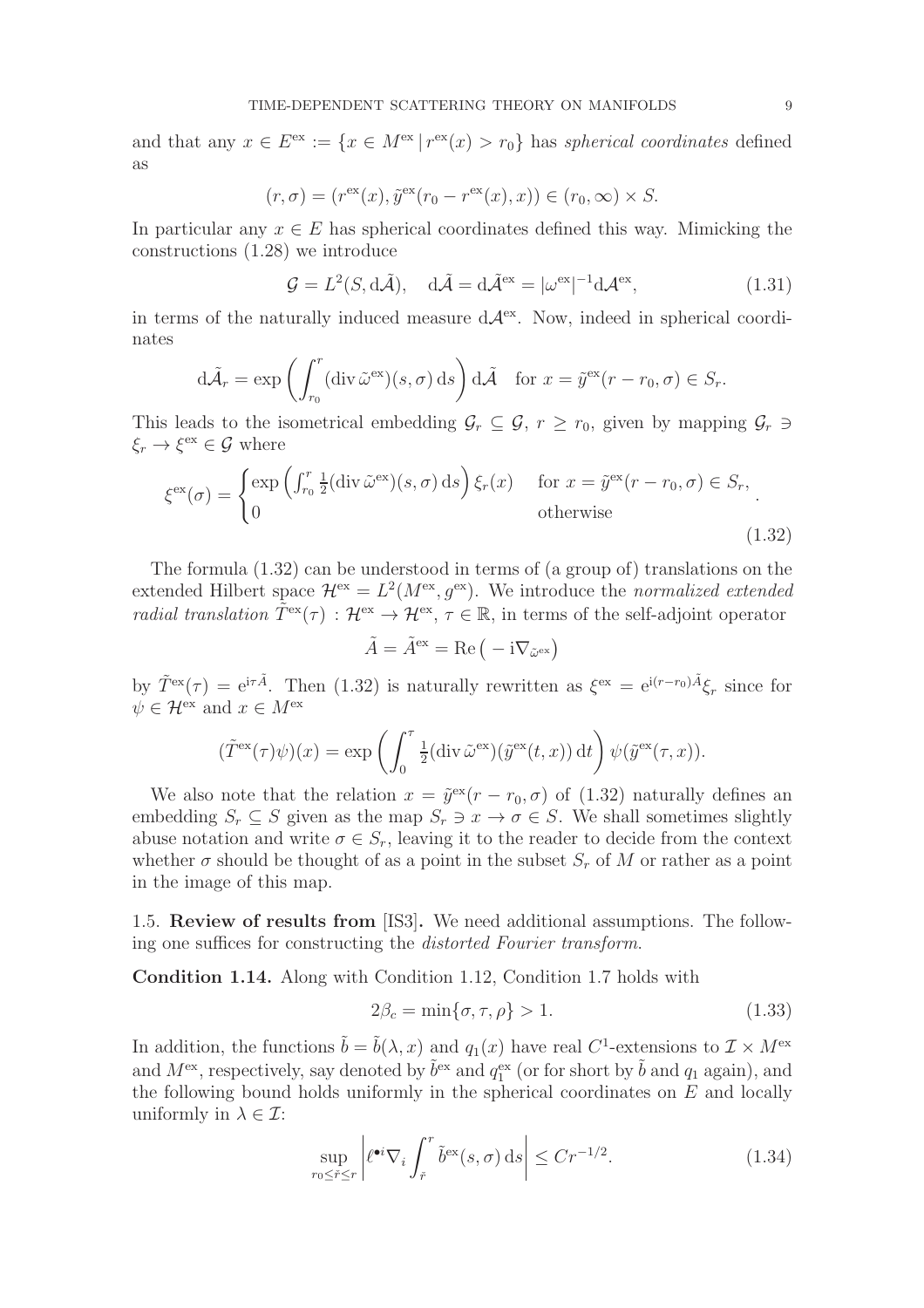We remark that if  $M<sup>ex</sup> = M$  the technical bound (1.34) is a consequence of (parts of) the other conditions and the bound (3.29). The extension of  $q_1$  is needed for Dollard type potentials discussed in Subsections 2.2 and 2.4.

For any  $\psi \in \mathcal{H}_{1+}$  and  $r \geq r_0$  we introduce a function  $\xi(r) \in \mathcal{G}$  using the mapping (1.32), omitting here (and often henceforth) the superscript 'ex':

$$
\xi(r)(\sigma) = \exp\left(\int_{r_0}^r \left(\mp i\tilde{b} + \frac{1}{2} \operatorname{div} \tilde{\omega}\right)(s,\sigma) \,ds\right) [\sqrt{b}R(\lambda \pm i0)\psi](r,\sigma),\tag{1.35}
$$

 $(\text{and } = 0 \text{ for } \sigma \notin S_r)$  or, alternatively,

$$
\xi(r) = e^{i(r-r_0)(\tilde{A}^{ex} + \tilde{b}^{ex})} \left[ \sqrt{b}R(\lambda \pm i0)\psi \right]_{|S_r} = e^{i(r-r_0)(\tilde{A} + \tilde{b})} \left[ \sqrt{b}R(\lambda \pm i0)\psi \right]_{|S_r}.
$$
 (1.36)

The G-valued function  $\xi$  har a limit for  $r \to \infty$  allowing us to define the "distorted" Fourier transform" by

$$
F^{\pm}(\lambda)\psi = \mathcal{G}-\lim_{r \to \infty} \xi(r); \quad \psi \in \mathcal{H}_{1+}.
$$
 (1.37)

**Theorem 1.15.** Suppose Condition 1.14. Then for any  $\psi \in \mathcal{H}_{1+}$  there exist the limits (1.37). The maps  $\mathcal{I} \ni \lambda \mapsto F^{\pm}(\lambda)\psi \in \mathcal{G}$  are continuous. Moreover, putting  $\delta(H - \lambda) = \pi^{-1} \operatorname{Im} R(\lambda + i0),$ 

$$
||F^{\pm}(\lambda)\psi||^{2} = 2\pi \langle \psi, \delta(H - \lambda)\psi \rangle.
$$
 (1.38)

By definition the function  $F^{\pm}(\lambda)\psi \in \mathcal{G} = L^2(S, d\tilde{\mathcal{A}})$ , and we note that our construction of  $F^{\pm}(\lambda)\psi$  is non-canonical primarily due to the freedom in choosing  $\mathcal{G}$ . In fact for  $M^{\text{ex}} = M$  the only non-canonical feature comes from the dependence of  $r_0$  (determining G in that case), while in general there is an additional freedom in choosing extended functions.

Due to (1.38) the operators  $F^{\pm}(\lambda)$  extend as continuous operators  $B \to \mathcal{G}$ , and for any  $\psi \in B$  the maps  $F^{\pm}(\cdot) \psi \in \mathcal{G}$  are continuous. In Proposition 1.16 stated below we give a formula for these extensions.

Introduce

$$
\mathcal{H}_{\mathcal{I}} = P_H(\mathcal{I})\mathcal{H}, \quad \widetilde{\mathcal{H}}_{\mathcal{I}} = L^2(\mathcal{I}, (2\pi)^{-1} \mathrm{d}\lambda; \mathcal{G}), \tag{1.39}
$$

set  $H_{\mathcal{I}} = HP_H(\mathcal{I})$  and let  $M_{\lambda}$  be the operator of multiplication by  $\lambda$  on  $\widetilde{\mathcal{H}}_{\mathcal{I}}$ . We define

$$
F^{\pm} = \int_{\mathcal{I}} \oplus F^{\pm}(\lambda) d\lambda : B \to C(\mathcal{I}; \mathcal{G}).
$$

These operators can be extended to proper spaces which is stated as the first part of the following result.

**Proposition 1.16.** Suppose Condition 1.14. The operators  $F^{\pm}$  considered as maps  $B \cap \mathcal{H}_{\mathcal{I}} \to \widetilde{\mathcal{H}}_{\mathcal{I}}$  extend uniquely to isometries  $\mathcal{H}_{\mathcal{I}} \to \widetilde{\mathcal{H}}_{\mathcal{I}}$ . These extensions obey  $F^{\pm}H_{\mathcal{I}}\subseteq M_{\lambda}F^{\pm}$ . Moreover for any  $\psi \in B$  the vectors  $F^{\pm}(\lambda)\psi$  are given as averaged limits. More precisely introducing for any such  $\psi$  the integral  $\hat{f}_R \xi(r) dr :=$  $R^{-1} \int_R^{2R} \xi(r) dr$ , these vectors are given as

$$
F^{\pm}(\lambda)\psi = \mathcal{G}-\lim_{R \to \infty} \int_{R} \xi(r) dr
$$
  
=  $\mathcal{G}-\lim_{R \to \infty} \int_{R} \exp\left(\int_{r_0}^{r} \left(\mp i\tilde{b} + \frac{1}{2} \operatorname{div} \tilde{\omega}\right)(s, \cdot) ds\right) [\sqrt{b}R(\lambda \pm i0)\psi](r, \cdot) dr,$  (1.40)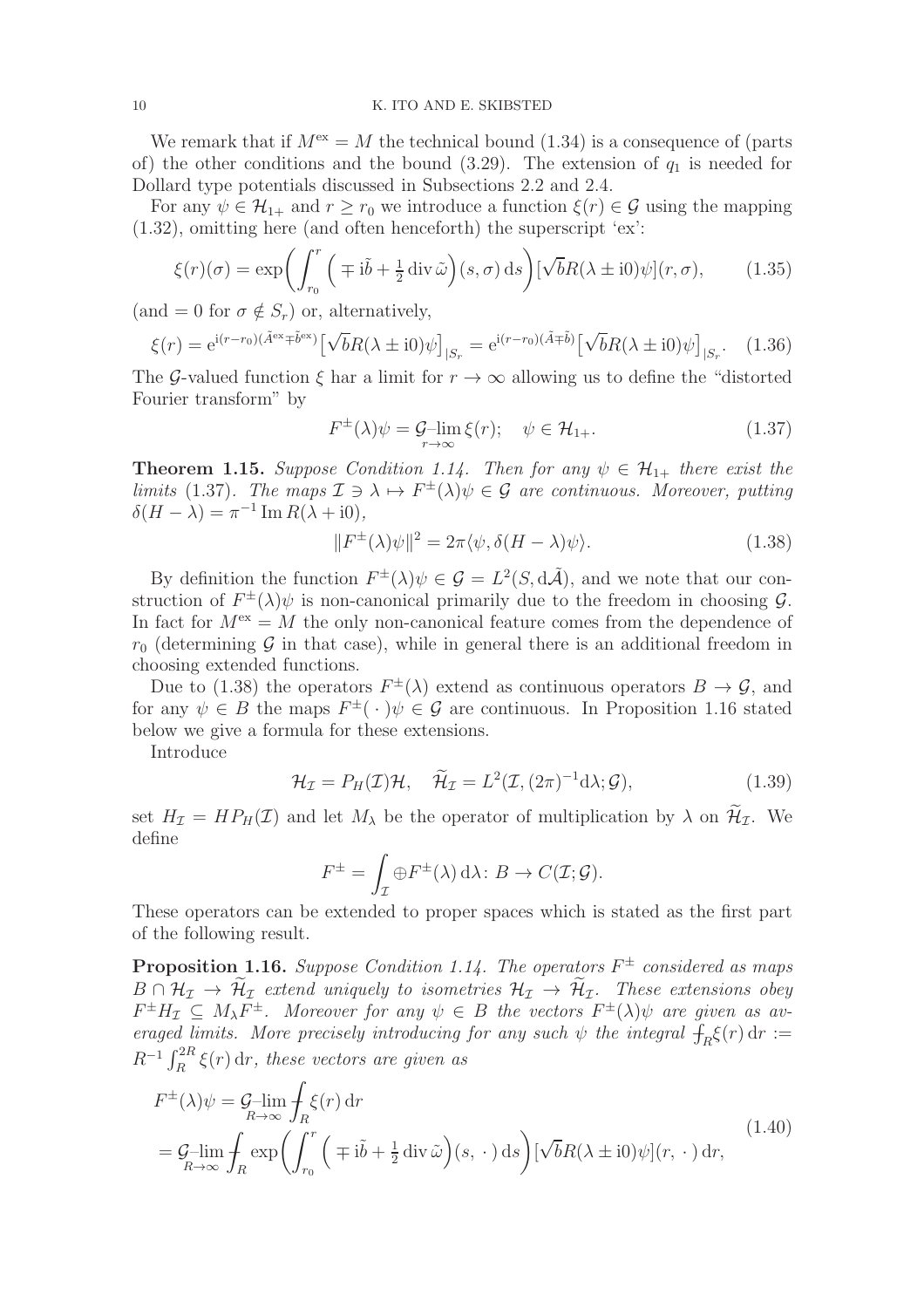and the limits (1.40) are attained locally uniformly in  $\lambda \in \mathcal{I}$ .

The above extended isometries  $F^{\pm}$ :  $\mathcal{H}_{\mathcal{I}} \to \mathcal{H}_{\mathcal{I}}$  are actually unitary under an additional condition, and for this reason we call them the Fourier transforms associated with  $H<sub>I</sub>$ . This condition consists of two alternatives. The first one is a partial strengthening of Condition 1.14. The other one is primarily a set of bounds on higher order derivatives of various quantities defined on M.

For simplicity for any smooth function  $f$  on  $M$  let us set

$$
\nabla' f = \nabla f - (\nabla_{\tilde{\omega}} f) \nabla r, \quad \nabla'^2 f = \nabla^2 f - (\nabla_{\tilde{\omega}} f) \nabla^2 r. \tag{1.41}
$$

In E the spherical parts of  $\nabla' f$  and  $\nabla'^2 f$ , i.e.  $\ell^{\bullet i} (\nabla' f)_i$  and  $\ell^{\bullet i} \ell^{\bullet j} (\nabla'^2 f)_{ij}$ , coincide with first and second order derivatives computed by the Levi–Civita connections on the r-spheres  $S_r$  associated with the induced Riemannian metrics  $g_r := \iota_r^* g$ .

**Condition 1.17.** In addition to Condition 1.14 with the extension  $\tilde{b}^{\text{ex}}$  being  $C^2$  one of the following properties holds:

(1)

$$
\min\{\sigma, \tau, \rho\} > 2. \tag{1.42}
$$

(2) The restriction  $q_{1|E}$  belongs to  $C^2(E)$ , and there exists  $C > 0$  such that

$$
\left| \ell^{\bullet i} \ell^{\bullet j} \ell^{\bullet k} (\nabla^3 r)_{ijk} \right| \leq C r^{-1 - \tau/2},\tag{1.43a}
$$

$$
|\ell^{\bullet i}\ell^{\bullet j}(\nabla'^2 q_1)_{ij}| \le Cr^{-1-\rho},\tag{1.43b}
$$

and

$$
\left| \ell^{\bullet i} \ell^{\bullet j} (\nabla'^2 |\mathrm{d} r|^2)_{ij} \right| \leq C r^{-1-\tau}, \qquad \left| \ell^{\bullet i} \ell^{\bullet j} (\nabla'^2 \nabla^r |\mathrm{d} r|^2)_{ij} \right| \leq C r^{-1-\tau}, \qquad (1.43c)
$$

$$
\left| \ell^{\bullet i} \ell^{\bullet j} (\nabla'^2 \Delta r)_{ij} \right| \leq C r^{-1-\tau}.
$$
\n(1.43d)

We also remark that the additional smoothness condition on  $\tilde{b}^{\text{ex}}$  in the case of (1) is needed only in the proof of Lemma 3.7 (actually it is only the smoothness in  $\lambda$ that is used there).

**Theorem 1.18.** Suppose Condition 1.17. Then the operators  $F^{\pm}$ :  $\mathcal{H}_{\mathcal{I}} \to \mathcal{H}_{\mathcal{I}}$  are unitarily diagonalizing transforms for  $H_{\mathcal{I}}$ , that is, they are unitary and

$$
F^{\pm}H_{\mathcal{I}} = M_{\lambda}F^{\pm},
$$

respectively.

Under Condition 1.17 and for any  $\lambda \in \mathcal{I}$  the scattering matrix  $S(\lambda): \mathcal{G} \to \mathcal{G}$  is defined by the identity

$$
F^{+}(\lambda)\psi = S(\lambda)F^{-}(\lambda)\psi; \quad \psi \in B.
$$
\n(1.44)

It follows from [IS3] that  $C_c^{\infty}(S) \subseteq \text{Ran } F^{\pm}(\lambda)$ , and hence, with Theorem 1.15, Proposition 1.16 and a density argument,  $S(\cdot)$  is a well-defined strongly continuous unitary operator. We state below a characterization of the generalized eigenfunctions in  $N \cap B^*$ , i.e. the elements of

$$
\mathcal{E}_{\lambda} := \{ \phi \in \mathcal{N} \cap B^* \, | \, (H - \lambda)\phi = 0 \}.
$$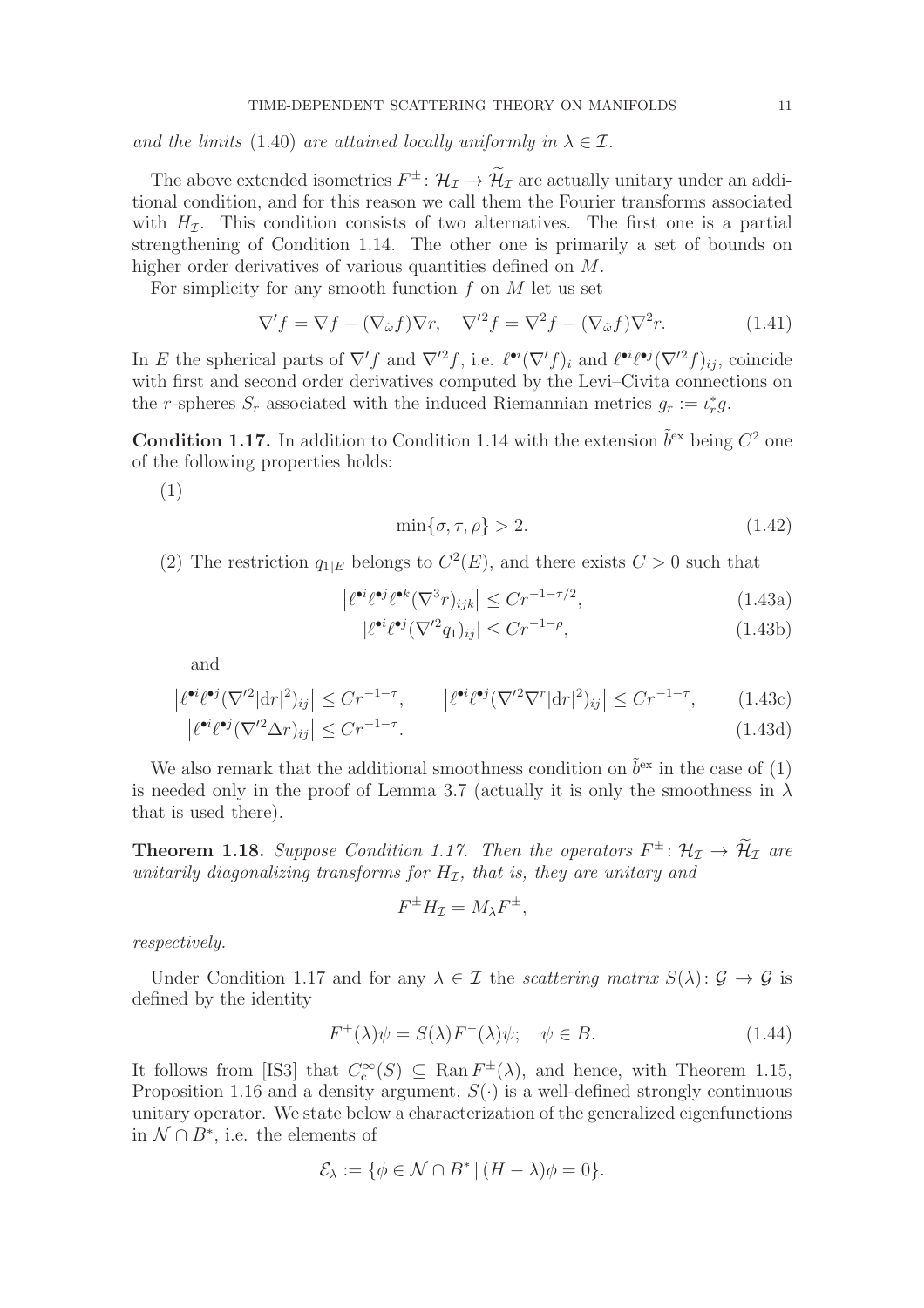Due to Theorem 1.4 these eigenfunctions may be called *minimum*. We introduce for any  $\xi \in \mathcal{G}$  purely outgoing/incoming approximate generalized eigenfunctions  $\phi^{\pm}[\xi] = \phi_{\lambda}^{\pm}$  $\frac{1}{\lambda}[\xi] \in B^*$  in terms of the spherical coordinates by

$$
\phi^{\pm}[\xi](r,\sigma) = \eta_{\lambda}[2|\mathrm{d}r|^{2}(\lambda - q_{1})]^{-1/4} \exp\left(\int_{r_{0}}^{r} \left(\pm i\tilde{b} - \frac{1}{2}\mathrm{div}\,\tilde{\omega}\right)(s,\sigma)\,\mathrm{d}s\right) \xi(\sigma). \tag{1.45}
$$

Of course these quantities are well-defined independently of all the estimates of Conditions 1.14 and 1.17. We remark that formulas like (1.45) in the context of Schrödinger operators are referred to as (zeroth order) WKB-approximations.

**Theorem 1.19.** Suppose Condition 1.17. Then for any  $\lambda \in \mathcal{I}$  the following assertions hold.

(i) For any one of  $\xi_{\pm} \in \mathcal{G}$  or  $\phi \in \mathcal{E}_{\lambda}$  the two other quantities in  $\{\xi_{-},\xi_{+},\phi\}$ uniquely exist such that

$$
\phi - \phi^+[\xi_+] + \phi^-[\xi_-] \in B_0^*.
$$
\n(1.46a)

(ii) The correspondences in  $(1.46a)$  are given by the formulas (recall  $(1.36)$ )

$$
\phi = iF^{\pm}(\lambda)^{*} \xi_{\pm}, \quad \xi_{+} = S(\lambda)\xi_{-}, \tag{1.46b}
$$

$$
\xi_{\pm} = 2^{-1} \mathcal{G} - \lim_{R \to \infty} \int_{R} e^{i(r - r_0)(\tilde{A}^{ex} \mp \tilde{b}^{ex})} \left[ b^{-1/2} (A \pm b) \phi \right]_{|S_r} dr.
$$
 (1.46c)

In particular the wave matrices  $F^{\pm}(\lambda)^{*}$ :  $\mathcal{G} \to \mathcal{E}_{\lambda}$  are linear isomorphisms. (iii) The wave matrices  $F^{\pm}(\lambda)^{*}$ :  $\mathcal{G} \to \mathcal{E}_{\lambda} (\subseteq B^{*})$  are bi-continuous. In fact

$$
2\|\xi_{\pm}\|_{\mathcal{G}}^2 = \lim_{R \to \infty} R^{-1} \int_{B_{2R} \backslash B_R} |b^{1/2} \phi|^2 (\det g)^{1/2} dx. \tag{1.46d}
$$

(iv) The operators  $F^{\pm}(\lambda) : B \to \mathcal{G}$  and  $\delta(H - \lambda) : B \to \mathcal{E}_{\lambda}$  are onto.

Finally we give an application of our results to channel scattering theory addressed, but treated very differently, in [HPW]. Suppose  $M^{\text{ex}}$  has  $N \geq 2$  number of ends, i.e.  $E^{ex} = \{x \in M^{ex} | r^{ex}(x) > r_0\}$  has  $N \ge 2$  components  $E_i$ ,  $i = 1, \ldots, N$ . (Note that this implies that  $E_i \cap M$ ,  $i = 1, \ldots, N$ , are the components of  $E = E^{\text{ex}} \cap M$ .) Then the Hilbert space  $\mathcal G$  splits as

$$
\mathcal{G} = \mathcal{G}_1 \oplus \cdots \oplus \mathcal{G}_N; \quad \mathcal{G}_i = L^2(S_i), \ S_i = S \cap \overline{E_i},
$$

and, accordingly, the scattering matrix  $S(\lambda)$  has a matrix representation

$$
S(\lambda) = (S_{ij}(\lambda))_{1 \le i,j \le N}, \quad S_{ij}(\lambda) \in \mathcal{B}(\mathcal{G}_j, \mathcal{G}_i).
$$

**Corollary 1.20.** Suppose Condition 1.17, and that  $E^{ex}$  has N number of ends. For any  $\lambda \in \mathcal{I}$  let the scattering matrix  $S(\lambda)$  be decomposed into components as above. Then the off-diagonal components,  $S_{ii}(\lambda)$  with  $i \neq j$ , are one-to-one mappings.

We note that Corollary 1.20 may be seen as a stationary solution to conjectures of [HPW], see [HPW, Remark 5.7]. We shall develop the time-dependent version of this result, more directly addressing conjectures of [HPW].

## 2. Main results

We present our results deferring the main parts of the proofs to Section 3.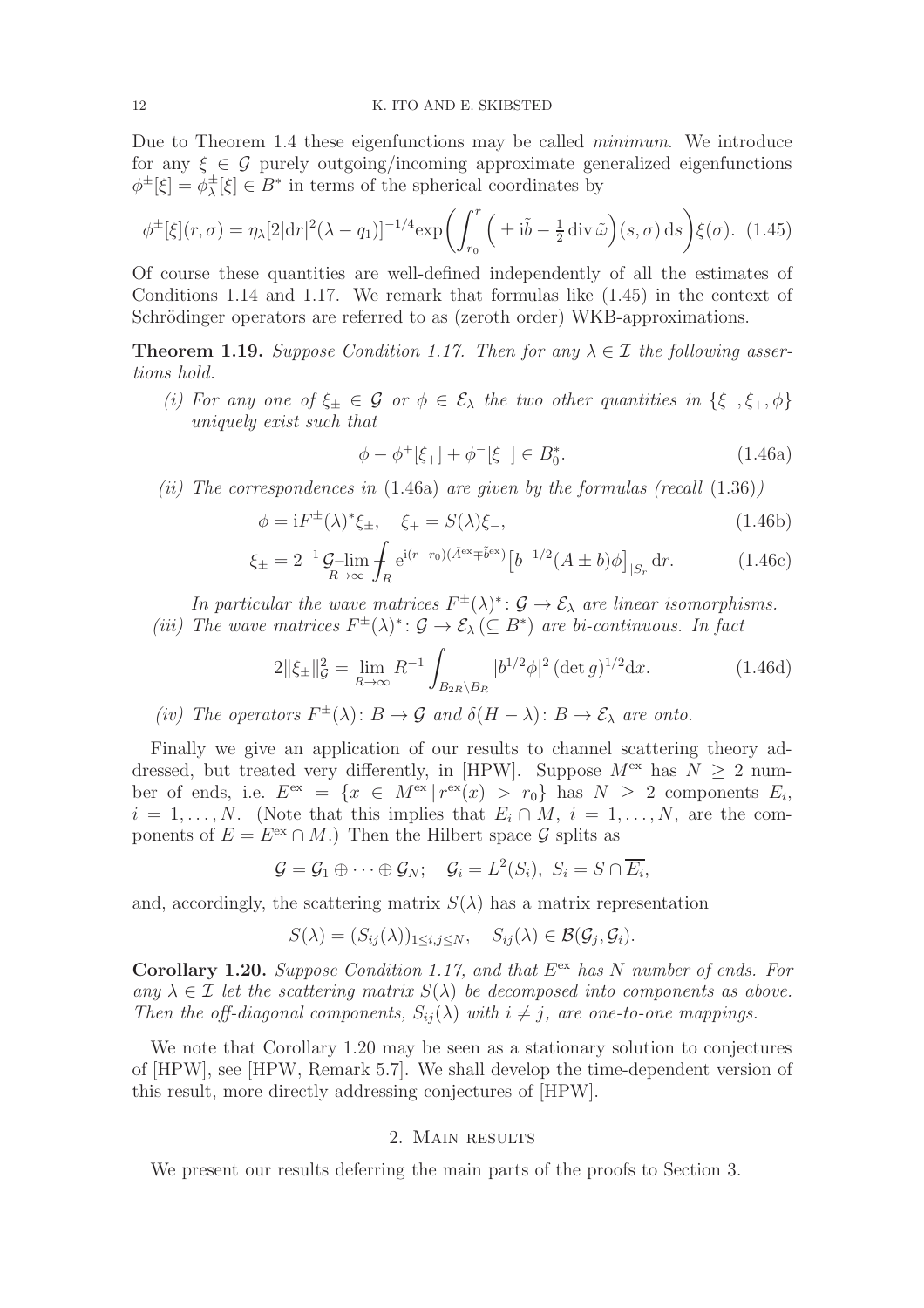2.1. General results for long-range models. According to the arguments of Subsection 1.5 we introduce the following free comparison dynamics defined on  $\mathcal{H}_{\tau}$ in (1.39), employing the purely outgoing/incoming approximate generalized eigenfunctions (1.45): For any  $t \ge 0$  and  $h \in C_c^1(\mathcal{I} \times S) \subseteq \mathcal{H}_{\mathcal{I}}$  we let

$$
U^{\pm}(t)h = (\pm 2\pi i)^{-1} \int_{\mathcal{I}} e^{\mp it\lambda} \phi_{\lambda}^{\pm}[h(\lambda, \cdot)] d\lambda.
$$
 (2.1)

In Lemma 3.2 we will see that  $U^{\pm}(t)h \in \mathcal{H}$  for any  $t \geq 0$  and  $h \in C_c^1(\mathcal{I} \times S)$ . A consequence of Lemma 3.3 is that these dynamics are asymptotically isometric, i.e.  $\lim_{t\to\infty} ||U^{\pm}(t)h||_{\mathcal{H}} = ||h||_{\widetilde{\mathcal{H}}_{\mathcal{I}}}$ . We also note the time reversal invariance property  $\overline{U^+(t)h} = U^-(t)\overline{h}.$ 

**Theorem 2.1.** Suppose Condition 1.17. Then for any  $h \in C_c^2(\mathcal{I} \times S)$  there exist the limits

$$
W^{\pm}h := \lim_{t \to \infty} e^{\pm itH} U^{\pm}(t)h \quad in \mathcal{H}.
$$
 (2.2)

These limits  $W^{\pm}$  extend uniquely to unitary operators  $W^{\pm}$ :  $\widetilde{\mathcal{H}}_{\mathcal{I}} \to \mathcal{H}_{\mathcal{I}}$ , and

$$
F^{\pm} = (W^{\pm})^*,\tag{2.3}
$$

respectively. Whence the wave operators  $W^{\pm}$  are complete on  $\mathcal{I}$ .

In the proof of Theorem 2.1 we will use a more simplified free dynamics, which comes about as the leading term of (2.1) extracted by the stationary phase argument, see Lemma 3.3. We also note that for so-called short-range and Dollard type models there are further simplified dynamics for which the analogues of Theorem 2.1 hold. This will be discussed later in this section.

Now let us apply Theorem 2.1 to one aspect of channel scattering theory. In the N-ends setting as in Corollary 1.20 let us consider the orthogonal projections

$$
P_i^{\pm} = W^{\pm} 1_{\mathcal{I} \times S_i}(W^{\pm})^*; \quad i = 1, \dots, N. \tag{2.4}
$$

Clearly these projections non-trivially resolve the space  $\mathcal{H}_{\mathcal{I}}$ :

$$
P_i^{\pm} \neq 0 \text{ for all } i, \quad P_i^{\pm} P_j^{\pm} = 0 \text{ for all } i \neq j, \quad P_1^{\pm} + \dots + P_N^{\pm} = I \text{ on } \mathcal{H}_{\mathcal{I}}.
$$

It is not difficult to see by the stationary phase method (or by using (3.4c), (3.10) and (3.13) directly) that these projections have dynamical representations

$$
P_i^{\pm} = \operatorname*{sim}_{t \to \infty} e^{\pm itH} 1_{E_i \cap M} e^{\mp itH} P_H(\mathcal{I}),
$$

and hence we can interpret that  $P_i^{\pm}$  describe the initial/final state components of wave packets that go to/come from the *i*-th end  $E_i \cap M$ , respectively. Then the following corollary says that any wave packet coming from one end, say the  $j$ -th end, always enters all the others.

**Corollary 2.2.** Suppose the conditions of Corollary 1.20, and let  $P_i^{\pm}$  $\mathbf{e}_i^{\pm}, i = 1, \ldots, N,$ be defined by (2.4). For any  $i, j \in \{1, ..., N\}$  with  $i \neq j$  and for any nonzero  $\psi \in P_j^- \mathcal{H}_\mathcal{I}$  one has  $P_i^+ \psi \neq 0$ .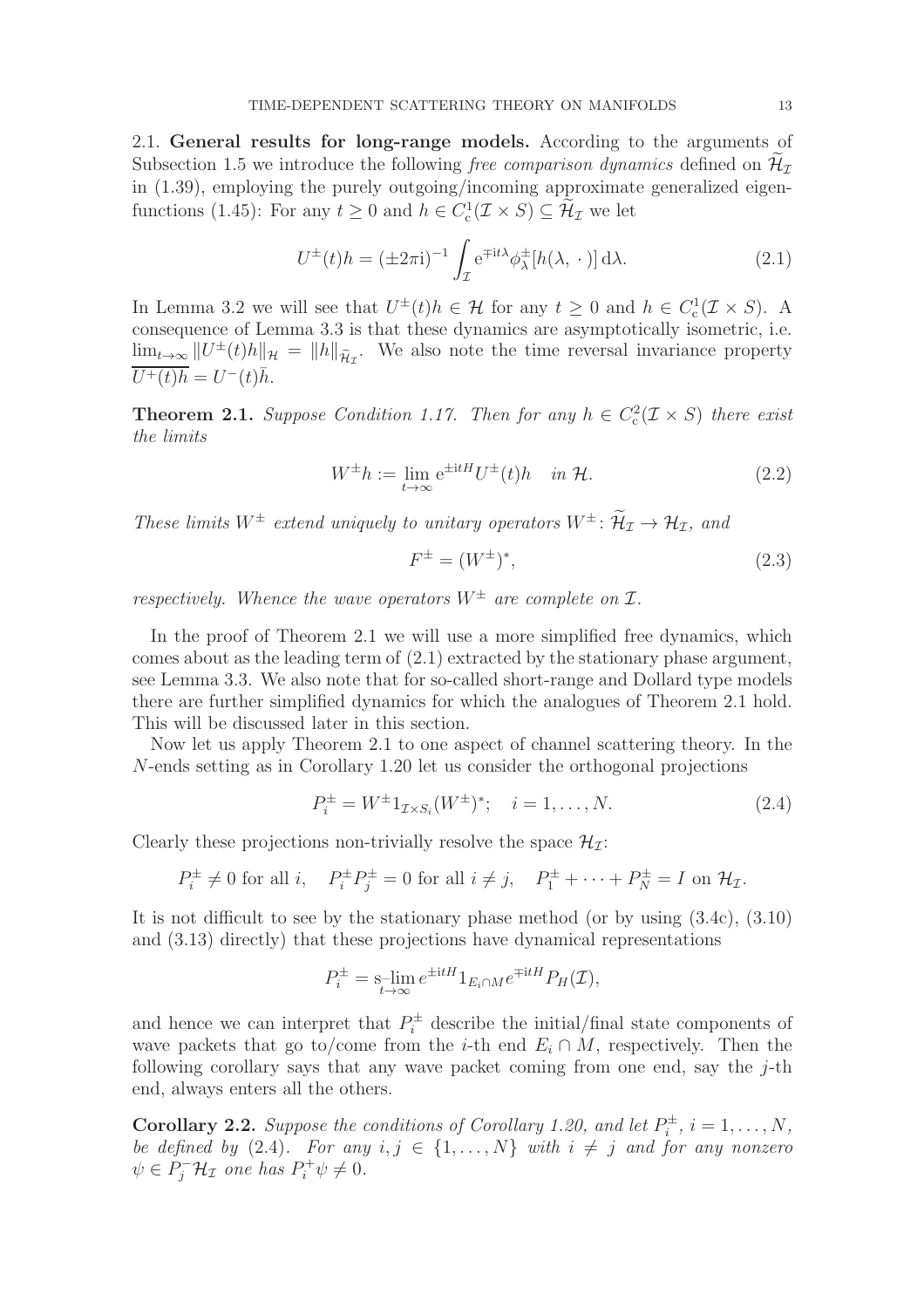*Proof.* Let  $i \neq j$ , and suppose  $0 \neq \psi \in P_j^-{\mathcal H}_{\mathcal I}$ . By Theorem 2.1 we have

$$
P_i^+ \psi = P_i^+ P_j^- \psi
$$
  
=  $W^+ 1_{\mathcal{I} \times S_i} F^+ W^- 1_{\mathcal{I} \times S_j} (W^-)^* \psi$   
=  $W^+ 1_{\mathcal{I} \times S_i} S(\cdot) F^- W^- 1_{\mathcal{I} \times S_j} (W^-)^* \psi$   
=  $W^+ S_{ij}(\cdot) ((W^-)^* \psi)_{j}$ ,

from which we can deduce that  $P_i^+\psi \neq 0$  thanks to Corollary 1.20.

In the above discussion and proof we identified 'dynamical transmission' and 'spectral transmission'. In the literature a similar identification has been shown for reflection for 1-dim Schrödinger operators, see [LPPZ] for a recent contribution.

2.2. Short-range and Dollard classes of perturbations. The conditions in Section 1.1 are satisfied for the free Euclidean and hyperbolic spaces, and hence also for their perturbations to some extent. In fact perturbations of long-range types are allowed in Section 1.1, and the results so far are the most general ones holding for such long-range models. However in certain more restrictive settings it is possible to show versions of Theorem 2.1 with considerably simpler comparison dynamics and phase modifiers.

Here let us precisely formulate the notions of short-range and Dollard types of the effective potential  $q$  assuming Condition 1.14. We will discuss the corresponding simplifications in the following subsections.

We introduce the following quantity using spherical coordinates

$$
\lambda_0(\sigma) = \limsup_{r \to \infty} q_1(r, \sigma); \quad \sigma \in S.
$$

Note that  $\lambda_0(\sigma) \leq \lambda_0$  for all  $\sigma \in S$ .

**Definition 2.3.** The effective potential  $q = q_1 + q_2$  of Condition 1.3 is said to be of *short-range type*, if there exist  $\epsilon, C > 0$  such that uniformly in the spherical coordinates on E

$$
|q_1(r,\sigma) - \lambda_0(\sigma)| \le Cr^{-1-\epsilon}.\tag{2.5a}
$$

Note the following consequence of  $q$  being of short-range type: Locally uniformly in  $\lambda \in \mathcal{I}$ 

$$
\lim_{R \to \infty} \sup_{\sigma \in S_R} \int_R^{\infty} |\tilde{b}_{\rm sr} - \tilde{b}|(s, \sigma) \, \mathrm{d}s = 0; \tag{2.5b}
$$

here

$$
\tilde{b}_{\rm sr}(r,\sigma) := |\mathrm{d}r(r,\sigma)|^{-1} \sqrt{2(\lambda - \lambda_0(\sigma))} \quad \text{for } r > r_0/2.
$$

Upon replacing dr by dr<sup>ex</sup> we shall use this definition on  $E^{\text{ex}}$  as well.

The effective potential  $q$  not necessarily of short-range type is said to be of *long*range type. The manifold  $(M, g)$  is said to be of short-range or long-range type if q is of short-range or long-range type when  $V = 0$ , respectively.

**Definition 2.4.** The effective potential  $q = q_1 + q_2$  of Condition 1.3 is said to be of Dollard type, if there exist  $\epsilon, C > 0$  such that uniformly in the spherical coordinates on E

$$
|q_1(r,\sigma) - \lambda_0(\sigma)| \le Cr^{-(1+\epsilon)/2}.
$$
 (2.6a)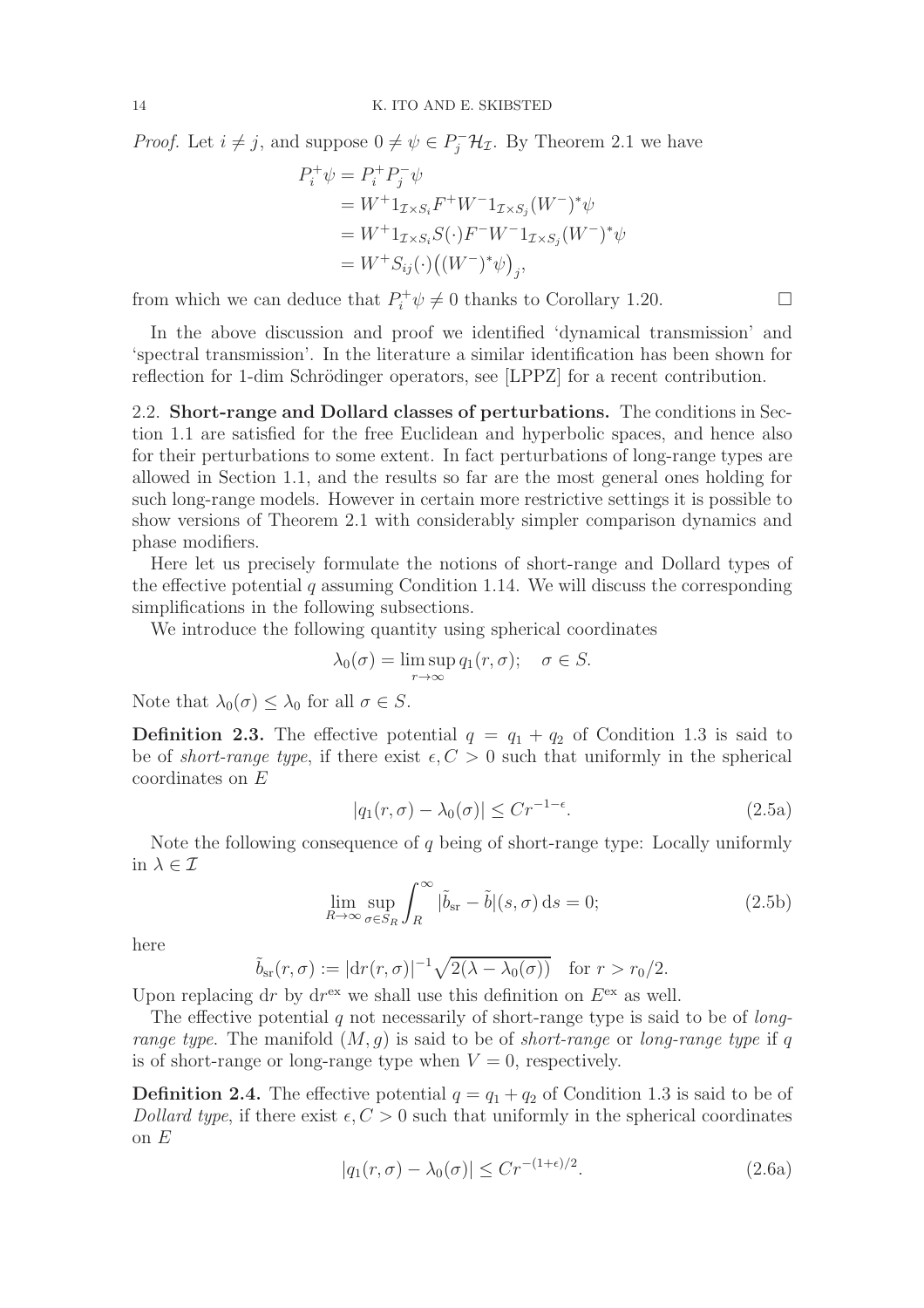Note the following consequence of q being of Dollard type: Locally uniformly in  $\lambda \in \mathcal{I}$ 

$$
\lim_{R \to \infty} \sup_{\sigma \in S_R} \int_R^{\infty} |\tilde{b}_{\text{do}} - \tilde{b}|(s, \sigma) \, \mathrm{d}s = 0,\tag{2.6b}
$$

where

$$
\tilde{b}_{\text{do}}(r,\sigma) = \tilde{b}_{\text{sr}}(r,\sigma) \left(1 - \frac{1}{2} \frac{q_1(r,\sigma) - \lambda_0(\sigma)}{\lambda - \lambda_0(\sigma)}\right) \quad \text{for } r > r_0.
$$

Upon replacing  $q_1$  by  $q_1^{\text{ex}}$  (the latter function introduced in Condition 1.14) we shall use this definition on  $E<sup>ex</sup>$  as well.

Clearly a  $q$  of short-range type is also of Dollard type. The Dollard type is a particular long-range type for which certain approximations work. We will elaborate on this in Corollary 2.10 and Theorem 2.11. In the Schrödinger operator literature this is usually accredited Dollard, [Do].

We remark that, if  $M^{\text{ex}} = M$ , obviously (2.5b) and (2.6b) follow from (2.5a) and (2.6a), respectively.

2.3. Simplification for short-range models. Here we discuss simplifications of the main result, Theorem 2.1, for a short-range model. At the end of the subsection we also discuss a comparison with the setting of [IS1].

2.3.1. Simplification. Assume that the effective potential  $q$  is of short-range type. For simplicity we also assume

$$
|dr^{ex}| = 1 \quad \text{for } r > r_0/2. \tag{2.7}
$$

Then we set

$$
b_{\rm sr}(\sigma) = \tilde{b}_{\rm sr}(\sigma) = \sqrt{2(\lambda - \lambda_0(\sigma))},
$$

and for any  $\xi \in \mathcal{G}$ 

$$
\phi_{\rm sr}^{\pm}[\xi](r,\sigma) = \eta(r)b_{\rm sr}(\sigma)^{-1/2} \exp\left(\pm i b_{\rm sr}(\sigma)(r-r_0) - \frac{1}{2} \int_{r_0}^r \Delta r(s,\sigma) \,ds\right) \xi(\sigma), \quad (2.8)
$$

cf. (1.21a) and (1.45). Note that  $b_{sr}$  is the zeroth order approximation of b as  $r \to \infty$ . We first present a simplified version of the distorted Fourier transforms.

Corollary 2.5. In addition to Condition 1.14, suppose that q is of short-range type, and that (2.7) holds.

(1) For any  $\lambda \in \mathcal{I}$  and  $\psi \in B$  there exist  $F_{\text{sr}}^{\pm}(\lambda)\psi \in \mathcal{G}$  such that

$$
R(\lambda \pm i0)\psi - \phi_{\rm sr}^{\pm}[F_{\rm sr}^{\pm}(\lambda)\psi] \in B_0^*.
$$

In addition,  $F_{\text{sr}}^{\pm}(\lambda)\psi$  are separately continuous in  $\lambda \in \mathcal{I}$  and  $\psi \in \mathcal{G}$ . (2) The operators

$$
F_{\rm sr}^{\pm} = \int_{\mathcal{I}} \oplus F_{\rm sr}^{\pm}(\lambda) \,\mathrm{d}\lambda
$$

considered as mappings  $B \cap \mathcal{H}_{\mathcal{I}} \to \widetilde{\mathcal{H}}_{\mathcal{I}}$  extend uniquely to isometric operators  $\mathcal{H}_{\mathcal{I}} \rightarrow \mathcal{H}_{\mathcal{I}}.$ 

(3) The above  $F_{\text{sr}}^{\pm}$  are related to  $F^{\pm}$  as follows:

$$
F_{\rm sr}^{\pm} = e^{\mp i\theta} F^{\pm}; \quad \theta(\lambda, \sigma) = \int_{r_0}^{\infty} (b_{\rm sr} - b)(s, \sigma) \, \mathrm{d}s.
$$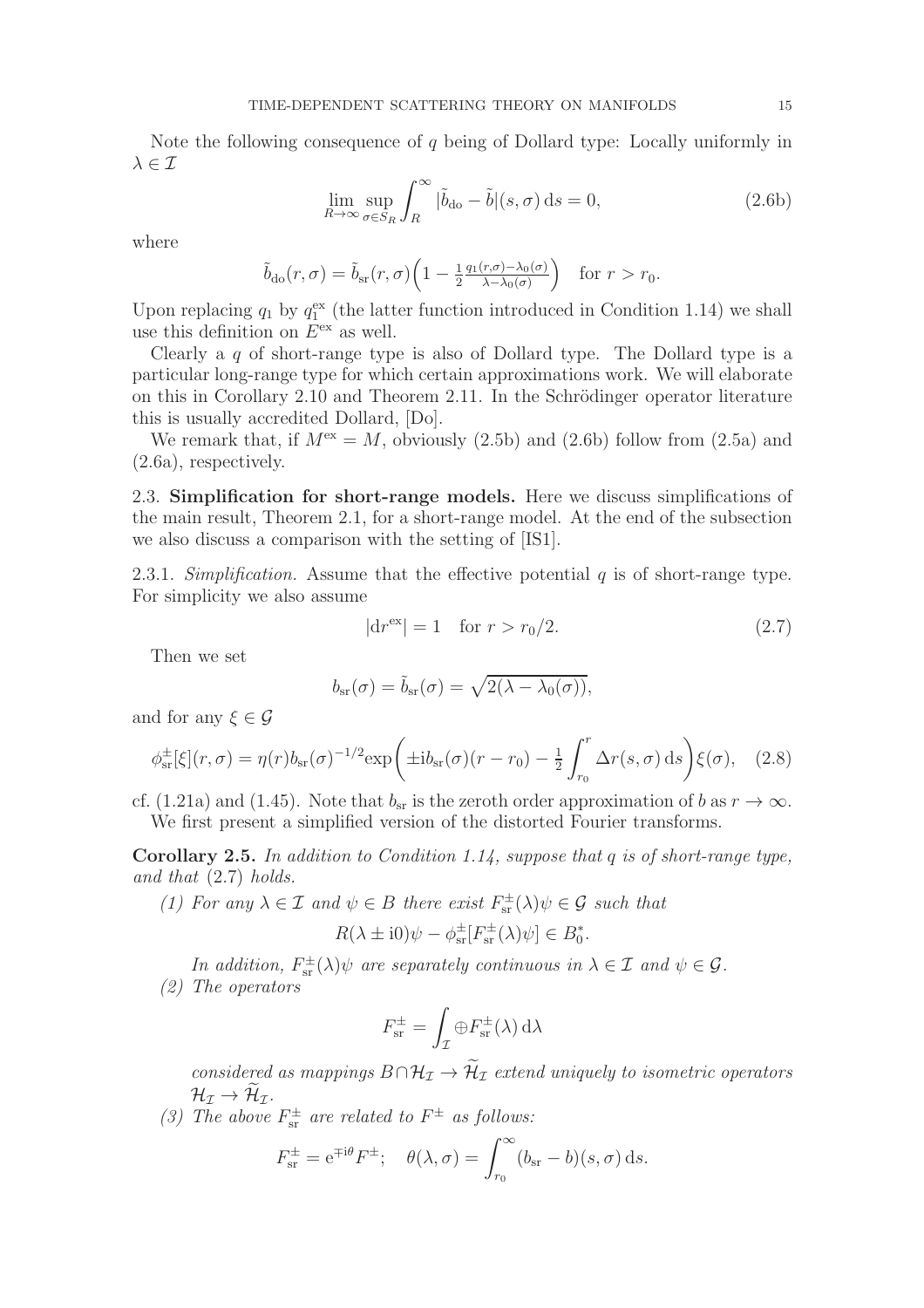Proof. The assertions are immediate consequences of the assumptions and our previous results, that is more precisely, those reviewed in Section 1.1 and [IS3, Lemma  $3.13$ ].

A simplified free dynamics for a short-range model may be constructed just by replacing  $\phi^{\pm}$  by  $\phi_{sr}^{\pm}$  in (2.1), but here let us go one step forward. According to the stationary phase argument, cf. Lemma 3.3, we should for  $h \in \widetilde{\mathcal{H}}_{\mathcal{I}}$  and  $t > 0$  study

$$
U_{\rm sr}^{\pm}(t)h(r,\sigma) = (2\pi)^{-1/2} e^{\mp 3i\pi/4} 1_{[r_0,\infty)}(r) e^{\pm iK_{\rm sr}} e^{-\int_{r_0}^r (\Delta r)(s,\sigma)/2 \,ds}
$$

$$
\cdot \left(\frac{r-r_0}{t^2}\right)^{1/2} h\left(\frac{(r-r_0)^2}{2t^2} + \lambda_0(\sigma),\sigma\right),\tag{2.9}
$$

where

$$
K_{\rm sr} = (r - r_0)^2 / (2t) - t\lambda_0(\sigma).
$$

Note that  $U_{\rm sr}^{\pm}(t)$  is a contraction, i.e.  $||U_{\rm sr}^{\pm}(t)h||_{\mathcal{H}} \leq ||h||_{\widetilde{\mathcal{H}}_{\mathcal{I}}}$ , and that the dynamics  $U_{\rm sr}^{\pm}(\cdot)$  are asymptotically isometric, i.e.  $\lim_{t\to\infty}||U_{\rm sr}^{\pm}(t)h||_{\mathcal{H}} = ||h||_{\tilde{\mathcal{H}}_{\mathcal{I}}}$ . In any case Theorem 2.1 simplifies as follows.

**Theorem 2.6.** In addition to Condition 1.17, suppose that q is of short-range type, and that (2.7) holds. For all  $h \in \mathcal{H}_{\mathcal{I}}$  there exist the limits

$$
W_{\rm sr}^{\pm}h := \lim_{t \to \infty} e^{\pm itH} U_{\rm sr}^{\pm}(t)h \quad in \ \mathcal{H}.
$$
 (2.10)

These limits  $W_{sr}^{\pm}$  are unitary operators  $W_{sr}^{\pm}$ :  $\mathcal{H}_{\mathcal{I}} \to \mathcal{H}_{\mathcal{I}}$ , and

$$
F_{\rm sr}^{\pm} = (W_{\rm sr}^{\pm})^*,\tag{2.11}
$$

respectively. Whence the wave operators  $W_{\text{sr}}^{\pm}$  are complete on  $\mathcal{I}$ .

We note that the standard hyperbolic space fits into this framework with a positive constant  $\lambda_0(\sigma) \equiv \lambda_0 > 0$ , and the Euclidean space does so with the zero constant  $\lambda_0(\sigma) \equiv 0.$ 

2.3.2. Comparison with [IS1]. Next we furthermore assume  $\lambda_0(\sigma) \equiv 0$  and compare Theorem 2.6 with the main result of [IS1] on existence and completeness of wave operators on asymptotically Euclidean manifolds.

We begin with a comparison of the settings. For reference let us quote below the conditions of [IS1] in a form suitable for comparison.

**Condition 2.7.** Let  $(M, q)$  be a connected and complete Riemannian manifold, and let  $V \in L^{\infty}(M)$  be real-valued. There exist a function  $r \in C^{\infty}(M)$  with image  $r(M) = [1, \infty)$  and constants  $\delta, \kappa, \eta, C > 0$  and  $r_0 \geq 2$  such that:

- (1) The r-balls  $\{x \in M \mid r(x) < R\}, R > 0$ , are relatively compact in M.
- (2) The following relations hold for  $r(x) \ge r_0/2$ :

$$
|dr| = 1, \quad Ri_R^* \nabla^2 r \ge \frac{1}{2} (1 + \delta) i_R^* g.
$$

(3) The following estimates hold globally on M for  $\alpha = 0, 1$ :

$$
r \ge 1, \quad |\nabla^{\alpha} \Delta r| \le Cr^{-1/2 - \alpha - \kappa}, \quad |V| \le Cr^{-1 - \eta}.
$$
\n
$$
(2.12)
$$

Condition 2.7 above would seem quite different from the setting of [IS1], but obviously Condition 2.7 follows from Conditions 1.1–1.4 of [IS1]. On the other hand, Condition 2.7 constitutes what is used in the proofs of [IS1], and consequently the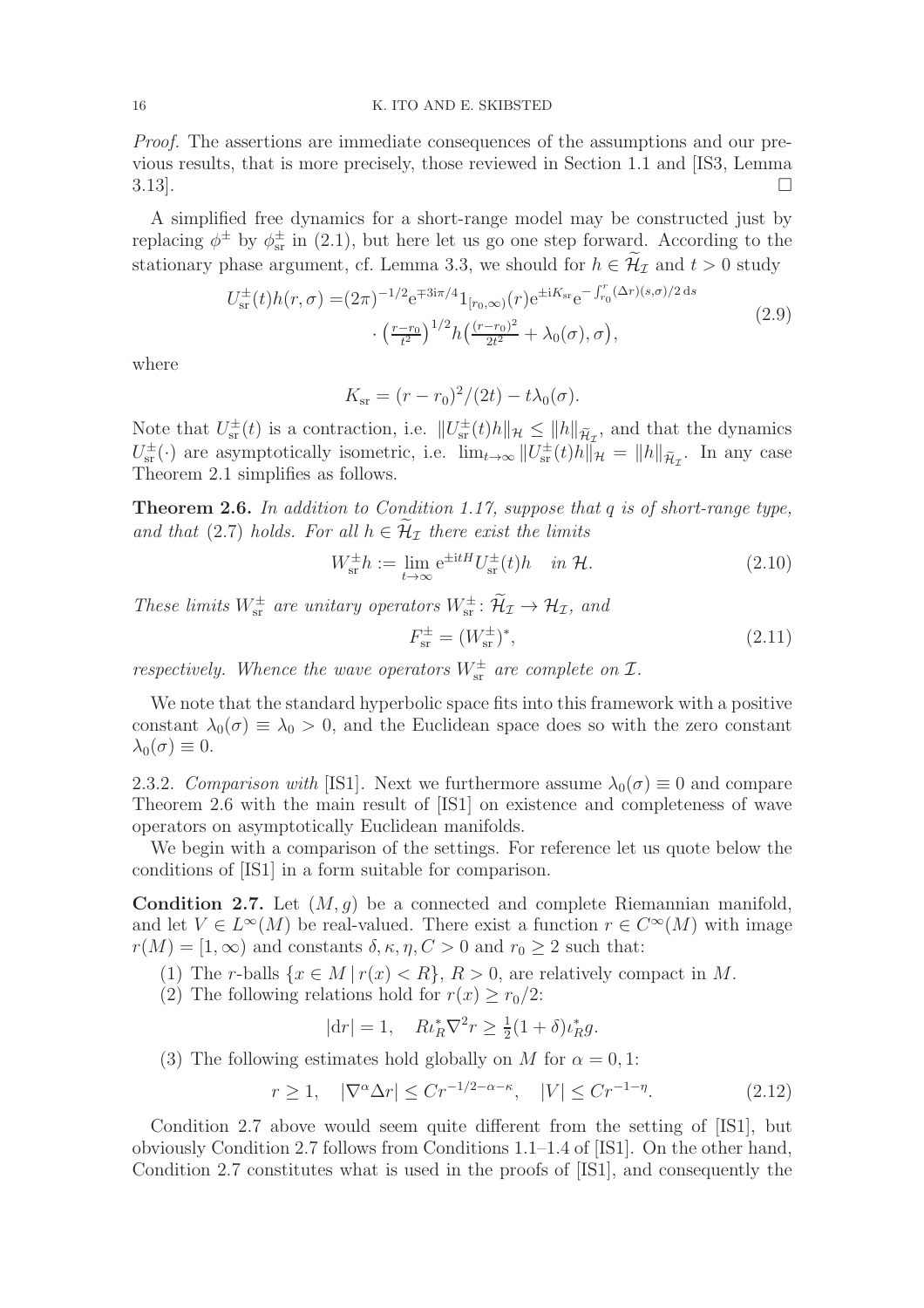results of [IS1] remain valid under Condition 2.7. Hence we may regard Condition 2.7 exactly as the setting of [IS1].

The setting of this paper may be considered slightly more restrictive than that of [IS1]. In fact, we have the following lemma (with obvious proof).

**Lemma 2.8.** Suppose Condition 2.7 with a splitting  $V = V_1 + V_2$  such that

$$
|V_1| \le Cr^{-1-\eta}, \quad |\nabla^r V_1| \le Cr^{-2-\eta}, \quad |V_2| \le Cr^{-3/2-\eta}.
$$

Then Condition 1.14 is satisfied for

$$
q_{11} = 0
$$
,  $q_{12} = 0$ ,  $q_{21} = V_1 + \frac{1}{8}\tilde{\eta}(\Delta r)^2$ ,  $q_{22} = V_2 + \frac{1}{4}\tilde{\eta}\nabla^r\Delta r$ .

In addition, if (1.43a) and (1.43d) hold, then Condition 1.17 is also satisfied.

If  $\lambda_0(\sigma) \equiv 0$  the simplified comparison dynamics  $U_{\rm sr}^{\pm}(t)$  defined by (2.9) coincides with the comparison dynamics of [IS1]. This observation will allow us to employ the existence of the wave operator  $\Omega_{+}$  from [IS1] to deduce the assertions of Theorem 2.6 without imposing the stronger Condition 1.17. In particular this shows a stationary representation of  $\Omega_{+}$ . Whence we conclude the following alternative version of Theorem 2.6.

Theorem 2.9. Suppose Condition 2.7 and the splitting assumption of Lemma 2.8. For all  $h \in \mathcal{H}_{\mathcal{I}}$  there exist the limits

$$
W_{\rm sr}^{\pm}h := \lim_{t \to \infty} e^{\pm itH} U_{\rm sr}^{\pm}(t)h \quad in \ \mathcal{H}.
$$
 (2.13)

These limits  $W_{sr}^{\pm}$  are unitary operators  $W_{sr}^{\pm}$ :  $\mathcal{H}_{\mathcal{I}} \to \mathcal{H}_{\mathcal{I}}$ , and

$$
F_{\rm sr}^{\pm} = (W_{\rm sr}^{\pm})^*.
$$
 (2.14)

Since Condition 1.17 is missing,  $F_{\text{sr}}^{\pm}$ :  $\mathcal{H}_{\mathcal{I}} \to \mathcal{H}_{\mathcal{I}}$  can be constructed only as isometries by the arguments of [IS2, IS3]. However, we can deduce unitarity of  $F_{\rm sr}^{\pm}$  from (2.14) without Condition 1.17.

2.4. Simplification for Dollard type models. Similarly to the short-range case we can simplify our main result Theorem 2.1 for the Dollard case too. Here we assume that q is of Dollard type and also that (2.7) holds. Then we set for  $r > r_0$ 

$$
b_{\text{do}}(r,\sigma) = \tilde{b}_{\text{do}}(r,\sigma) = \sqrt{2(\lambda - \lambda_0(\sigma))} + [\lambda_0(\sigma) - q_1(r,\sigma)] / \sqrt{2(\lambda - \lambda_0(\sigma))},
$$

and for  $\xi \in \mathcal{G}$ 

$$
\phi_{\text{do}}^{\pm}[\xi](r,\sigma) = \eta_{\lambda}(r)b_{\text{do}}(\sigma)^{-1/2} \exp\left(\int_{r_0}^r(\pm i b_{\text{do}} - \frac{1}{2}\Delta r)(s,\sigma)\,\mathrm{d}s\right)\xi(\sigma),
$$

Note that  $b_{d\alpha}$  is the first order approximation of b as  $r \to \infty$ . By mimicking the proof of Corollary 2.5 we obtain the following result.

**Corollary 2.10.** In addition to Condition 1.14, suppose that q is of Dollard type, and that (2.7) holds.

(1) For any  $\lambda \in \mathcal{I}$  and  $\psi \in B$  there exist  $F_{d\alpha}^{\pm}(\lambda)\psi \in \mathcal{G}$  such that

$$
R(\lambda \pm i0)\psi - \phi_{\text{do}}^{\pm}[F_{\text{do}}^{\pm}(\lambda)\psi] \in B_0^*.
$$

In addition,  $F_{\text{do}}^{\pm}(\lambda)\psi$  are separately continuous in  $\lambda \in \mathcal{I}$  and  $\psi \in \mathcal{G}$ .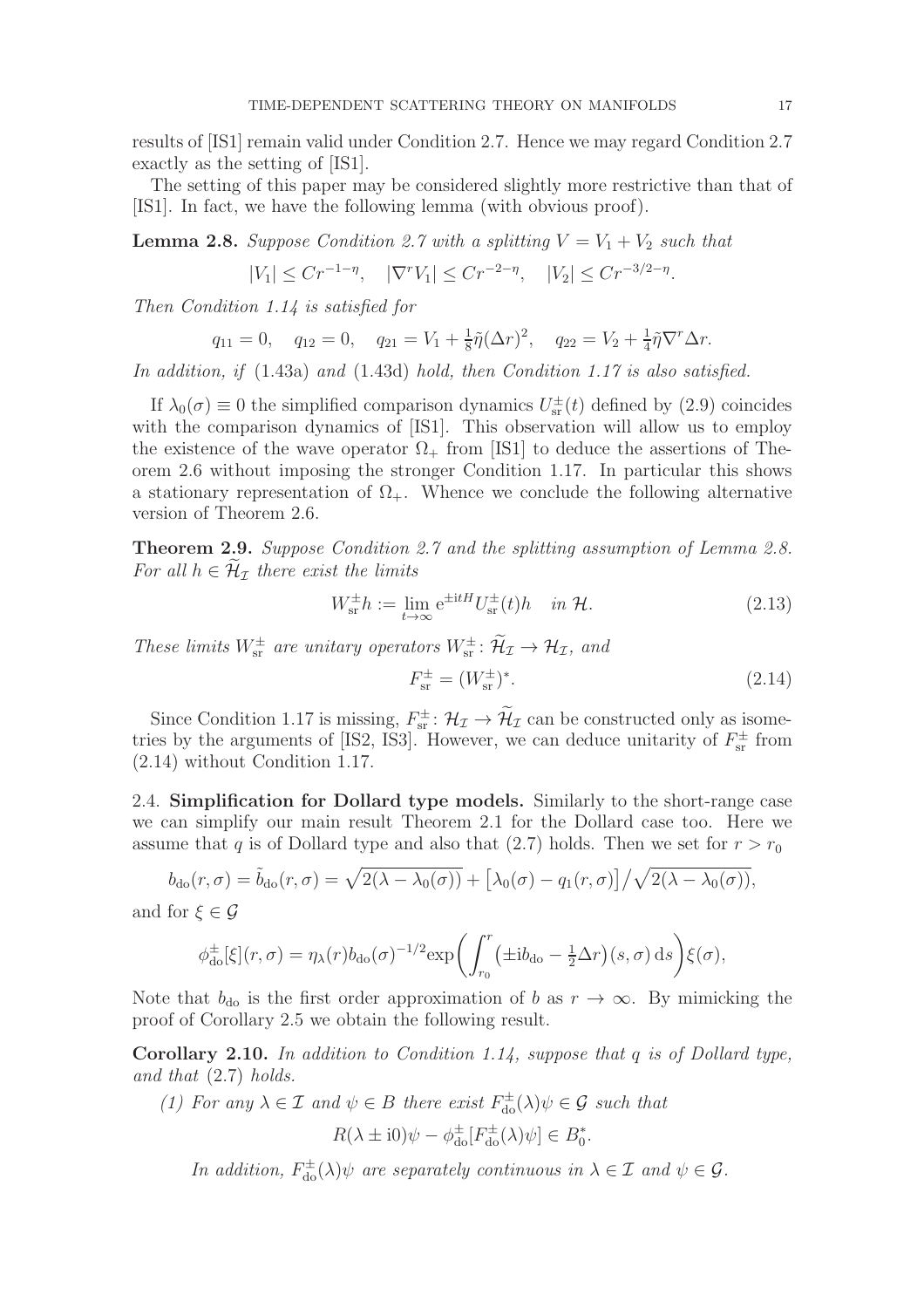(2) The operators

$$
F_{\rm do}^{\pm} = \int_{\mathcal{I}} \oplus F_{\rm do}^{\pm}(\lambda) \,\mathrm{d}\lambda
$$

considered as mappings  $B \cap \mathcal{H}_{\mathcal{I}} \to \widetilde{\mathcal{H}}_{\mathcal{I}}$  extend uniquely to isometric operators  $\mathcal{H}_{\mathcal{I}} \rightarrow \mathcal{H}_{\mathcal{I}}.$ 

(3) The above  $F_{\text{do}}^{\pm}$  are related to  $F^{\pm}$  as follows:

$$
F_{\rm do}^{\pm} = e^{\mp i\theta} F^{\pm}; \quad \theta(\lambda, \sigma) = \int_{r_0}^{\infty} (b_{\rm do} - b)(s, \sigma) \, \mathrm{d}s.
$$

Next we set for  $h \in \widetilde{\mathcal{H}}_{\mathcal{I}}$ 

$$
U_{\text{do}}^{\pm}(t)h(r,\sigma) = (2\pi)^{-1/2} e^{\mp 3i\pi/4} 1_{[r_0,\infty)}(r) e^{\pm iK_{\text{do}}} e^{-\int_{r_0}^r (\Delta r)(s,\cdot)/2 \,\text{d}s} \cdot \left(\frac{r-r_0}{t^2}\right)^{1/2} h\left(\frac{(r-r_0)^2}{2t^2} + \lambda_0(\sigma),\sigma\right),\tag{2.15}
$$

where

$$
K_{\rm do} = \frac{(r - r_0)^2}{2t} - t\lambda_0(\sigma) - \frac{t}{(r - r_0)} \int_{r_0}^r (q_1(s, \cdot) - \lambda_0(\sigma)) \, ds.
$$

As for the short-range type dynamics the Dollard type dynamics are asymptotically isometric families of contractions.

**Theorem 2.11.** Suppose Condition 1.17,  $q$  is of Dollard type, and that  $(2.7)$  holds. For all  $h \in \widetilde{\mathcal{H}}_{\mathcal{I}}$  there exist the limits

$$
W_{\text{do}}^{\pm}h := \lim_{t \to \infty} e^{\pm itH} U_{\text{do}}^{\pm}(t)h \quad \text{in } \mathcal{H}.
$$
 (2.16)

These limits  $W_{\text{do}}^{\pm}$  are unitary operators  $W_{\text{do}}^{\pm}$ :  $\widetilde{\mathcal{H}}_{\mathcal{I}} \to \mathcal{H}_{\mathcal{I}}$ , and

$$
F_{\rm do}^{\pm} = (W_{\rm do}^{\pm})^*,\tag{2.17}
$$

respectively. Whence the wave operators  $W_{\text{do}}^{\pm}$  are complete on  $\mathcal{I}$ .

Similarly to the previous subsection, the standard hyperbolic space and the Euclidean space fit also into this framework with a positive constant  $\lambda_0(\sigma) \equiv \lambda_0 > 0$ and the zero constant  $\lambda_0(\sigma) \equiv 0$ , respectively.

# 3. Proofs

3.1. Leading asymptotics of comparison dynamics. Here we study basic properties of the comparison dynamics  $U^{\pm}(t)$  defined by (2.1). The main result of this subsection is Lemma 3.3, which extracts the leading asymptotics of  $U^{\pm}(t)h$ as  $t \to \infty$ . Actually, the integrand of (2.1) has an oscillatory factor with phase

$$
\Theta_{\pm} = \pm \Theta; \quad \Theta(\lambda, t, r, \sigma) = \int_{r_0}^r \tilde{b}_{\lambda}(s, \sigma) \, \mathrm{d}s - t\lambda,\tag{3.1}
$$

and we are going to employ the one-dimensional stationary phase argument; see [II] for a somewhat related analysis in higher dimensions. Throughout this subsection we assume Condition 1.14, and all proofs are given only for the upper sign, since this is sufficient due to time reversal invariance.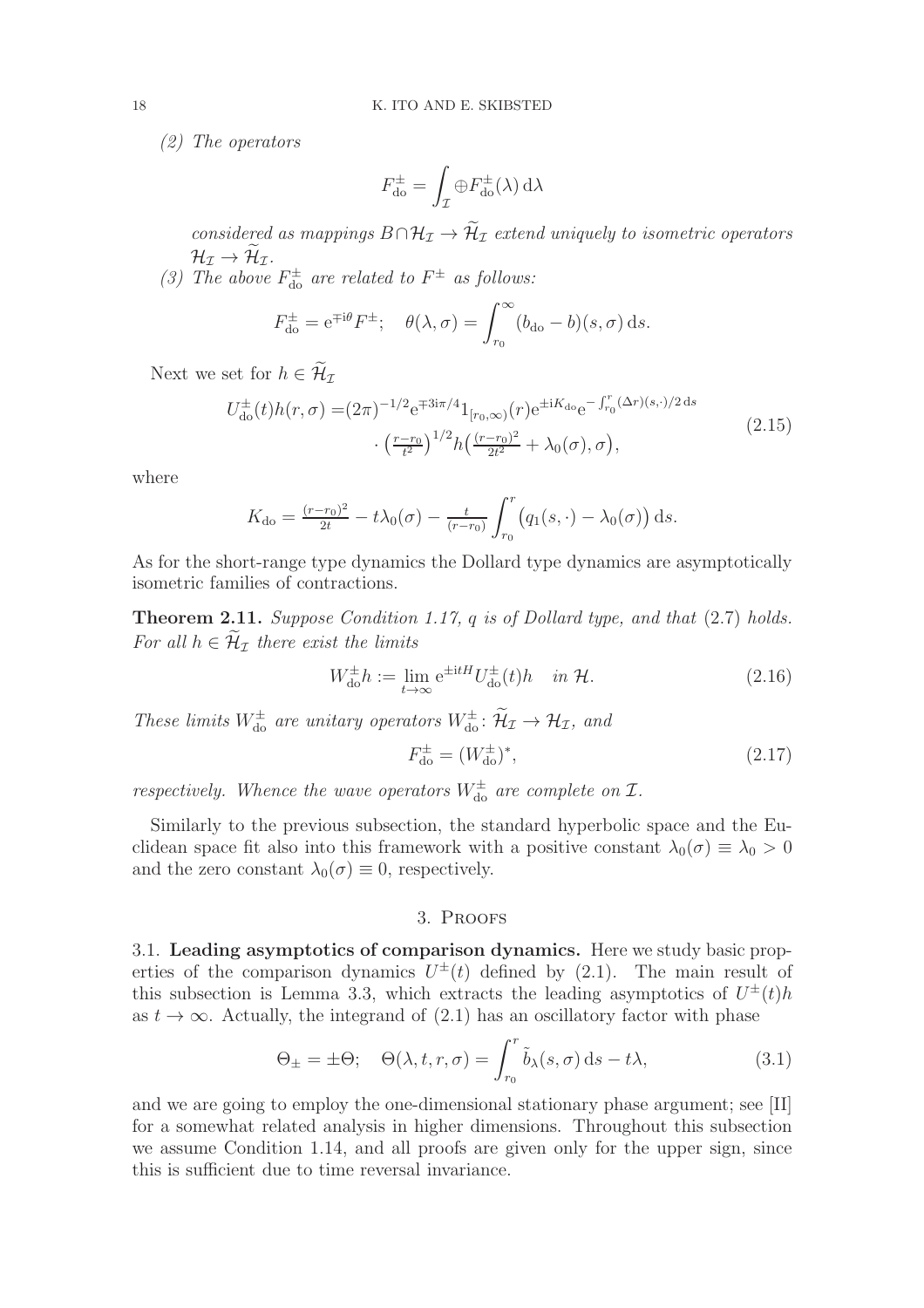For technical reasons it turns out to be appropriate to use the stationary phase method with a modified phase depending on h. We will choose a constant  $r_1 > r_0$ depending on supp h and consider a stationary point of the function

$$
\Theta_1(\lambda, t, r, \sigma) = \int_{r_1}^r \tilde{b}_{\lambda}(s, \sigma) \, ds - t\lambda,
$$
\n(3.2)

instead of the function  $\Theta$  of (3.1). We study such stationary point in the following lemma in which h at most enters in a disguised form: The parameters  $\lambda_1 > \lambda_0$  and  $D \subseteq S$  in the lemma will later be chosen by the requirement supp  $h \subseteq (\lambda_1, \infty) \times D$ after having fixed  $h \in C_c^1(\mathcal{I} \times S)$ .

**Lemma 3.1.** Let  $\lambda_1 > \lambda_0$  and  $D \subseteq S$  be a relatively compact open subset. Fix  $r_1 \geq r_0$  such that

$$
[r_1, \infty) \times \overline{D} \subseteq E, \quad r_1 \ge r_{\lambda_1} = \sup_{\lambda \ge \lambda_1} r_{\lambda}, \tag{3.3a}
$$

where  $r_{\lambda}$  is defined in agreement with (1.20). With  $\Theta_1$  given by (3.2) in terms of this  $r_1$  we set

$$
\Omega_c = \left\{ (t, r, \sigma) \in (0, \infty) \times (r_1, \infty) \times D \, \middle| \, \partial_{\lambda} \Theta_1(\lambda_1, t, r, \sigma) > 0 \right\}. \tag{3.3b}
$$

For any  $(t, r, \sigma) \in \Omega_c$  there exists a unique solution  $\lambda_c > \lambda_1$  to the equation

$$
(\partial_{\lambda}\Theta_1)(\lambda_c, t, r, \sigma) = 0.
$$
\n(3.4a)

This solution  $\lambda_c = \lambda_c(t, r, \sigma)$  is  $C^1$  (more generally  $C^k$  if  $q_1$  is  $C^k$ ) and satisfies

$$
\partial_t \lambda_c + b_{\lambda_c} \partial_r \lambda_c = 0, \quad \partial_r \lambda_c > 0. \tag{3.4b}
$$

In addition, there exist constants  $c, C > 0$  such that for any  $(t, r, \sigma) \in \Omega_c$ 

$$
c(r - r_1)^2 / t^2 \le \lambda_c(t, r, \sigma) - \lambda_0 \le C(r - r_1)^2 / t^2.
$$
 (3.4c)

Moreover, letting

$$
K_1(t, r, \sigma) = \Theta_1(\lambda_c(t, r, \sigma), t, r, \sigma) \quad \text{for } (t, r, \sigma) \in \Omega_c,
$$
\n(3.5a)

the following identities hold:

$$
\partial_t K_1 = -\lambda_c, \quad \partial_r K_1 = \tilde{b}_{\lambda_c}.
$$
\n(3.5b)

In particular  $K_1$  is a solution to the Hamilton–Jacobi equation

$$
\partial_t K_1 + \frac{1}{2} (|\mathrm{d}r| \partial_r K_1)^2 + q_1 = 0. \tag{3.5c}
$$

Proof. We first note that thanks to  $(3.3a)$  we have the following expressions when  $\lambda \geq \lambda_1$  and  $(r, \sigma) \in [r_1, \infty) \times \overline{D}$ :

$$
\Theta_1(\lambda, t, r, \sigma) = \int_{r_1}^r |\mathrm{d}r|^{-1} [2(\lambda - q_1)]^{1/2}(s, \sigma) \, \mathrm{d}s - t\lambda,\tag{3.6a}
$$

$$
\partial_{\lambda}\Theta_1(\lambda, t, r, \sigma) = \int_{r_1}^r |\mathrm{d}r|^{-1} [2(\lambda - q_1)]^{-1/2}(s, \sigma) \, \mathrm{d}s - t,\tag{3.6b}
$$

$$
\partial_{\lambda}^{2} \Theta_{1}(\lambda, t, r, \sigma) = -\int_{r_{1}}^{r} |dr|^{-1} [2(\lambda - q_{1})]^{-3/2} ds.
$$
 (3.6c)

For any fixed  $(t, r, \sigma) \in \Omega_c$  the quantity (3.6b) is positive for  $\lambda = \lambda_1$ , monotonically decreasing in  $\lambda > \lambda_1$ , and takes negative values for large  $\lambda > \lambda_1$ . Hence there exists a unique solution  $\lambda_c = \lambda_c(t, r, \sigma)$  to (3.4a), and by the implicit function theorem it is  $C^1$ .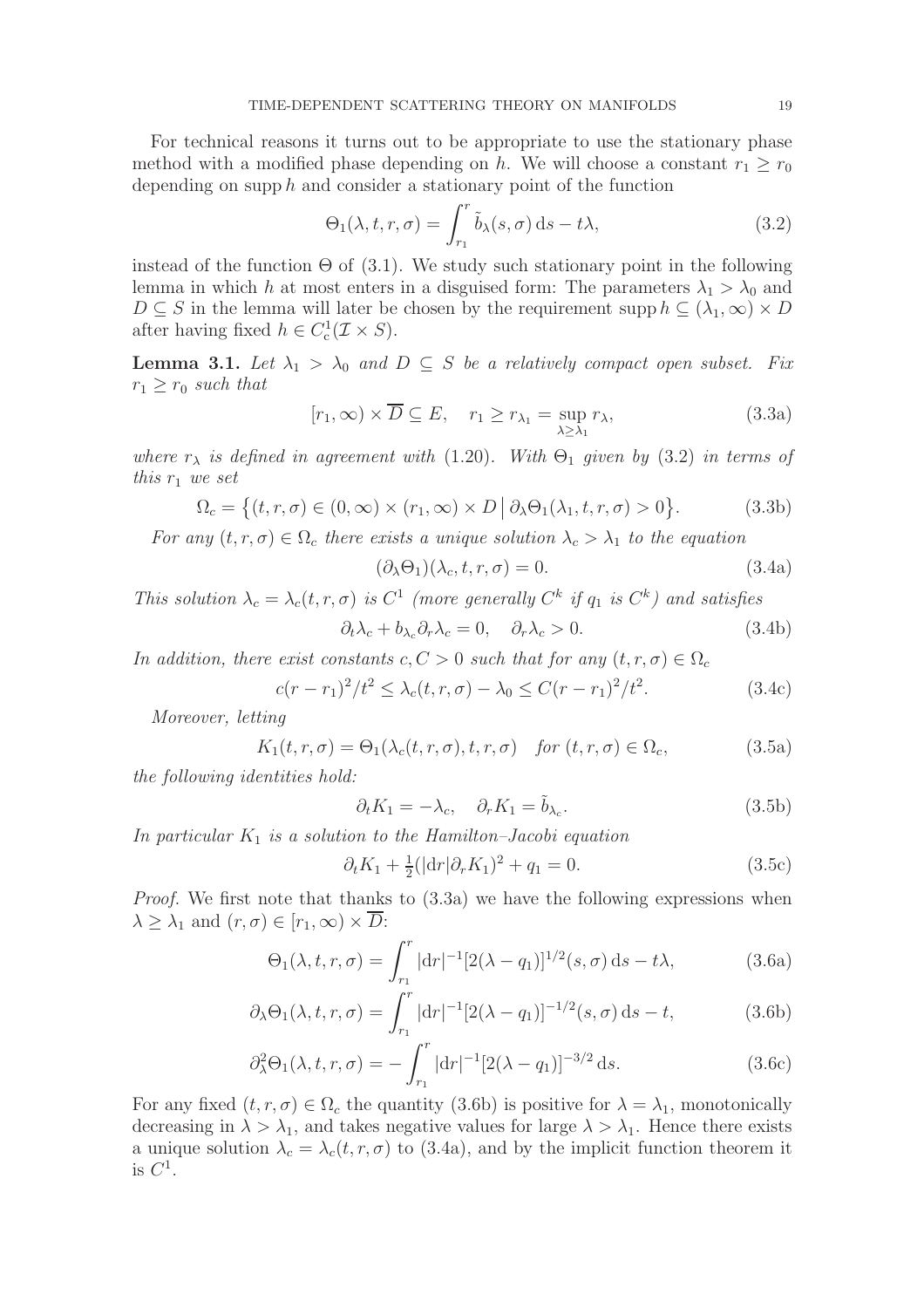Noting the expression (3.6b), we can differentiate (3.4a), and obtain formulas

$$
\partial_t \lambda_c = -\left(\int_{r_1}^r |\mathrm{d}r|^{-1} [2(\lambda_c - q_1)]^{-3/2} \,\mathrm{d}s\right)^{-1},
$$
  

$$
\partial_r \lambda_c = |\mathrm{d}r|^{-1} [2(\lambda_c - q_1)]^{-1/2} \left(\int_{r_1}^r |\mathrm{d}r|^{-1} [2(\lambda_c - q_1)]^{-3/2} \,\mathrm{d}s\right)^{-1},
$$
\n(3.7)

which verifies (3.4b). The bounds in (3.4c) are verified easily by inserting  $\lambda = \lambda_c$ in (3.6b) (taken equal to zero) and estimating the integral using (1.20). (In fact by this argument the upper bound of  $(3.4c)$  holds with  $C = 1$ .

We can verify the formulas in (3.5b) by differentiating the definition (3.5a) and using  $(3.4a)$  and  $(3.6a)$ . Obviously  $(3.5c)$  is a consequence of  $(3.5b)$ .

We can now show a basic property of  $U^{\pm}(t)h$  defined by (2.1).

**Lemma 3.2.** For each  $t \geq 0$  and  $h \in C_c^1(\mathcal{I} \times S)$  the functions  $U^{\pm}(t)h$  belong to  $\mathcal{H}$ . Moreover  $U^{\pm}(\cdot)h$  is a continuous H-valued function.

*Proof.* Let  $h \in C_c^1(\mathcal{I} \times S)$  and  $T > 0$  be given. It suffices to show that the function  $[0, T] \ni t \to U^+(t)h \in \mathcal{H}$  is well-defined and continuous.

We pick a number  $\lambda_1 > \lambda_0$  and a relatively compact open subset  $D \subseteq S$  such that

$$
supp h \subseteq (\lambda_1, \infty) \times D. \tag{3.8}
$$

We fix  $r_1 \ge r_0$  satisfying (3.3a) in agreement with Lemma 3.1 with input given by the above  $\lambda_1$  and D.

Let us write for short, using (3.2),

$$
U^+(t)h(r,\sigma) = \int_{\mathcal{I}} e^{i\Theta_1(\lambda,t,r,\sigma)} \Phi(\lambda,r,\sigma) d\lambda,
$$
\n(3.9)

where

$$
\Phi(\lambda, r, \sigma) = (2\pi i)^{-1} \eta_\lambda(r) [2\vert dr \vert^2 (\lambda - q_1)]^{-1/4} e^{-\int_{r_0}^r \text{div}\,\tilde{\omega}(s,\sigma)/2 \,ds} \Big(e^{i(\Theta - \Theta_1)}h\Big)(\lambda, \sigma).
$$

Note that indeed  $\Theta - \Theta_1$  is independent of  $(t, r)$ , and we omit these variables:

$$
(\Theta - \Theta_1)(\lambda, \sigma) = \int_{r_0}^{r_1} \tilde{b}_{\lambda}(s, \sigma) \,ds.
$$

We also note that  $\Phi(\lambda, \cdot)$  belongs to  $B^*$  uniformly in  $\lambda \in \mathcal{I}$ . With an extra decay factor  $r^{-\delta}$ ,  $\delta > 1/2$ , obviously we obtain a vector in H. In particular  $\chi_n U^+(t)h$  for any n, and this leads us to consider  $\bar{\chi}_n U^+(t)h$  only. We choose and fix n so large that  $R_n = 2^n > r_1$  and that for some  $c, C > 0$  the bounds

$$
\partial_{\lambda} \Theta_1 \geq c(|\lambda| + 1)^{-1/2} r, \quad |\partial_{\lambda}^2 \Theta_1| \leq Cr
$$

hold for  $\lambda \geq \lambda_1$ ,  $t \leq T$ ,  $r \geq R_n$  and  $\sigma \in D$ . These bounds are immediate from the formulas (3.6b) and (3.6c). We insert  $e^{i\Theta_1} = (i\partial_\lambda \Theta_1)^{-1} \partial_\lambda e^{i\Theta_1}$  in (3.9) and do a single integration by parts, which is legitimate since  $e^{i(\Theta - \Theta_1)}h \in C^1$ . The bounds provide an extra decay factor  $r^{-1}$  for  $\bar{\chi}_n U^+(t)h$ . Hence we have shown that  $U^+(t)h \in \mathcal{H}$  for  $t \leq T$ .

The continuity statement follows from the resulting representation of  $U^{\pm}(t)h$  after doing the integration by parts; we omit the details.  $\square$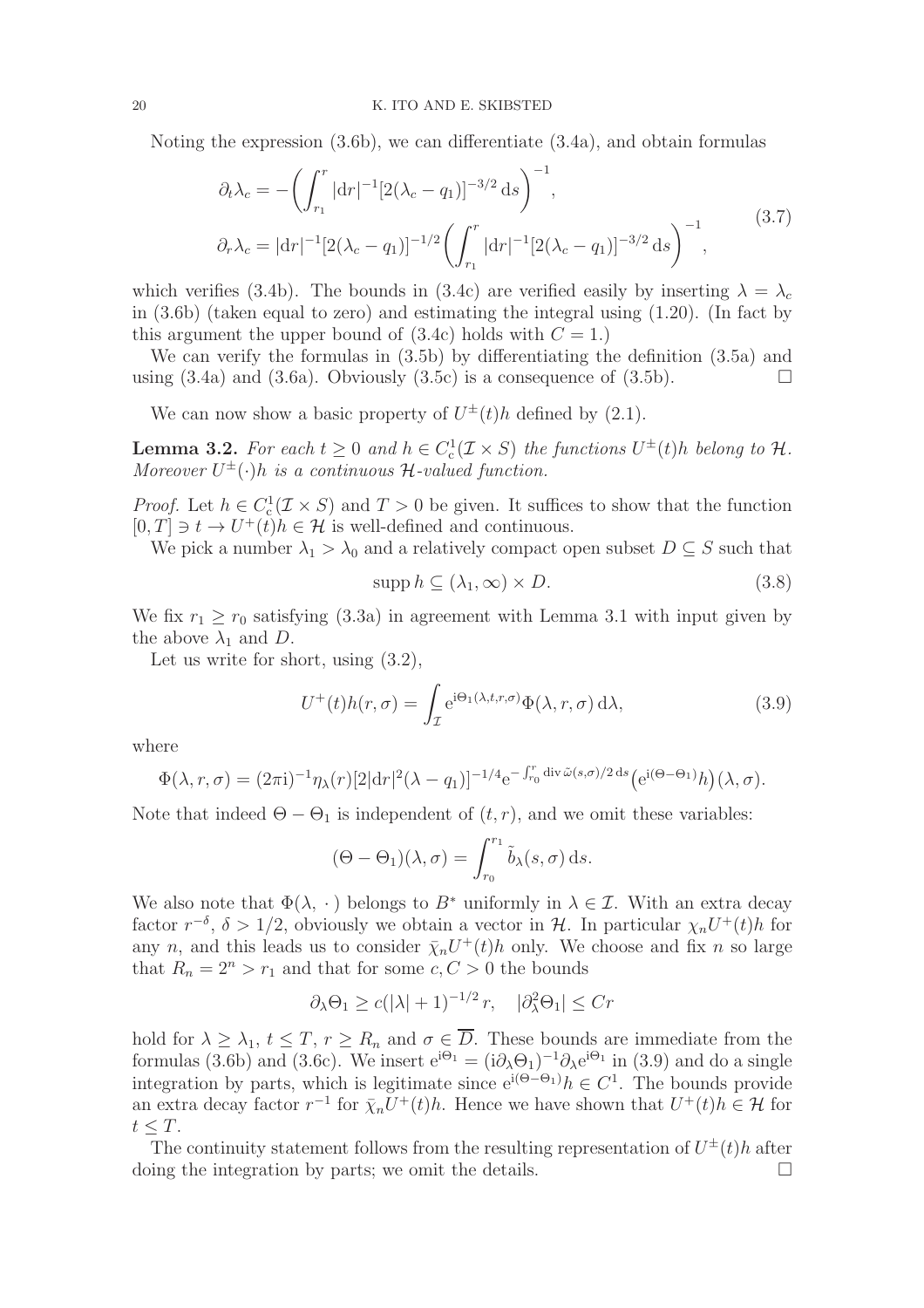Now letting  $h \in C_c^1(\mathcal{I} \times S)$  be given we aim at extracting the leading term of  $U^{\pm}(t)h$  as  $t \to \infty$ . As in the proof of Lemma 3.2 we can take a number  $\lambda_1 > \lambda_0$ and a relatively compact open subset  $D \subseteq S$  such that (3.8) is fulfilled. Again we fix  $r_1 \ge r_0$  satisfying (3.3a) in agreement with Lemma 3.1 with input given by the above  $\lambda_1$  and D. Let  $\lambda_c = \lambda_c(t, r, \sigma)$  be the solution to (3.4a). Then we set

$$
\Omega_c(t) = \{(r, \sigma) | (t, r, \sigma) \in \Omega_c\}; t > 0,
$$

and

$$
U_0^{\pm}(t)h(r,\sigma) = (2\pi)^{-1/2} e^{\mp 3i\pi/4} 1_{\Omega_c(t)}(r,\sigma) e^{\pm iK(t,r,\sigma)} e^{-\int_{r_0}^r (\text{div}\,\tilde{\omega})(s,\sigma)/2 \,ds}
$$
  

$$
\cdot (\partial_r \lambda_c(t,r,\sigma))^{1/2} h(\lambda_c(t,r,\sigma),\sigma),
$$
\n(3.10)

where

$$
K(t, r, \sigma) = \Theta(\lambda_c(t, r, \sigma), t, r, \sigma).
$$

The factor  $1_{\Omega_c(t)}$  is essentially redundant, since the support of the factor  $h(\lambda_c(t, \cdot), \cdot)$ is contained in  $\Omega_c(t)$  which in turn is an easy consequence of (3.4c). In fact it is not difficult to show using (3.4c) and (3.7) that  $U_0^{\pm}(t)h \in C_c^1(M)$  for any  $t > 0$ . We also note that the right-hand side of (3.10) depends on a choice of parameters  $\lambda_1$ , D and  $r_1$  which possibly have a non-linear dependence of h. Hence the operatorlike notation  $U_0^{\pm}(t)$  is somewhat abuse of notation, however we prefer to use it for simplicity.

**Lemma 3.3.** Under the above assumptions  $U_0^{\pm}(\cdot)$  are continuously differentiable  $\mathcal{H}\text{-}valued$  functions in  $t > 0$ , and satisfy that for all  $t > 0$ 

$$
||U_0^{\pm}(t)h||_{\mathcal{H}} = ||h||_{\widetilde{\mathcal{H}}_{\mathcal{I}}},\tag{3.11}
$$

and

$$
\frac{d}{dt}U_0^{\pm}(t)h = -iG^{\pm}(t)U_0^{\pm}(t)h; \quad G^{\pm}(t) = \text{Re}(\tilde{b}_{\lambda_c}A) \mp \frac{1}{2}|dr|^2 \tilde{b}_{\lambda_c}^2 \pm q_1,\tag{3.12}
$$

respectively. Moreover,

$$
U^{\pm}(t)h = U_0^{\pm}(t)h + O_{\mathcal{H}}(t^{-1/8}) \quad \text{as } t \to \infty.
$$
 (3.13)

*Proof. Step I.* Since  $\partial_r \partial_\lambda \Theta_1(\lambda_1, t, r, \sigma) = b_{\lambda_1}^{-1} > 0$  on  $\Omega_c$  we see that  $\lambda_c$  as a function of r only is defined on a half-axis, say  $(r_c(t, \sigma), \infty)$ . In fact we know from (3.7) that  $\lambda_c(t, \cdot, \sigma)$  is increasing. Thanks to (3.4c) this function tends to  $\infty$  as  $r \to \infty$ . The left end point  $r = r_c(t, \sigma)$  is the biggest solution to the equation

$$
\partial_{\lambda}\Theta_1(\lambda_1,t,r,\sigma)=0,
$$

and it is easy to see that

$$
\lambda_c(t,r,\sigma) \to \lambda_1 \text{ for } r \searrow r_c(t,\sigma).
$$

Due to these remarks the norm identity (3.11) follows by first writing the square of the left-hand side as an integral in the spherical coordinates  $(r, \sigma)$  and then changing to the variables  $(\lambda, \sigma) = (\lambda_c(t, r, \sigma), \sigma)$ . Obviously this also verifies that  $U_0^+(\cdot)h$  is H-valued.

Step II. Next, we show  $(3.12)$ , which in particular implies the continuous differentiability of  $U_0^+(\cdot)h$ . To compute the derivative as  $(3.12)$  let us write  $(3.10)$  as

$$
U_0^+(\cdot)h = (2\pi)^{-1/2} e^{-3i\pi/4} 1_{\Omega_c(\cdot)} e^{iK_1} e^{-\int_{r_0}^r (\text{div}\,\tilde{\omega})/2 \,ds} (\partial_r \lambda_c)^{1/2} (e^{i(\Theta - \Theta_1)} h)(\lambda_c, \sigma). \tag{3.14}
$$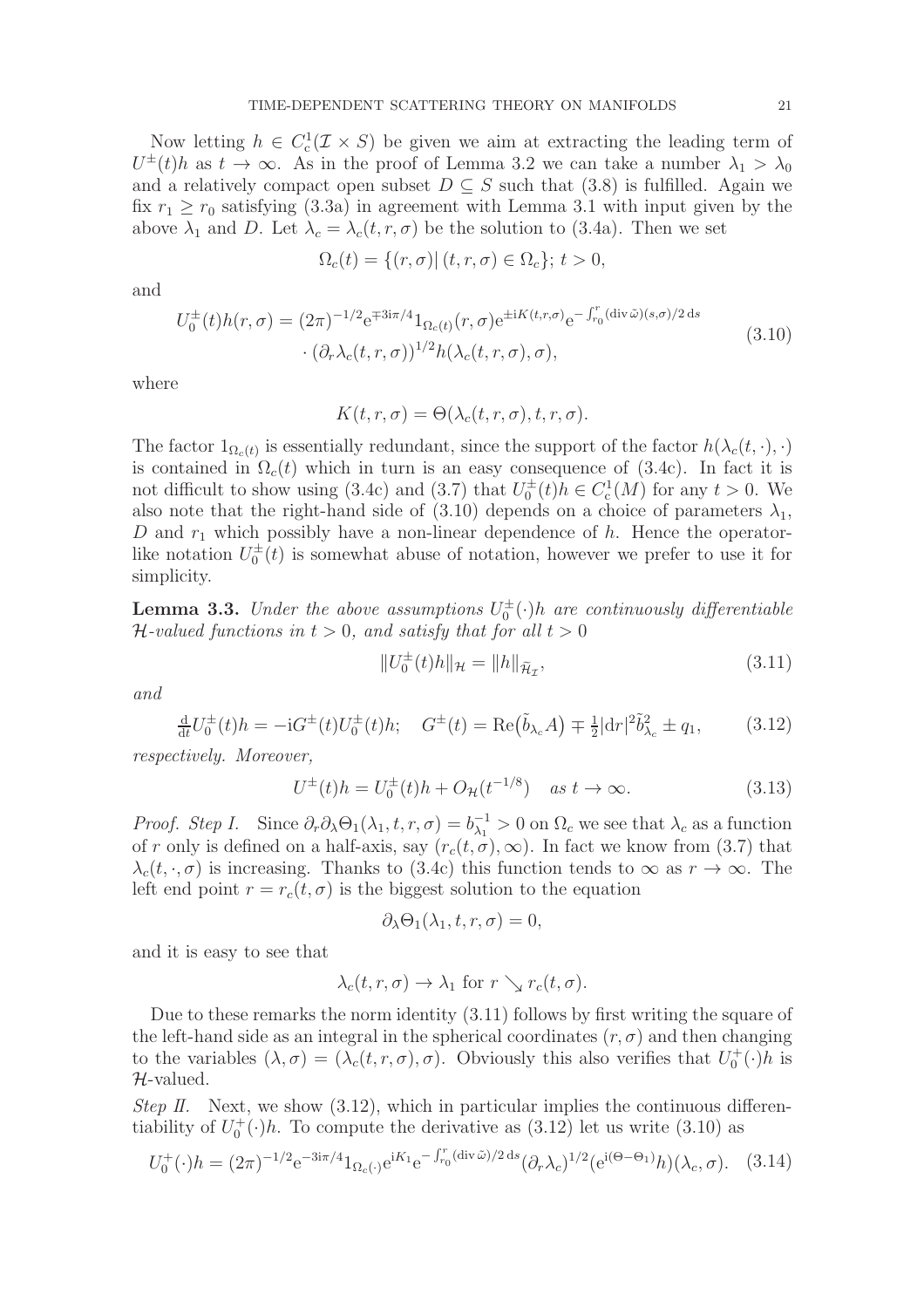We differentiate (3.14) in  $t > 0$ . The factor  $1_{\Omega_c}$  can be ignored, cf. the a discussion above the lemma. Note also that due to (3.7) the quantities  $\partial_t \lambda_c$  and  $\partial_r \lambda_c$  are  $C^1$ . By  $(3.5b)$  and  $(3.5c)$  we have

$$
\partial_t e^{iK_1} = -i\lambda_c e^{iK_1} \n= -i\left(\frac{1}{2}|dr|^2 \tilde{b}_{\lambda_c}^2 + q_1\right) e^{iK_1} \n= -i\left(\tilde{b}_{\lambda_c} p^r - \frac{1}{2}|dr|^2 \tilde{b}_{\lambda_c}^2 + q_1\right) e^{iK_1}.
$$
\n(3.15)

Next, using (3.4b), we can compute

$$
\partial_t(\partial_r \lambda_c)^{1/2} = \frac{1}{2} (\partial_r \partial_t \lambda_c) (\partial_r \lambda_c)^{-1/2}
$$
  
\n
$$
= -\frac{1}{2} (\partial_r |\mathrm{d}r|^2 \tilde{b}_{\lambda_c} \partial_r \lambda_c) (\partial_r \lambda_c)^{-1/2}
$$
  
\n
$$
= -|\mathrm{d}r|^2 \tilde{b}_{\lambda_c} \partial_r (\partial_r \lambda_c)^{1/2} - \frac{1}{2} (|\mathrm{d}r|^{-2} \partial^r |\mathrm{d}r|^2 \tilde{b}_{\lambda_c}) (\partial_r \lambda_c)^{1/2}
$$
  
\n
$$
= -i \tilde{b}_{\lambda_c} p^r (\partial_r \lambda_c)^{1/2} - \frac{1}{2} \Big[ \mathrm{div} (|\mathrm{d}r|^2 \tilde{b}_{\lambda_c} \tilde{\omega}) - |\mathrm{d}r|^2 \tilde{b}_{\lambda_c} (\mathrm{div} \tilde{\omega}) \Big] (\partial_r \lambda_c)^{1/2}
$$
  
\n
$$
= -i \tilde{b}_{\lambda_c} p^r (\partial_r \lambda_c)^{1/2} - i \frac{1}{2} ((p^r)^* \tilde{b}_{\lambda_c}) (\partial_r \lambda_c)^{1/2} + \frac{1}{2} |\mathrm{d}r|^2 \tilde{b}_{\lambda_c} (\mathrm{div} \tilde{\omega}) (\partial_r \lambda_c)^{1/2},
$$

so that

$$
\partial_t e^{-\int_{r_0}^r (\text{div}\,\tilde{\omega})/2 \,\text{d}s} (\partial_r \lambda_c)^{1/2} = -i \big[\tilde{b}_{\lambda_c} p^r + \frac{1}{2} \big((p^r)^* \tilde{b}_{\lambda_c}\big)\big] (\partial_r \lambda_c)^{1/2} e^{-\int_{r_0}^r (\text{div}\,\tilde{\omega})/2 \,\text{d}s}.\tag{3.16}
$$

Finally by (3.4b) again we have

$$
\partial_t (e^{i(\Theta - \Theta_1)} h)(\lambda_c, \sigma) = (\partial_t \lambda_c) (\partial_\lambda e^{i(\Theta - \Theta_1)} h)(\lambda_c, \sigma)
$$
  
= 
$$
-(\tilde{b}_{\lambda_c} \partial^r \lambda_c) (\partial_\lambda e^{i(\Theta - \Theta_1)} h)(\lambda_c, \sigma)
$$
  
= 
$$
-i\tilde{b}_{\lambda_c} p^r (e^{i(\Theta - \Theta_1)} h)(\lambda_c, \sigma).
$$
 (3.17)

Using  $(3.15)$ ,  $(3.16)$ ,  $(3.17)$  and the product rule we obtain

$$
G^+ = \text{Re}(\tilde{b}_{\lambda_c}p^r) - \frac{1}{2}|\mathrm{d}r|^2\tilde{b}_{\lambda_c}^2 + q_1,
$$

and hence (3.12) follows.

Step III. It remains to show  $(3.13)$ . We are going to apply the stationary phase method, and we start by doing some cut-offs. Using again (3.9) we note (as before) that  $\Phi(\lambda, \cdot)$  belongs to  $B^*$  uniformly in  $\lambda \in \mathcal{I}$  and that with an extra decay factor  $r^{-1/2-\epsilon}, \epsilon > 0$ , we obtain a vector in H. For any  $M > m > 0$  we can split the integral as

$$
U^{+}(t)h = 1_{(m,M)}(r/t)1_{\Omega_{c}(t)}(\cdot)\int_{\mathcal{I}} e^{i\Theta_{1}(\lambda,t,\cdot)}\Phi(\lambda,\cdot) d\lambda
$$
  
+ 1\_{(0,m]}(r/t)1\_{(r\_{1},\infty)}(r)\int\_{\mathcal{I}} e^{i\Theta\_{1}(\lambda,t,\cdot)}\Phi(\lambda,\cdot) d\lambda  
+ 1\_{(0,m]}(r/t)1\_{(r\_{0},r\_{1}]}(r)\int\_{\mathcal{I}} e^{i\Theta\_{1}(\lambda,t,\cdot)}\Phi(\lambda,\cdot) d\lambda  
+ 1\_{[M,\infty)}(r/t)\int\_{\mathcal{I}} e^{i\Theta\_{1}(\lambda,t,\cdot)}\Phi(\lambda,\cdot) d\lambda  
+ 1\_{(m,M)}(r/t)1\_{\Omega\_{c}(t)^{c}}(\cdot)\int\_{\mathcal{I}} e^{i\Theta\_{1}(\lambda,t,\cdot)}\Phi(\lambda,\cdot) d\lambda. (3.18)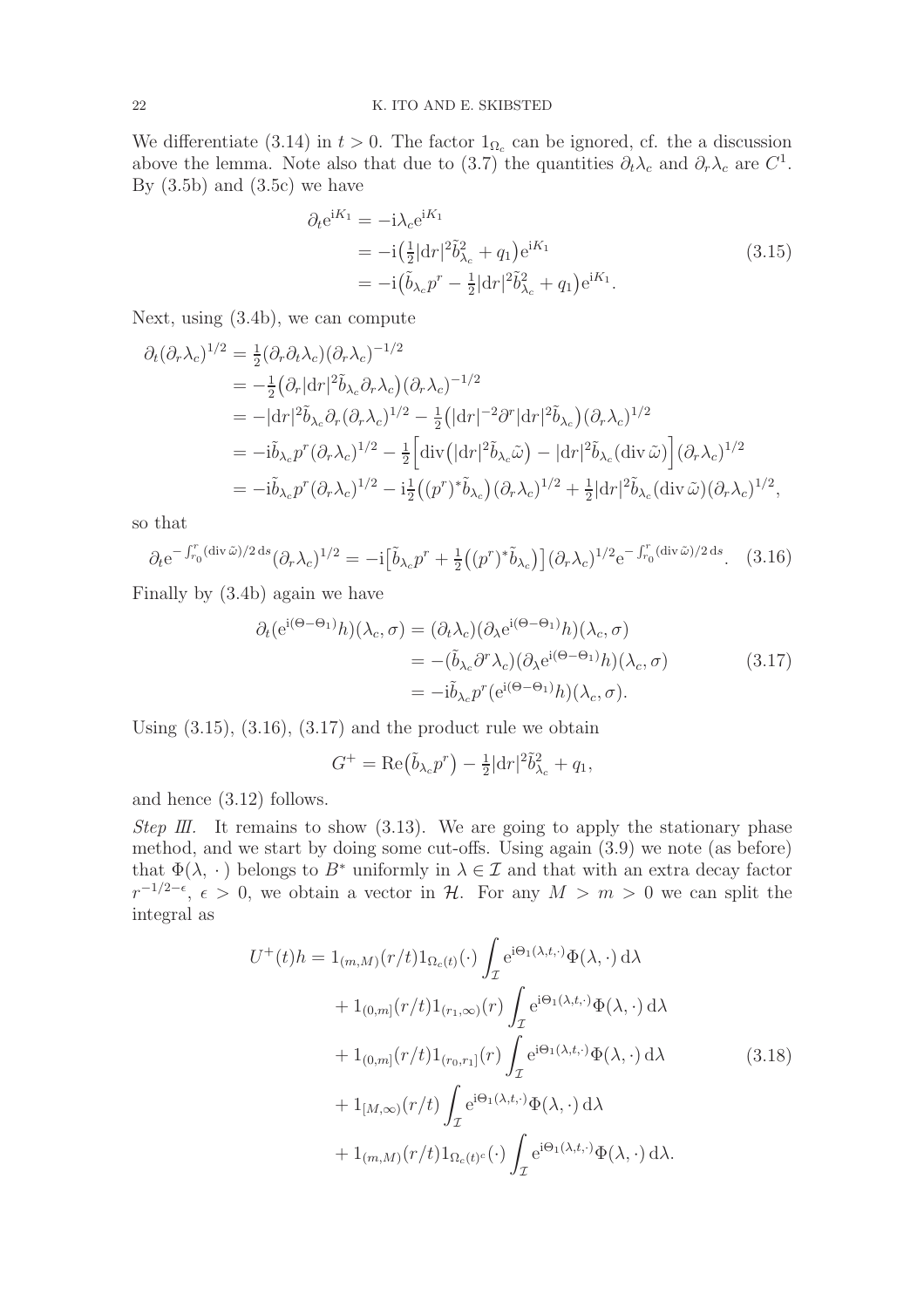Using the expression (3.6b) we can pick  $m > 0$  small enough such that for some  $c_1 > 0$  the following bound holds for all large t uniformly in  $r > r_1$ ,  $r/t \leq m$  and  $(\lambda, \sigma) \in \mathrm{supp}\, h$ :

$$
\partial_{\lambda}\Theta_1(\lambda, t, r, \sigma) \le -c_1 t. \tag{3.19}
$$

With (3.19) and (3.6c) we can treat the second term on the right-hand side of (3.18) by an integration parts, yielding that

$$
\left\|1_{(0,m]}(r/t)1_{(r_1,\infty)}(r)\int_{\mathcal{I}}e^{i\Theta_1(\lambda,t,\cdot)}\Phi(\lambda,\cdot)\,\mathrm{d}\lambda\right\|_{\mathcal{H}}\leq C_1t^{-1/2}.
$$

The third term is treated similarly by using the phase function  $-\lambda t$  instead of  $\Theta_1$ , yielding the same bound.

Similarly by taking  $M > 0$  large enough (this part is very similar to the proof of Lemma 3.2), we can bound the fourth term of  $(3.18)$  as

$$
\left\|1_{[M,\infty)}(r/t)\int_{\mathcal{I}}e^{i\Theta_1(\lambda,t,\cdot)}\Phi(\lambda,\cdot)\,\mathrm{d}\lambda\right\|_{\mathcal{H}}\leq C_2t^{-1/2}.
$$

Next, let us consider the fifth term. By (3.3b), (3.6c) and (3.8) it follows that for large  $t > 0$  and on supp  $\left( \mathbb{1}_{(m,M)}(r/t) \mathbb{1}_{\Omega_c(t)^c}(\cdot) \Phi(\cdot) \right)$ 

$$
\partial_{\lambda} \Theta_{1}(\lambda, t, r, \sigma) \leq \partial_{\lambda} \Theta_{1}(\lambda, t, r, \sigma) - \partial_{\lambda} \Theta_{1}(\lambda_{1}, t, r, \sigma)
$$
  
\n
$$
\leq -c_{2}(r - r_{1})
$$
  
\n
$$
\leq -c_{3}t.
$$

Whence by an integration by parts we obtain the bound  $O(t^{-1/2})$  again:

$$
\left\|1_{(m,M)}(r/t)1_{\Omega_c(t)^c}(\cdot)\int_{\mathcal{I}}e^{i\Theta_1(\lambda,t,\cdot)}\Phi(\lambda,\,\cdot\,)\,\mathrm{d}\lambda\right\|_{\mathcal{H}}\leq C_3t^{-1/2}.
$$

Step IV. It remains to compare the first term of  $(3.18)$  with  $(3.14)$ . Let us look at the phase in (3.18) in more detail. By a Taylor expansion we have, assuming the front factor  $1_{(m,M)}(r/t)1_{\Omega_c(t)}(r,\sigma)=1$ ,

$$
\Theta_1(\lambda, t, x) = K_1(t, x) + \frac{1}{2} (\partial_{\lambda}^2 \Theta_1)(\lambda_c, x) (\lambda - \lambda_c)^2 + \Xi(\lambda, \lambda_c, x) (\lambda - \lambda_c)^3
$$

with

$$
\Xi(\lambda, \lambda_c, x) = \frac{1}{2} \int_0^1 (1 - \kappa)^2 (\partial_{\lambda}^3 \Theta_1)(\lambda_c + \kappa(\lambda - \lambda_c), x) \, d\kappa.
$$

Here, since  $\partial_{\lambda}^{k}\Theta_{1}$  is independent of t for  $k = 2, 3, \ldots$ , we have omitted the t variable for short. Then we further decompose the first term of (3.18) (assuming still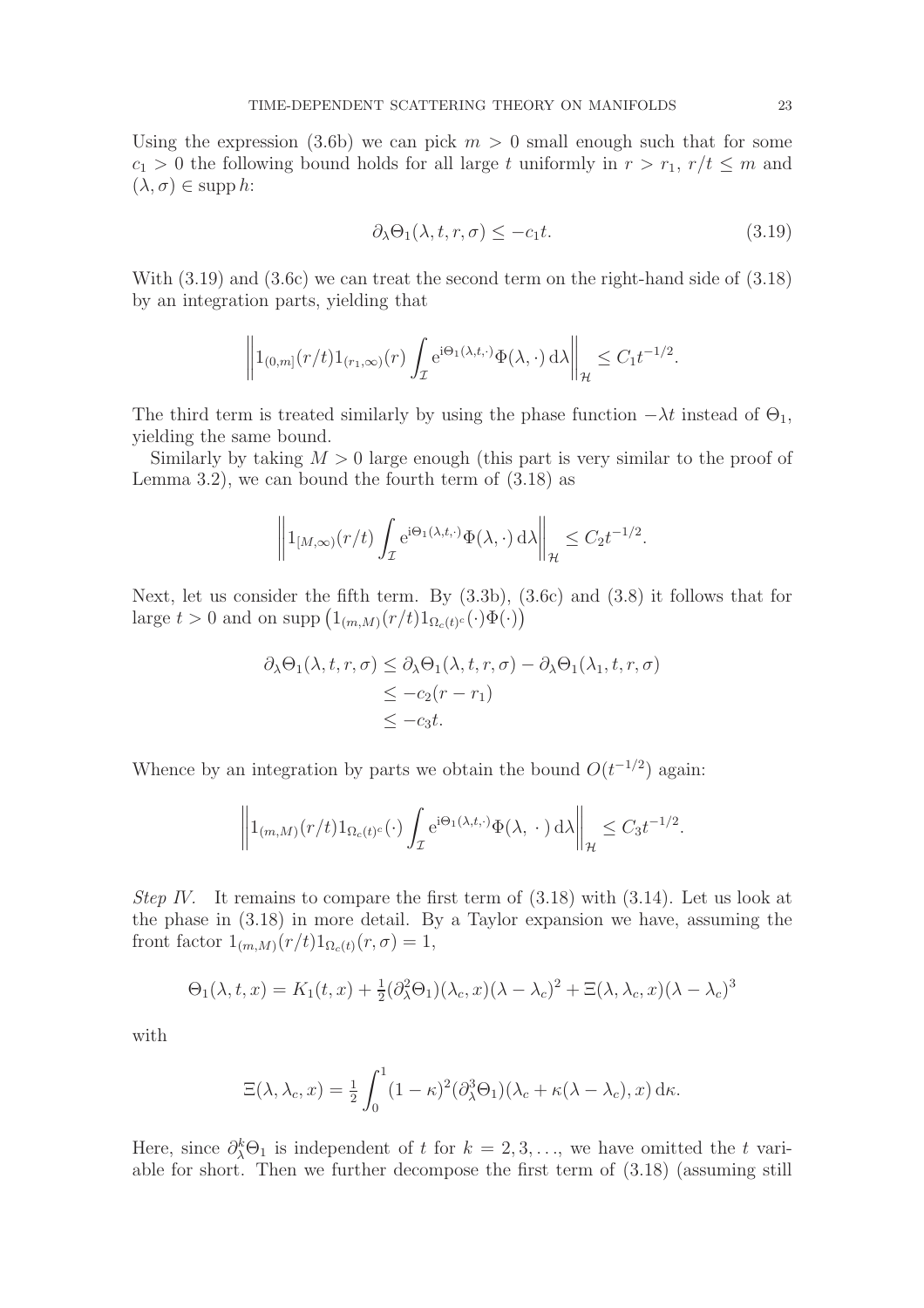$1_{(m,M)}(r/t)1_{\Omega_c(t)}(r,\sigma) = 1$ ) as

$$
\int_{\mathcal{I}} e^{i\Theta_{1}(\lambda, t, \cdot)} \Phi(\lambda, \cdot) d\lambda
$$
\n
$$
= e^{iK_{1}(t, \cdot)} \Phi(\lambda_{c}, \cdot) \int_{\mathbb{R}} e^{i(\partial_{\lambda}^{2}\Theta_{1})(\lambda_{c}, \cdot)(\lambda - \lambda_{c})^{2}/2} d\lambda
$$
\n
$$
- e^{iK_{1}(t, \cdot)} \Phi(\lambda_{c}, \cdot) \int_{\mathbb{R}\setminus I_{c}} e^{i(\partial_{\lambda}^{2}\Theta_{1})(\lambda_{c}, \cdot)(\lambda - \lambda_{c})^{2}/2} d\lambda
$$
\n
$$
+ \int_{\mathcal{I}\setminus I_{c}} e^{i\Theta_{1}(\lambda, \cdot)} \Phi(\lambda, \cdot) d\lambda
$$
\n
$$
+ e^{iK_{1}(t, \cdot)} \int_{I_{c}} e^{i(\partial_{\lambda}^{2}\Theta_{1})(\lambda_{c}, \cdot)(\lambda - \lambda_{c})^{2}/2} \left[e^{i\Xi(\lambda, \cdot)(\lambda - \lambda_{c})^{3}} \Phi(\lambda, \cdot) - \Phi(\lambda_{c}, \cdot)\right] d\lambda
$$
\n
$$
=: J_{1}(t, \cdot) + J_{2}(t, \cdot) + J_{3}(t, \cdot) + J_{4}(t, \cdot),
$$
\n(3.20)

where  $I_c = I_c(t, x) = [\lambda_c(t, x) - t^{-\delta}, \lambda_c(t, x) + t^{-\delta}], \delta \in (0, 1/2)$ . Since by (3.6c) and (3.7)

$$
(\partial_{\lambda}^{2} \Theta_{1})(\lambda_{c}, \cdot) = -\int_{r_{1}}^{r} |\mathrm{d}r|^{-1} [2(\lambda_{c} - q_{1})]^{-3/2} (s, \sigma) \, \mathrm{d}s = -(b_{\lambda_{c}} \partial_{r} \lambda_{c})^{-1},
$$

we can do the Gaussian integration in the first term of  $(3.20)$  (see for example [H $\ddot{o}$ , Theorem 7.6.1]) and obtain using (3.4c) that

$$
1_{(m,M)}(r/t)1_{\Omega_c(t)}(\cdot)J_1(t,\cdot)=U_0^+(t)h.
$$

Hence we are left with bounding the three other terms of (3.20). To bound the second term of (3.20) we use an integration by parts, noting

 $|(\partial_{\lambda}^{2} \Theta_{1})(\lambda_{c}, \cdot)(\lambda - \lambda_{c})| \geq c_{\delta,1} r t^{-\delta}.$ 

This yields an extra decay factor  $t^{-1+\delta}$  along with the cut-off  $1_{(m,M)}(r/t)$ . We also recall that  $\Phi(\lambda, \cdot)$  belongs to B<sup>\*</sup> uniformly in  $\lambda \in \mathcal{I}$ , so that with  $1_{(m,M)}(r/t)$ 

$$
||1_{(m,M)}(r/t)1_{\Omega_c(t)}(\cdot)e^{iK_1(t,\cdot)}\Phi(\lambda_c,\cdot)||_{\mathcal{H}} \leq C_2 t^{1/2}.
$$

Hence

$$
||1_{(m,M)}(r/t)1_{\Omega_c(t)}(\cdot)J_2(t,\cdot)||_{\mathcal{H}} \leq C_{\delta,1}t^{-1/2+\delta}.
$$
\n(3.21)

To bound the third term of (3.20) let us implement yet another integration by parts:

$$
J_3(t,\cdot) = [(\mathrm{i}\partial_{\lambda}\Theta_1)^{-1}\mathrm{e}^{\mathrm{i}\Theta_1}\Phi]_{|\lambda=\lambda_c-t^{-\delta}} - [(\mathrm{i}\partial_{\lambda}\Theta_1)^{-1}\mathrm{e}^{\mathrm{i}\Theta_1}\Phi]_{|\lambda=\lambda_c+t^{-\delta}}
$$

$$
- \int_{\mathcal{I}\backslash I_c} \mathrm{e}^{\mathrm{i}\Theta_1(\lambda,\cdot)}\partial_{\lambda} [(\mathrm{i}\partial_{\lambda}\Theta_1)^{-1}\Phi(\lambda,\cdot)] \,\mathrm{d}\lambda. \tag{3.22}
$$

Here, including the cut-off  $1_{(m,M)}(r/t)1_{\Omega_c(t)}(\cdot)$  and taking note of the integration region  $\mathcal{I} \setminus I_c$ , we have

$$
|\partial_{\lambda}\Theta_1|\geq c_{\delta,2}rt^{-\delta}\geq c_{\delta,3}t^{1-\delta},
$$

so that the contributions from the boundary terms in (3.22) are estimated as

$$
\left\|1_{(m,M)}(r/t)1_{\Omega_c(t)}(\cdot)\left[(i\partial_\lambda\Theta_1)^{-1}e^{i\Theta_1}\Phi\right]_{|\lambda=\lambda_c\pm t^{-\delta}}\right\|_{\mathcal{H}}\leq C_{\delta,2}t^{-1/2+\delta}.
$$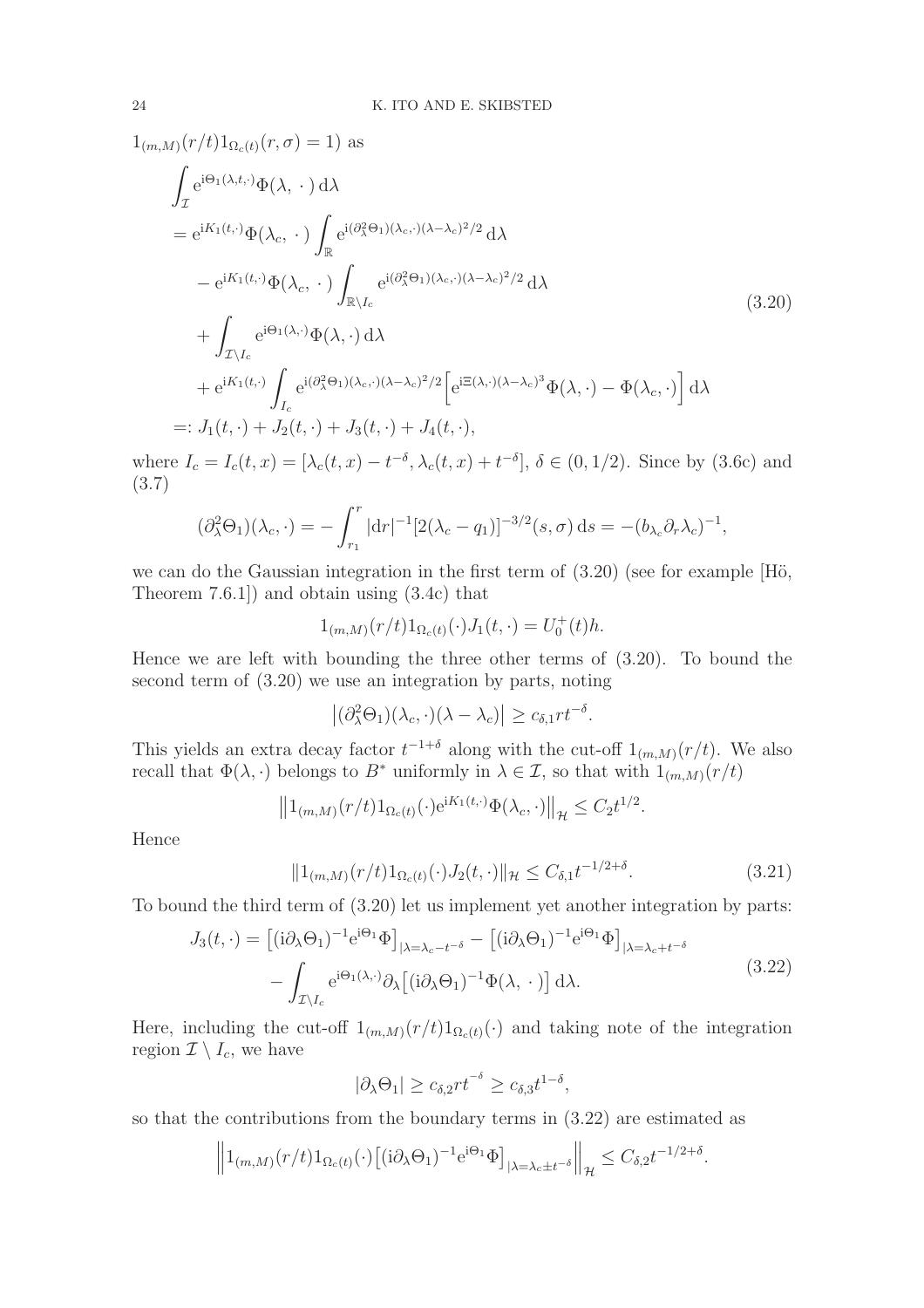Moreover, by the product rule, a part of the integral in (3.22) estimated as

$$
\left\|1_{(m,M)}(r/t)1_{\Omega_c(t)}(\cdot)\int_{\mathcal{I}\setminus I_c}e^{i\Theta_1(\lambda,\cdot)}(i\partial_\lambda\Theta_1)^{-1}\partial_\lambda\Phi(\lambda,\cdot)\,d\lambda\right\|_{\mathcal{H}}\leq C_{\delta,3}t^{-1/2+\delta}.
$$

The other contribution in (3.22) comes from differentiating the factor  $(i\partial_{\lambda}\Theta_1)^{-1}$ , and we can then use

$$
\left|\partial_{\lambda}(\partial_{\lambda}\Theta_1)^{-1}\right| \leq C_{\delta,4}t^{-1+2\delta}.
$$

Since  $\delta$  < 1/2 the right-hand side is decaying. The bound leads to the estimate  $O_{\mathcal{H}}(t^{-1/2+2\delta})$ , however by repeated integrations by parts, we can estimate this contribution in (3.22) as  $O_{\mathcal{H}}(t^{-1/2+\delta})$ . To sum up we obtain

$$
||1_{(m,M)}(r/t)1_{\Omega_c(t)}(\cdot)J_3(t,\cdot)||_{\mathcal{H}} \leq C_{\delta,5}t^{-1/2+\delta}.\tag{3.23}
$$

Finally for the fourth term of (3.20) we write

$$
e^{i(\partial_{\lambda}^{2}\Theta_{1})(\lambda_{c},\cdot)(\lambda-\lambda_{c})^{2}/2}=\tfrac{d}{d\lambda}\int_{\lambda_{c}}^{\lambda}e^{i(\partial_{\lambda}^{2}\Theta_{1})(\lambda_{c},\cdot)(\lambda'-\lambda_{c})^{2}/2}\,d\lambda'
$$

and perform one integration by parts. Using the van der Corput Lemma, cf. [St, p. 332], we then obtain

$$
||1_{(m,M)}(r/t)1_{\Omega_c(t)}(\cdot)J_4(t,\cdot)||_{\mathcal{H}} \leq C_{\delta,6}t^{1-3\delta}.
$$
\n(3.24)

The bounds (3.21), (3.23) and (3.24) are optimized by taking  $\delta = 3/8$ . Hence we obtain the desired asymptotics  $(3.13)$ .

3.2. Separation of radial and angular variables. In this subsection we quote results from [IS3] concerning properties of the tensor  $\ell$ . The statements are given in a self-contained manner; we refer to [IS3, Section 2] for proofs.

It is clear from (1.29) that we naturally have the identification

$$
L^{2}(E) \cong L^{2}([r_{0}, \infty)_{r}; \mathcal{G}_{r}), \quad \langle \psi, \phi \rangle_{L^{2}(E)} = \int_{r_{0}}^{\infty} \langle \psi, \phi \rangle_{\mathcal{G}_{r}} dr.
$$

Such a decomposition holds also for the Riemannian metric, and hence for the Laplace–Beltrami operator.

**Lemma 3.4.** Suppose Condition 1.1. Then in the spherical coordinates  $(r, \sigma)$  =  $(r, \sigma^2, \ldots, \sigma^d)$  in E one has

$$
g = |\mathrm{d}r|^{-2} \mathrm{d}r \otimes \mathrm{d}r + g_{\alpha\beta} \mathrm{d}\sigma^{\alpha} \otimes \mathrm{d}\sigma^{\beta},
$$

where the Greek indices run over  $2, \ldots, d$ . In particular, by the definition (1.5), the tensor  $\ell$  coincides with the spherical part of g:

$$
\ell = g_{\alpha\beta} \, \mathrm{d}\sigma^{\alpha} \otimes \mathrm{d}\sigma^{\beta} \quad on \ E,
$$

and the operator L can be identified with a direct sum:

$$
L \cong \int_{r_0}^{\infty} \oplus L_r \, dr \quad \text{as quadratic forms on } C_c^{\infty}(E), \tag{3.25}
$$

where  $L_r$  is the Laplace–Beltrami operator on  $S_r$  with respect to the induced metric  $g_r := \iota_r^* g$  and the (non-Riemannian) density  $d\tilde{A}_r$ , i.e.,

$$
L_r = p^*_{\alpha} g_r^{\alpha \beta} p_{\beta}; \quad p^*_{\alpha} = |\mathrm{d}r| (\mathrm{det} \, g_r)^{-1/2} p_{\alpha} |\mathrm{d}r|^{-1} (\mathrm{det} \, g_r)^{1/2}.
$$
 (3.26)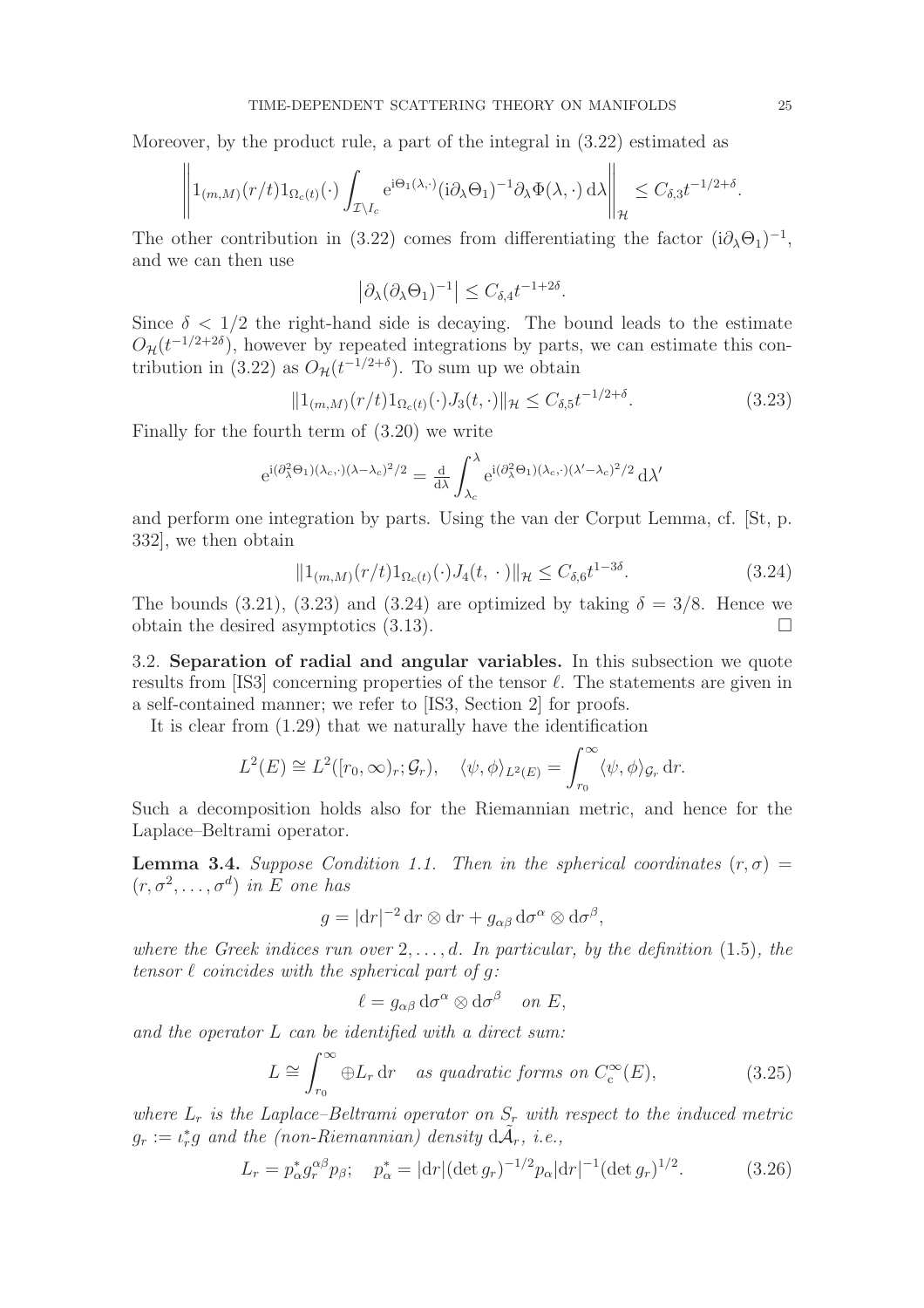Denote the spherical part of the derivative p by  $p'$ , or  $p' = -i\nabla'$ , cf. (1.41). The operator p' is well-defined on  $C^1(S_r)$  as well as on  $C^1(M)$ , and we do not distinguish them. It is clear from (3.26) that for any  $\xi, \zeta \in C_c^{\infty}(S_r)$ 

$$
\langle \zeta, L_r \xi \rangle_{\mathcal{G}_r} = \int_{S_r} g_r^{ij} \overline{(p_i \zeta)}(p_j \xi) \, d\tilde{\mathcal{A}}_r = \langle p' \zeta, p' \xi \rangle_{\mathcal{G}_r}.
$$

We can at this point use local coordinates of S to define and implement the integration, since in any case clearly the radial derivative  $\partial_r$  does not enter. Hence in what follows we may consider  $L_r$  as a self-adjoint operator on  $\mathcal{G}_r$  defined by the Friedrichs extension of (3.26) from  $C_c^{\infty}(S_r) \subseteq \mathcal{G}_r$ . Then by an approximation argument it follows that for any  $\phi \in \mathcal{H}^1$  the restriction  $\phi_{|S_r} \in \mathcal{D}(L_r^{1/2}) = \mathcal{D}(p')$  for almost every  $r \geq r_0$ . In fact, we have for all  $r \geq r_0$ 

$$
\int_{r_0}^r \|p'\phi_{|S_s}\|_{\mathcal{G}_s}^2 ds = \int_{B_r \backslash B_{r_0}} \ell^{ij} \overline{(p_i \phi)} (p_j \phi) (\det g)^{1/2} dx \leq \|\phi\|_{\mathcal{H}^1}^2.
$$

The following formula will be useful when we compute and estimate the second spherical derivative L.

**Lemma 3.5.** For any  $f \in C^2(M)$ , if one abbreviates  $\tilde{y} = \tilde{y}(t, \cdot)$ , then

$$
L[f(\tilde{y})] = -\ell^{ij}(\partial_i \tilde{y}^\alpha)(\partial_j \tilde{y}^\beta)(\nabla^{\prime 2} f)_{\alpha\beta}(\tilde{y}) + (L\tilde{y})^\alpha(\partial_\alpha f)(\tilde{y}),\tag{3.27}
$$

where  $\nabla^2 f$  is defined in (1.41), and

$$
L\tilde{y}^{\alpha} = -\ell^{ij} \left[ \partial_i \partial_j \tilde{y}^{\alpha} - \Gamma_{ij}^k \partial_k \tilde{y}^{\alpha} + \Gamma_{\beta \gamma}^{\alpha} (\partial_i \tilde{y}^{\beta}) (\partial_j \tilde{y}^{\gamma}) \right] - \tilde{\eta} \ell^{ij} (\nabla r)^{\alpha} (\partial_i \tilde{y}^{\beta}) (\partial_j \tilde{y}^{\gamma}) (\nabla^2 r)_{\beta \gamma} + \left[ (\nabla^r \tilde{\eta}) (\nabla r)^j + \tilde{\eta} (\Delta r) (\nabla r)^j + \frac{1}{2} \tilde{\eta} (\nabla |\mathrm{d} r|^2)^j \right] \partial_j \tilde{y}^{\alpha}.
$$
\n(3.28)

Here the Roman and the Greek indices are those concerning x and  $\tilde{y} = \tilde{y}(t, x)$ , respectively, differently from those in Lemma 3.4. In addition, in the spherical coordinates in E the first term on the right-hand side of (3.27) does not contain an r-derivative of f, and neither does the second term.

Lemma 3.5 motivates us to estimate  $\partial_i \tilde{y}^\alpha$  and  $L\tilde{y}$ . We can estimate the former quantity through the *push-forward*  $\ell_*(t, x)$  of  $\ell(x)$  under the map  $\tilde{y}(t, \cdot)$ , defined by

$$
\ell_*(t,x) = \left( \ell^{ij}(x) [\partial_i \tilde{y}^\alpha(t,x)] [\partial_j \tilde{y}^\beta(t,x)] \right)_{\alpha,\beta}.
$$

On the the other hand, introducing a "backwards hitting time" for  $x \in E$  by

$$
r^{\text{bht}}(x) = \sup \{ s \le r(x) - r_0 \, | \, \tilde{y}(-s, x) \in M \},
$$

for any  $x \in E$  and  $t \in (-r^{\text{bht}}(x), 0]$  the quantity  $(L\tilde{y}^{\alpha}(t, x))_{\alpha=1,\dots,d}$  defines a tangent vector at  $\tilde{y}(t, x) \in E$ . It is in fact tangent to the r-sphere  $S_{\tilde{y}(t,x)} = S_{r(x)+t}$  due to  $L\tilde{y}^r=0.$ 

**Lemma 3.6.** Suppose Conditions 1.1 and 1.2 (and  $\sigma \in (0, \sigma')$ ). Then for all  $x \in E$ and  $t \in (-r^{\text{bht}}(x), 0]$ 

$$
\ell_*(t,x) \le (d-1) \left[ (r(x) + t) / r(x) \right]^{\sigma'} \ell(\widetilde{y}(t,x)) \tag{3.29}
$$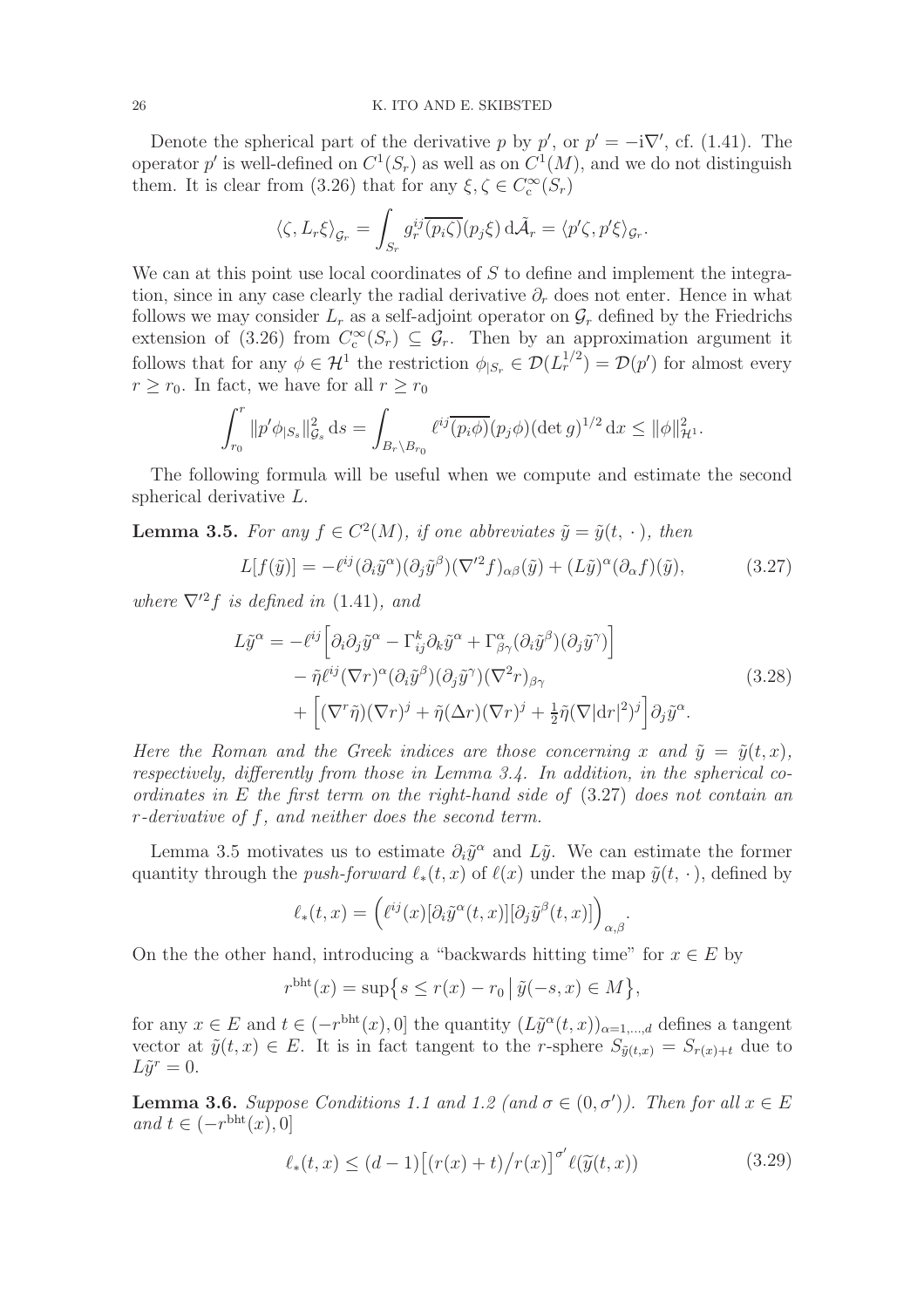as quadratic forms on the fibers of the cotangent bundle. In spherical coordinates the estimate (3.29) reads: For any  $r > s \ge r_0$  and  $\sigma \in S_s \subseteq S$ 

$$
\ell(r,\sigma) \le (d-1)(s/r)^{\sigma'} \ell(s,\sigma). \tag{3.30}
$$

If in addition (1.43a) is fullfilled, then there exists  $C > 0$  such that uniformly in  $x \in E$  and  $t \in (-r^{\text{bht}}(x), 0]$ 

$$
|L\tilde{y}(t,x)| \le C \left[ (r(x) + t)^{1/2} / r(x) \right]^{\min\{\sigma,\tau\}}.
$$
 (3.31)

3.3. Proof for general long-range model. In this subsection we show Theorem 2.1.

**Lemma 3.7.** Suppose Condition 1.17. Then for any  $h \in C_c^2(\mathcal{I} \times S)$  there exist the  $limits(2.2).$ 

Proof. We shall employ the Cook–Kuroda method and Lemma 3.3. Due to time reversal invariance it suffices to consider the upper sign. Let  $h \in C_c^2(\mathcal{I} \times S)$  be given. We divide the proof into three steps. In the third step we treat the two cases of Condition 1.17.

Step I. We prepare for applying the Cook–Kuroda method by introducing an energy cut-off  $\bar{\chi}_n(H+C)$ . Pick  $C > 0$  such that  $H+C \geq 0$ , and introduce  $U_0^+(t)h$  by (3.10). Here we are going to show that

$$
\sup_{t\geq 1} \left\| \bar{\chi}_n(H+C)U_0^+(t)h \right\|_{\mathcal{H}} \to 0 \text{ as } n \to \infty. \tag{3.32}
$$

By the Chebyshev type inequality we have

$$
\left\| \bar{\chi}_n(H+C)U_0^+(t)h \right\|_{\mathcal{H}}^2 \leq R_n^{-1} \langle H+C \rangle_{U_0^+(t)h},
$$

and hence in order to prove (3.32) it suffices to show that

$$
\sup_{t\geq 1} ||pU_0^+(t)h||_{\mathcal{H}}^2 < \infty.
$$
\n(3.33)

To prove (3.33) let us write (3.10) for short as

$$
U_0^+(t)h(r,\sigma) = e^{Y(t,r,\sigma)} (\partial_r \lambda_c(t,r,\sigma))^{1/2} Z(\lambda_c(t,r,\sigma),\sigma), \qquad (3.34)
$$

where  $Y \in C^k(\Omega_c)$  (according to  $q_1 \in C^k$ ) and  $Z \in C_c^2((\lambda_1, \infty) \times D)$ ,  $\overline{D} \subseteq S_{r_1}$ , are defined by

$$
Y(t,r,\sigma) = iK_1(t,r,\sigma) - \frac{1}{2} \int_{r_1}^r (\operatorname{div} \tilde{\omega})(s,\sigma) \, ds,
$$
  

$$
Z(\lambda,\sigma) = (2\pi)^{-1/2} e^{-3i\pi/4} 1_{\Omega_c(t)}(r,\sigma) e^{\int_{r_0}^{r_1} [i\tilde{b}(s,\sigma) - (\operatorname{div} \tilde{\omega})(s,\sigma)/2]} \, ds_h(\lambda,\sigma).
$$

From this representation we obtain using (3.5b) and (3.7) that

$$
\sup_{t\geq 1} \left\| p^r U_0^+(t)h \right\|_{\mathcal{H}}^2 < \infty.
$$

Therefore it suffices to show that

$$
\sup_{t\geq 1} ||p' U_0^+(t) h||_{\mathcal{H}}^2 < \infty,
$$

but here for later use we are going to show a sharper estimate for any  $\beta \in (0, \beta_c)$ 

$$
\left\|p'U_0^+(t)h\right\|_{\mathcal{H}} \le C_\beta t^{-\beta}.\tag{3.35}
$$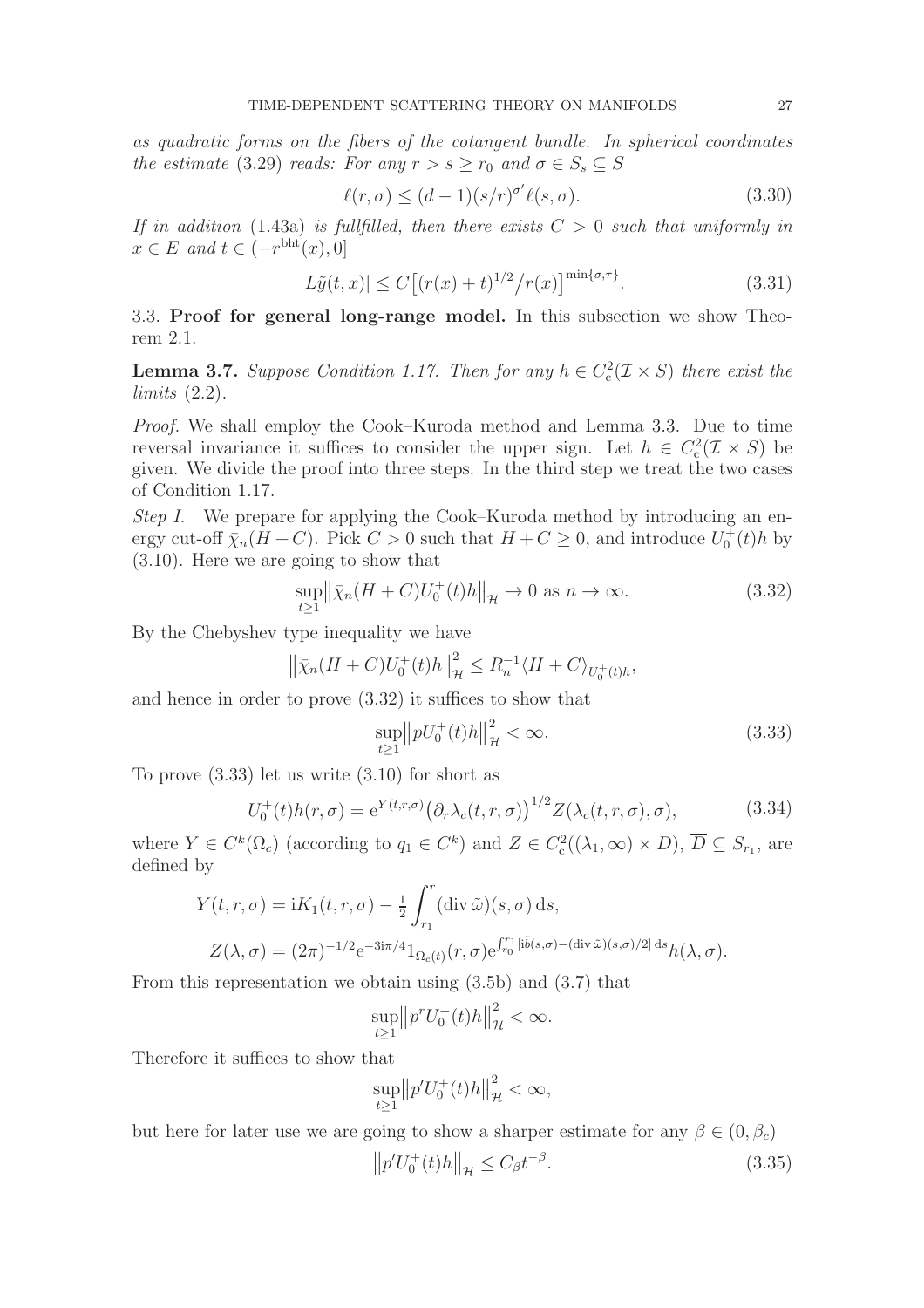We recall that  $p' = -i\nabla'$  is the spherical part of the derivative p, cf. (1.41). Omitting variables, we can defferentiate (3.34):

$$
p'U_0^+h = (p'Y)U_0^+h + \frac{1}{2}(p'\ln\partial_r\lambda_c)U_0^+h + e^Y(\partial_r\lambda_c)^{1/2}(p'\lambda_c)(\partial_\lambda Z)_{|\lambda = \lambda_c} + e^Y(\partial_r\lambda_c)^{1/2}(p'Z)_{|\lambda = \lambda_c}.
$$
 (3.36)

As for the first to third terms of (3.36), if we note the isometry properties, cf. (3.11) and similar identity holding for  $(\partial_r \lambda_c)^{1/2} (\partial_\lambda Z)_{|\lambda=\lambda_c}$  due to a change of variables, it suffices to show that

$$
\sup_{t \ge 1, (t, r, \sigma) \in \Omega_c} t^{\beta} \left( |p'Y| + |p' \ln \partial_r \lambda_c| + |p' \lambda_c| \right) < \infty. \tag{3.37}
$$

We compute using (3.4a), (3.5a) and (3.6b)

$$
p'Y(t,r,\sigma) = \left(\int_{r_1}^r p'\left(\tilde{b} - \frac{1}{2}\operatorname{div}\tilde{\omega}\right)(s,\sigma)\,\mathrm{d}s\right)_{|\lambda = \lambda_c(t,r,\sigma)},
$$

so that by (3.30) and (3.4c) for  $(t, r, \sigma) \in \Omega_c$ 

$$
t^{2\beta}|p'Y(t,r,\sigma)|^2 = t^{2\beta}\ell^{ij}(r,\sigma)\left[p_iY(t,r,\sigma)\right]\left[p_jY(t,r,\sigma)\right]
$$
  
\n
$$
\leq C_1 t^{2\beta} \left(\int_{r_1}^r (s/r)^{\sigma/2} \left|p'\left(\pm i\tilde{b} - \frac{1}{2} \operatorname{div} \tilde{\omega}\right)(s,\sigma)\right| ds\right)^2_{|\lambda = \lambda_c(t,r,\sigma)}
$$
  
\n
$$
\leq C_2 t^{2\beta} r^{-2\beta} \leq C_3.
$$
\n(3.38)

Similarly, since we have

$$
p'\lambda_c(t,r,\sigma) = -\left(\int_{r_1}^r b^{-2}(p'b)(s,\sigma) \,ds\right)_{|\lambda = \lambda_c(t,r,\sigma)}
$$

$$
\cdot \left(\int_{r_1}^r |dr|^2 b^{-3}(s,\sigma) \,ds\right)_{|\lambda = \lambda_c(t,r,\sigma)}^{-1},\tag{3.39}
$$

it follows that

$$
\sup_{(t,r,\sigma)\in\Omega_c} t^{\beta+1} |p'\lambda_c(t,r,\sigma)| \le C_4. \tag{3.40}
$$

We also compute using (3.7)

$$
p' \ln \partial_r \lambda_c = -\left[ p' \left( b \int_{r_1}^r |\mathrm{d}r|^2 b^{-3} \, \mathrm{d}s \right) + (p' \lambda_c) \left( \partial_\lambda \left( b \int_{r_1}^r |\mathrm{d}r|^2 b^{-3} \, \mathrm{d}s \right) \right) \right]_{|\lambda = \lambda_c} \cdot \left( b \int_{r_1}^r |\mathrm{d}r|^2 b^{-3} \, \mathrm{d}s \right)_{|\lambda = \lambda_c}^{-1}, \tag{3.41}
$$

so by estimating similarly again we obtain

$$
\sup_{(t,r,\sigma)\in\Omega_c} t^{\beta+1} |p' \ln \partial_r \lambda_c| \le C_5. \tag{3.42}
$$

We have shown that the first to third terms of (3.36) satisfy the desired estimate. The fourth term of (3.36) can be bounded similarly using (3.30) and a change of variables. Hence we obtain (3.35), and in particular (3.33).

Step II. Here we reduce the proof of the lemma to the following estimate involving L where  $\chi = \chi_n (H + C)$ :

$$
\int_{1}^{\infty} \left\| \chi LU_{0}^{+}(t)h \right\|_{\mathcal{H}} \mathrm{d}t < \infty. \tag{3.43}
$$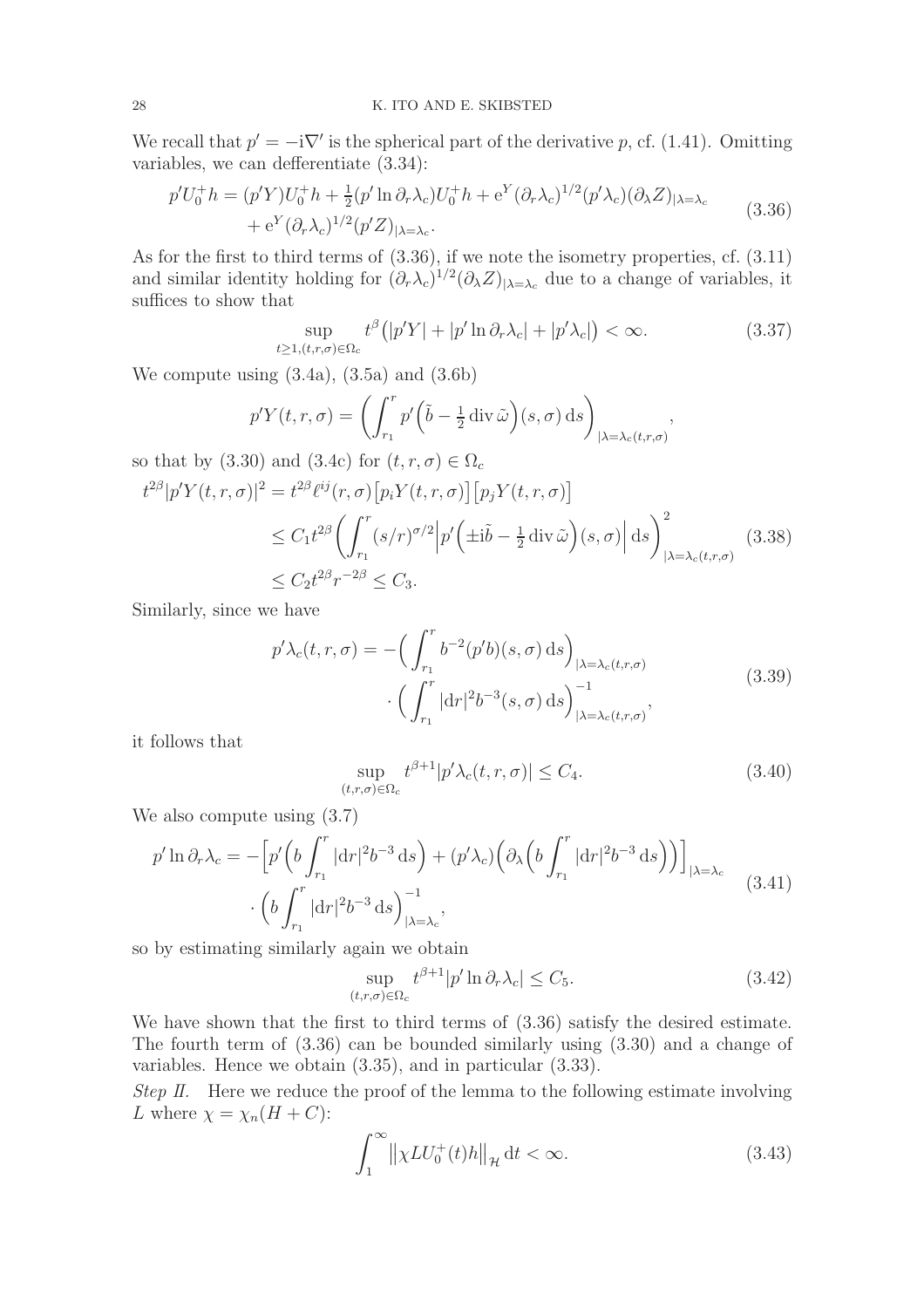Due to (3.13) and (3.32) the lemma follows if we can show that for any large  $n \geq 1$ 

$$
\int_1^\infty \left\| \chi_{\frac{d}{dt}}^\mathrm{d} e^{itH} U_0^+(t) h \right\|_{\mathcal{H}} \mathrm{d} t < \infty.
$$

Whence in turn it suffices to show that

$$
\int_{1}^{\infty} \left\| \chi \left( H - G^{+}(t) \right) U_{0}^{+}(t) h \right\|_{\mathcal{H}} \mathrm{d}t < \infty. \tag{3.44}
$$

By the expressions  $(1.12)$  and  $(3.12)$  we can write

$$
H - G^{+}(t) = \frac{1}{2}(A - b_{\lambda_c})\tilde{\eta}(A - b_{\lambda_c}) + \frac{1}{2}L + q_2 + \frac{1}{4}(\nabla^r \tilde{\eta})(\Delta r).
$$

This leads to the formula

$$
(H - G^{+}(t))1_{\Omega_c(t)}(r, \sigma)e^{Y(t, r, \sigma)} = 1_{\Omega_c(t)}(r, \sigma)e^{Y(t, r, \sigma)}\left(\frac{1}{2}p_r|dr|^2p_r + \frac{1}{2}L + q_2\right).
$$

Whence, if we can verify (3.43) and

$$
\int_{1}^{\infty} \left\| \chi e^{Y(t,\cdot)} p_r \right| dr \right\|^2 p_r \left( \partial_r \lambda_c(t,\,\cdot\,)\right)^{1/2} Z(\lambda_c(t,\cdot),\cdot) \left\|_{\mathcal{H}} \, \mathrm{d}t < \infty,\tag{3.45}
$$

then (3.44) follows and the proof is done.

Now let us prove  $(3.45)$ . We use the product rule and  $(3.7)$  to compute

$$
p_r |dr|^2 p_r (\partial_r \lambda_c(t,\,\cdot\,))^{1/2} Z(\lambda_c(t,\,\cdot\,),\,\cdot\,).
$$

Only the term

$$
-|\mathrm{d}r|^2\frac{\partial^2}{\partial r^2}(\partial_r\lambda_c(t,\,\cdot\,))^{1/2}Z(\lambda_c(t,\,\cdot\,),\,\cdot\,)
$$

needs examination. In turn, when we expand it further, only a single term might not contribute in agreement with (3.45). This is a term that contains a second order derivative of  $q_{12}$ . Explicitly it may be expressed as

$$
-i\frac{1}{2}|\mathrm{d}r|^4 b^{-2}_{|\lambda=\lambda_c} p_r(\partial_r q_{12})(\partial_r \lambda_c(t,\,\cdot\,))^{1/2} Z(\lambda_c(t,\,\cdot\,),\,\cdot\,)
$$

that possibly do not seem to agree with (3.45). However since  $\partial_r q_{12} = O(r^{-1-\rho/2})$ we can pull the operator  $p_r$  to the left in the corresponding time-integral, bound it with the factor  $\chi$  (note that indeed  $\chi p_r$  is bounded) and then use that  $t^{-1-\rho/2}$  is integrable. Hence (3.45) is verified, and the proof of the lemma reduces to (3.43).

*Step III.* Finally we verify the estimate  $(3.43)$  by using Condition 1.17.

First we assume (1) of Condition 1.17. To prove the estimate (3.43) it suffices to show

$$
\int_1^\infty \left\|p'U_0^+(t)h\right\|_{\mathcal{H}}\mathrm{d}t < \infty.
$$

However, this bound is easily verified by noting that (3.35) is valid for some  $\beta > 1$ in this case.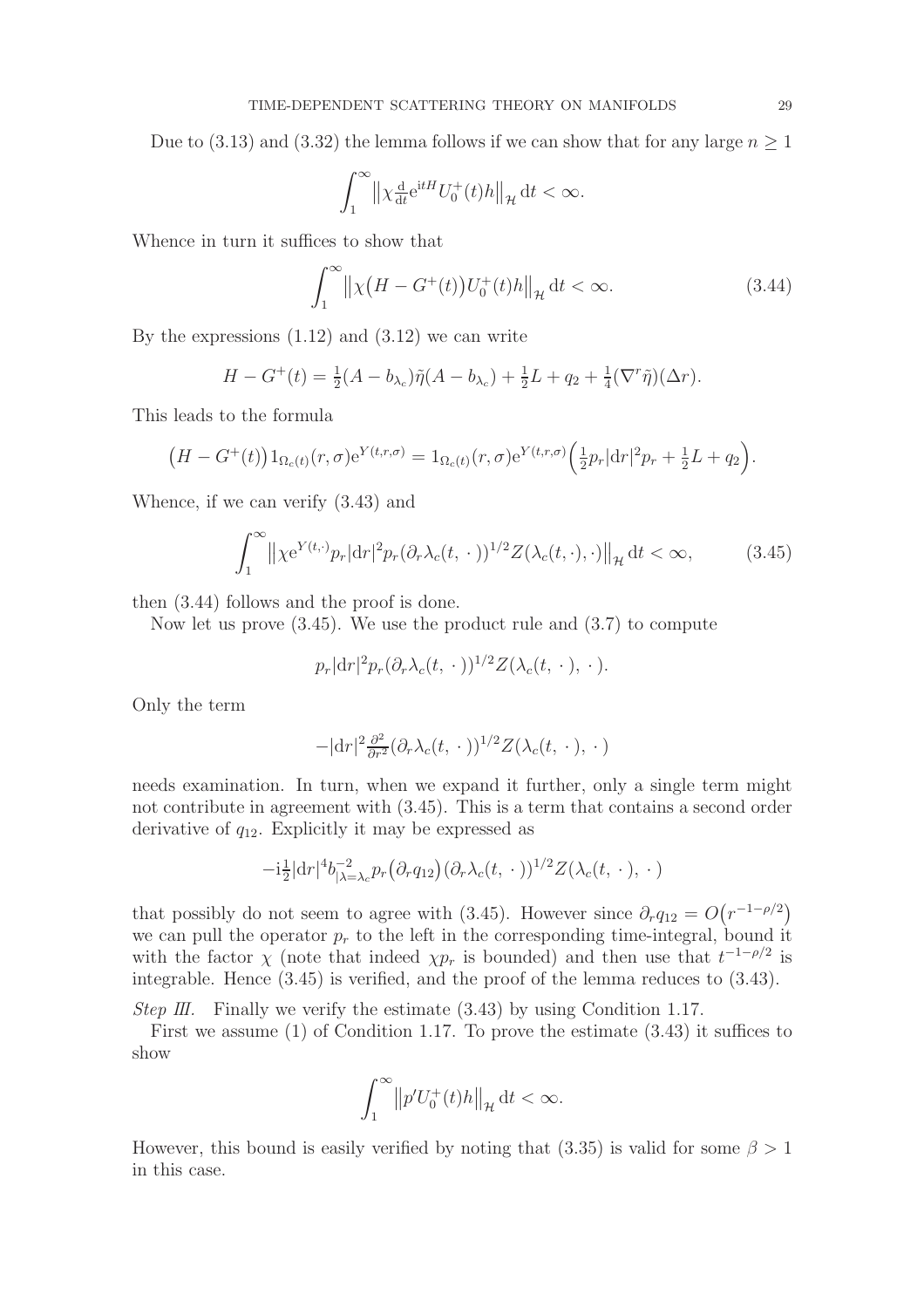Hence for the rest of the proof we assume (2) of Condition 1.17. Using the fibration  $(3.25)$  of L in spherical coordinates and the notation as in  $(3.34)$ , we can write

$$
L_r U_0^+ h = (L_r Y) U_0^+ h + \frac{1}{2} (L_r \ln \partial_r \lambda_c) U_0^+ h + e^Y (\partial_r \lambda_c)^{1/2} (L_r \lambda_c) (\partial_\lambda Z)_{|\lambda = \lambda_c}
$$
  
\n
$$
+ e^Y (\partial_r \lambda_c)^{1/2} (L_r Z)_{|\lambda = \lambda_c} + |p'Y|^2 U_0^+ h + \ell^{ij} (p_i Y) (p_j \ln \partial_r \lambda_c) U_0^+ h
$$
  
\n
$$
+ 2 \ell^{ij} (p_i Y) (p_j \lambda_c) e^Y (\partial_r \lambda_c)^{1/2} (\partial_\lambda Z)_{|\lambda = \lambda_c}
$$
  
\n
$$
+ 2 \ell^{ij} (p_i Y) e^Y (\partial_r \lambda_c)^{1/2} (p_j Z)_{|\lambda = \lambda_c} + \frac{1}{4} |p' \ln \partial_r \lambda_c|^2 U_0^+ h
$$
  
\n
$$
+ \ell^{ij} (p_i \ln \partial_r \lambda_c) e^Y (\partial_r \lambda_c)^{1/2} (p_j \lambda_c) (\partial_\lambda Z)_{|\lambda = \lambda_c}
$$
  
\n
$$
+ \ell^{ij} (p_i \ln \partial_r \lambda_c) e^Y (\partial_r \lambda_c)^{1/2} (p_j Z)_{|\lambda = \lambda_c}
$$
  
\n
$$
+ e^Y (\partial_r \lambda_c)^{1/2} |p' \lambda_c|^2 (\partial_\lambda^2 Z)_{|\lambda = \lambda_c}
$$
  
\n
$$
+ 2 \ell^{ij} e^Y (\partial_r \lambda_c)^{1/2} (p_i \lambda_c) (\partial_\lambda p_j Z)_{|\lambda = \lambda_c},
$$
  
\n(3.46)

cf. (3.36). Similarly to Step II, we can show that the fifth to thirteenth terms of (3.46) are  $O(t^{-2\beta})$  for any  $\beta \in (0, \beta_c)$ . Here we in particular implemented (3.37) and the isometric properties due to a change of variables. To bound the first term of  $(3.46)$  we first compute by  $(3.4a)$ ,  $(3.5a)$ ,  $(3.6b)$  and  $(3.27)$  that

$$
L_r Y(t, r, \sigma) = \left( L_r \int_{r_1}^r \left( \tilde{b} - \frac{1}{2} \operatorname{div} \tilde{\omega} \right) (s, \sigma) \, ds \right)_{|\lambda = \lambda_c(t, r, \sigma)}
$$
  
= 
$$
\left( \ell^{ij}(r, \sigma) \int_{r_1}^r \left[ \nabla'^2 \left( \tilde{b} - \frac{1}{2} \operatorname{div} \tilde{\omega} \right) \right]_{ij} (s, \sigma) \, ds \right)_{|\lambda = \lambda_c(t, r, \sigma)}
$$
  
+ 
$$
\left( \int_{r_1}^r (L\tilde{y})^i (s - r, r, \sigma) \left[ \partial_i \left( \tilde{b} - \frac{1}{2} \operatorname{div} \tilde{\omega} \right) \right] (s, \sigma) \, ds \right)_{|\lambda = \lambda_c(t, r, \sigma)}.
$$

Then by (3.30), (3.31) and (2) of Condition 1.17 we obtain that the first term of  $(3.46)$  is  $O(t^{-2\beta})$  for any  $\beta \in (0, \beta_c)$ . The second to fourth terms of  $(3.46)$  are treated basically in the same manner as the first. We first use the formula  $(3.27)$  with  $t = 0$ to reduce the estimate to those of

$$
\nabla' \ln \partial_r \lambda_c, \quad \nabla'^2 \ln \partial_r \lambda_c, \quad \nabla' \lambda_c, \quad \nabla'^2 \lambda_c, \quad (\nabla' Z)_{|\lambda = \lambda_c}, \quad (\nabla'^2 Z)_{|\lambda = \lambda_c}.
$$

The first order derivatives are already estimated in Step II. The second order derivatives are computed, e.g., from (3.39) and (3.41), and then estimated similarly. Hence we can conclude that  $L_r U_0^{\dagger} h$  is  $O(t^{-2\beta})$  for any  $\beta \in (0, \beta_c)$ , and this in particular implies the integrability  $(3.43)$ .

Next we extend the wave operator to a bounded operator  $W^{\pm}$ :  $\widetilde{\mathcal{H}}_{\mathcal{I}} \to \mathcal{H}_{\mathcal{I}}$  and show (2.3).

**Lemma 3.8.** Suppose Condition 1.14 and that there exist the limits  $(2.2)$  for any  $h \in C_{c}^{2}(\mathcal{I} \times S)$ . Then  $W^{\pm}$  extend to isometric operators  $W^{\pm}$ :  $\mathcal{H}_{\mathcal{I}} \to \mathcal{H}_{\mathcal{I}}$ , and (2.3) holds. In particular  $W^{\pm}$ :  $\widetilde{\mathcal{H}}_{\mathcal{I}} \to \mathcal{H}_{\mathcal{I}}$  are unitary.

*Proof.* Again only the upper sign is considered. Due to  $(3.11)$  and  $(3.13)$  the operator  $W^+$  is isometric. The property  $(2.3)$  (to be shown) implies the unitarity. Whence it suffices to show that  $W^+$  maps into  $\mathcal{H}_{\mathcal{I}}$  and that (2.3) is fulfilled.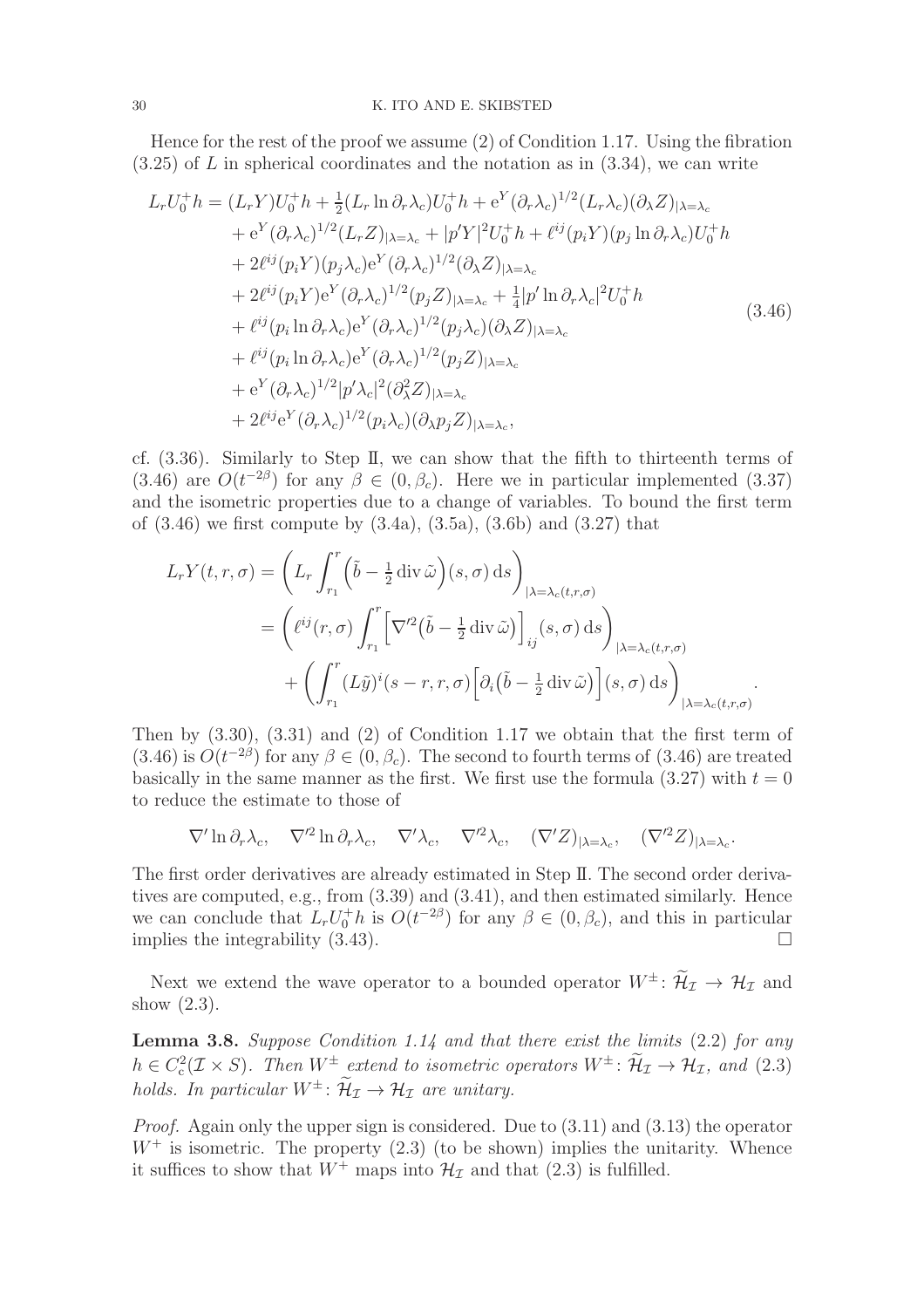We shall proceed partially following [HS, Appendix A]. For any  $h \in C_c^2(\mathcal{I} \times S)$ and  $\psi \in \mathcal{H}_{1+} \cap \mathcal{H}^1$ 

$$
2\pi i \langle \psi, W^+h \rangle = 2\pi i \lim_{\epsilon \downarrow 0} \epsilon \int_0^\infty e^{-\epsilon t} \langle \psi, e^{itH} \bar{\chi}_n U^+(t)h \rangle dt
$$
  
= 
$$
\lim_{\epsilon \downarrow 0} \epsilon \int_0^\infty \langle e^{-it(H - i\epsilon)} \psi, \int_{\mathcal{I}} e^{-it\lambda} \bar{\chi}_n \phi_\lambda^+[h(\lambda)] d\lambda \rangle dt;
$$

here the cut-off function  $\bar{\chi}_n$  is chosen with n big enough (possibly depending on h) to assure the property  $\bar{\chi}_n \phi_\lambda^+$  $\chi^+_{\lambda}[h(\lambda)] \in \mathcal{N}$  for all  $\lambda$ . Moreover, here and below, we use the L<sup>2</sup>-pairing of the spaces  $\mathcal{H}_s$  and  $\mathcal{H}_{-s}$  for any real s (denoted by  $\langle \cdot, \cdot \rangle$  as the inner product). Note that by commutation we may bound

$$
\int_0^\infty \left\| r e^{-it(H - i\epsilon)} \psi \right\| dt < \infty,
$$

so that we may insert a configuration cut-off and obtain

$$
2\pi i \langle \psi, W^+h \rangle = \lim_{\epsilon \downarrow 0} \lim_{m \to \infty} \epsilon \Big\langle \psi, \int_0^\infty e^{it(H+i\epsilon)} \int_{\mathcal{I}} e^{-it\lambda} \chi_m \bar{\chi}_n \phi_\lambda^+[h(\lambda)] \, d\lambda dt \Big\rangle.
$$

Now we can change the order of integration and then compute, abbreviating  $\phi_{\epsilon} =$  $R(\lambda + i\epsilon)\psi$ ,

$$
2\pi i \langle \psi, W^{+}h \rangle
$$
  
=  $\lim_{\epsilon \downarrow 0} \lim_{m \to \infty} \int_{\mathcal{I}} \epsilon \langle \psi, \int_{0}^{\infty} e^{it(H-\lambda + i\epsilon)} \chi_{n,m} \phi_{\lambda}^{+}[h(\lambda)] dt \rangle d\lambda$   
=  $\lim_{\epsilon \downarrow 0} \lim_{m \to \infty} \int_{\mathcal{I}} \langle \psi, i\epsilon R(\lambda - i\epsilon) \chi_{n,m} \phi_{\lambda}^{+}[h(\lambda)] \rangle d\lambda$   
=  $\lim_{\epsilon \downarrow 0} \lim_{m \to \infty} \int_{\mathcal{I}} \left( \langle \psi, \chi_{n,m} \phi_{\lambda}^{+}[h(\lambda)] \rangle - \langle \psi, R(\lambda - i\epsilon)(H - \lambda) \chi_{n,m} \phi_{\lambda}^{+}[h(\lambda)] \rangle \right) d\lambda$   
=  $\int_{\mathcal{I}} \langle \psi, \bar{\chi}_{n} \phi_{\lambda}^{+}[h(\lambda)] \rangle d\lambda - \lim_{\epsilon \downarrow 0} \lim_{m \to \infty} \int_{\mathcal{I}} \langle \phi_{\epsilon}, (H - \lambda) \chi_{n,m} \phi_{\lambda}^{+}[h(\lambda)] \rangle d\lambda.$ 

We shall compute the double limit by an integration by parts procedure first rewriting the integrand by using the spherical decomposition formula [IS3, (2.8a)] (as in the proof of [IS3, Theorem 1.14]). A commutation error disappears when taking the m-limit and whence, more precisely,

$$
\lim_{m \to \infty} 2 \int_{\mathcal{I}} \langle \phi_{\epsilon}, (H - \lambda) \chi_{n,m} \phi_{\lambda}^{+}[h(\lambda)] \rangle d\lambda = \lim_{m \to \infty} \int_{\mathcal{I}} (T_1 + T_2 + T_3) d\lambda,
$$

where (for some  $\kappa > 1$  and ip' being the covariant derivative on  $S_r$ )

$$
T_1 = \langle (A + \bar{a})\phi_{\epsilon}, \chi_m \tilde{\eta}(A - a)\bar{\chi}_n \phi_{\lambda}^+[h(\lambda)] \rangle,
$$
  
\n
$$
T_2 = \int_{r_0}^{\infty} \chi_m(r) \langle p'\phi_{\epsilon}, p'\bar{\chi}_n \phi_{\lambda}^+[h(\lambda)] \rangle_{\mathcal{G}_r} dr,
$$
  
\n
$$
T_3 = \int_{r_0}^{\infty} \chi_m(r) \langle \phi_{\epsilon}, O(r^{-\kappa})\bar{\chi}_n \phi_{\lambda}^+[h(\lambda)] \rangle_{\mathcal{G}_r} dr.
$$

We can compute the  $m$ -limit from this representation, however since we need to compute a double limit it turns out to be better to compute the  $\epsilon$ -limit first. This change of order is legitimate since the m-limit exists uniformly in small  $\epsilon$  due to Theorem 1.8 and (3.29) (at this point Condition 1.14 is crucial). By taking the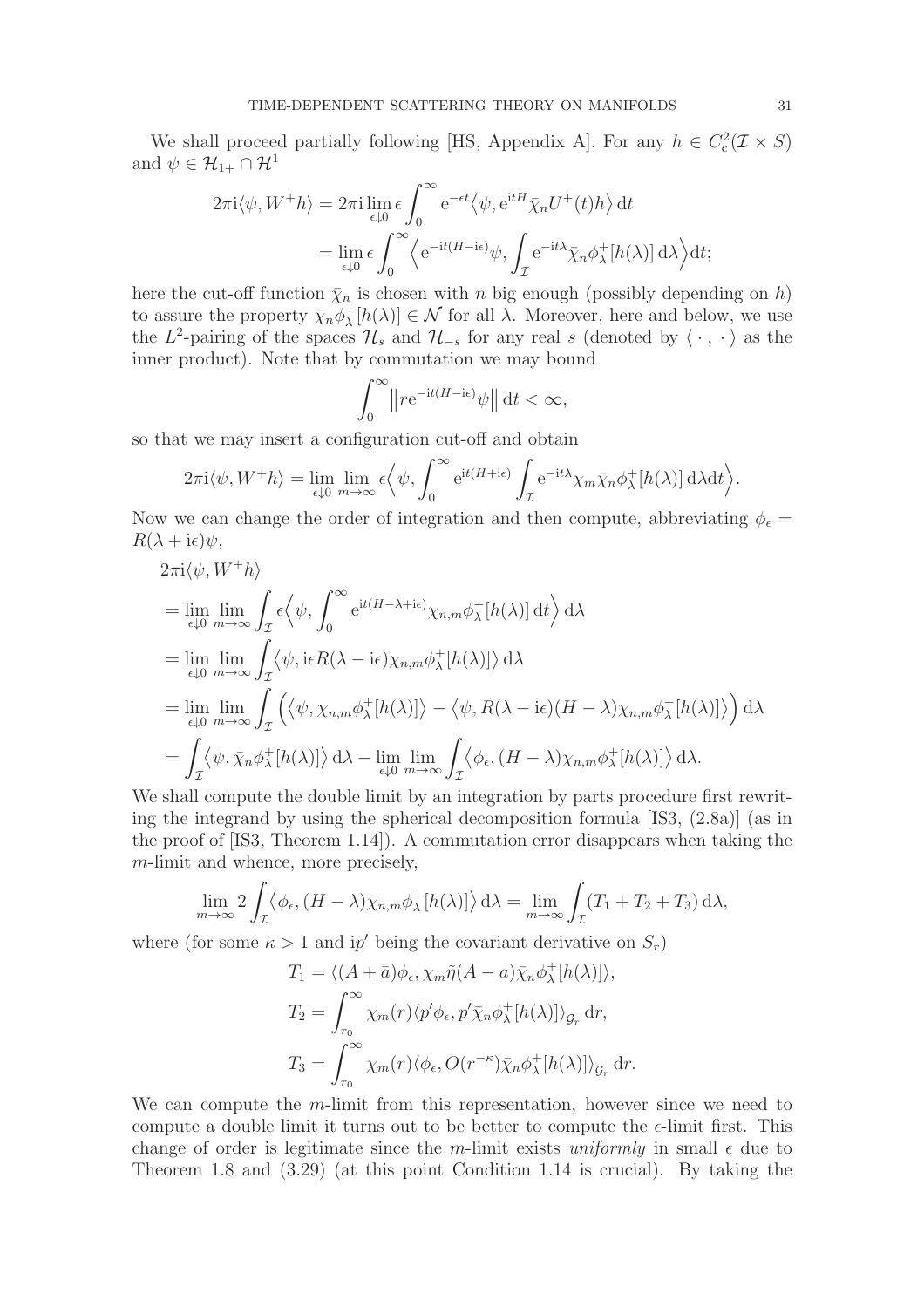$\epsilon$ -limit inside the  $\lambda$ -integrals we can then compute the m-limit for each term after picking up (for  $T_1$ ) the factor  $\chi'_m$  (i.e. the *r*-derivative of  $\chi_m$ ) from a commutation (precisely as in the proof of [IS3, Theorem 1.14]). Now the corresponding term does contribute in the m-limit and we obtain the following formula, abbreviating  $\phi = R(\lambda + i0)\psi,$ 

$$
-\lim_{\epsilon \downarrow 0} \lim_{m \to \infty} \int_{\mathcal{I}} \langle \phi_{\epsilon}, (H - \lambda) \chi_{n,m} \phi_{\lambda}^{+}[h(\lambda)] \rangle d\lambda
$$
  
= 
$$
\int_{\mathcal{I}} \left( i \langle F^{+}(\lambda) \psi, h(\lambda) \rangle_{\mathcal{G}} - \langle \psi, \bar{\chi}_{n} \phi_{\lambda}^{+}[h(\lambda)] \rangle \right) d\lambda.
$$

By combining this with the previous computation we observe a cancellation and conclude that

$$
2\pi i \langle \psi, W^+h \rangle = \int_{\mathcal{I}} i \langle F^+(\lambda)\psi, h(\lambda) \rangle_{\mathcal{G}} d\lambda.
$$
 (3.47)

Let us consider  $\psi = f(H)\check{\psi}$  where  $f \in C_c^{\infty}(\mathbb{R})$  and  $\check{\psi} \in \mathcal{H}_{1+} \cap \mathcal{H}^1$ . We obtain from  $(3.47)$  that

$$
2\pi i \langle (I - f(H))\breve{\psi}, W^+h \rangle = \int_{\mathcal{I}} i(1 - f(\lambda)) \langle F^+(\lambda)\breve{\psi}, h(\lambda) \rangle_{\mathcal{G}} d\lambda.
$$

Clearly if f is chosen such that  $f(\lambda)h(\lambda, \cdot) = h(\lambda, \cdot)$  for all  $\lambda$  the right-hand side vanishes and whence by density we conclude that  $W^+$  maps into  $\mathcal{H}_{\mathcal{I}}$  and extends to an isometry  $W^+ : \tilde{\mathcal{H}}_{\mathcal{I}} \to \mathcal{H}_{\mathcal{I}}$ . Moreover by choosing  $f \in C_c^{\infty}(\mathcal{I})$  and  $\psi \in \mathcal{H}_{1+}$  and then using  $\psi = f(H)\psi$  in (3.47) it follows (again by density) that  $(W^+)^*\psi = F^+\psi$ for all  $\psi \in \mathcal{H}_{\mathcal{T}}$  showing (2.3).

Theorem 2.1 is a direct consequence of Lemmas 3.7 and 3.8. In fact using only Lemma 3.8 we obtain a version of Theorem 1.18 without need for Condition 1.17.

Corollary 3.9. Suppose Condition 1.14 and that there exist the limits (2.2) for any  $h \in C_c^2(\mathcal{I} \times S)$ . Then the operators  $F^{\pm}$ :  $\mathcal{H}_{\mathcal{I}} \to \mathcal{H}_{\mathcal{I}}$  are unitary diagonalizing transformations.

*Proof.* We know that  $F^+$  is an isometry, and hence it suffices to show that  $F^+$  is onto. But since  $W^+$  is an isometry the conclusion follows from (2.3).

3.4. Proofs for short-range and Dollard type models. In this subsection we prove Theorems 2.6 and 2.9 stated in Subsection 2.3 under the short-range assumption and Theorem 2.11 stated in Subsection 2.4 under the Dollard type assumption.

Let us begin with the proof of Theorem 2.11 since the short-range model can be treated easily using a bound from the proof. It suffices to do the upper case due to time reversal invariance.

*Proof of Theorem 2.11.* Let  $\theta = \theta(\sigma, \lambda)$  be the real-valued function appearing in Corollary 2.10. Fix any  $h \in C_c^2(\mathcal{I} \times S)$  and corresponding quantities  $\lambda_1$ , D and  $r_1$ (determining  $U_0^+(t)h$  by (3.10)). In order to prove the existence of the limit (2.16) for this  $h$  it suffices to show that

$$
||U_{\text{do}}^+(t)\check{h} - U_0^+(t)h|| \to 0 \text{ as } t \to \infty; \quad h := e^{i\theta}\check{h},\tag{3.48}
$$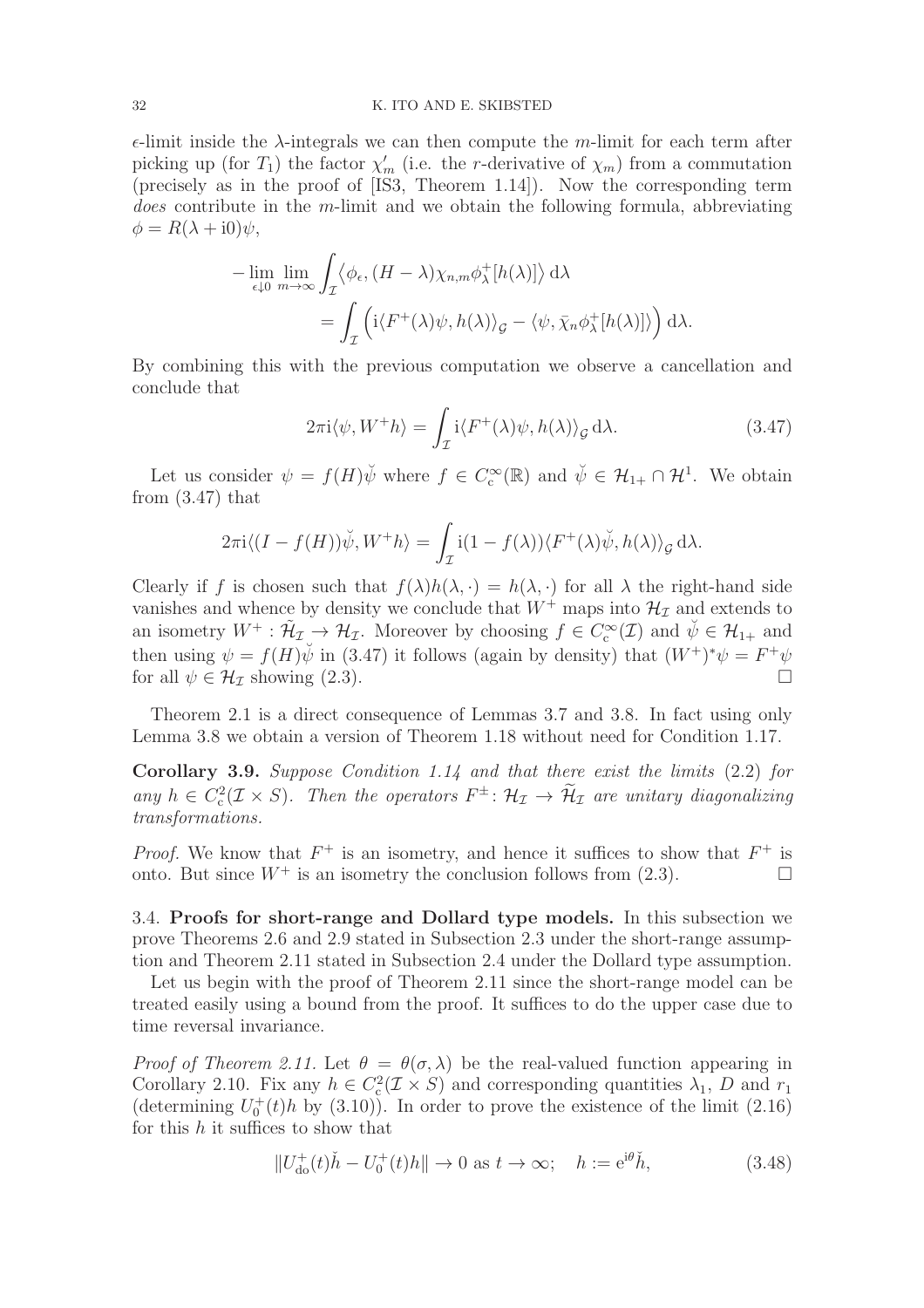cf. Theorem 2.1 and Lemma 3.3. By the properties of h we can find  $\lambda_2 > \lambda_1$  such that  $\lambda \leq \lambda_2$  on supp h. Then, recalling the quantities of (3.10), we let

$$
\Omega_c^2(t) = \{ (r, t) \in \Omega_c(t) | \quad \lambda_c \le \lambda_2 \}.
$$

First we note

$$
||U_0^+(t)h|| = ||h|| \ge ||U_{\text{do}}^+(t)\check{h}||,
$$

reducing the proof of (3.48) to showing

$$
||1_{\Omega_c^2(t)}U_{\text{do}}^+(t)\check{h} - U_0^+(t)h|| \to 0 \text{ as } t \to \infty.
$$
 (3.49)

Hence let us prove (3.49). Obviously we need to 'compare' the expressions (3.10) and  $(2.15)$  with the factor  $e^{i\theta}$ . By using  $(2.6b)$  and  $(3.4c)$  we obtain that

$$
\sup_{(r,\sigma)\in\Omega_c^2(t)} \int_r^\infty \left(b_{\lambda_c}(s,\sigma) - b_{\text{do},\lambda_c}(s,\sigma)\right) \mathrm{d}s = o(t^0).
$$

Whence it suffices for (3.49) to show the following asymptotics uniformly in  $(r, \sigma) \in$  $\Omega_c^2(t)$ :

$$
\lambda_c = \lambda_0(\sigma) + \frac{1}{2} \frac{(r - r_0)^2}{t^2} + o(t^0),
$$
  
\n
$$
\partial_r \lambda_c = (r - r_0)/t^2 + o(t^{-1}),
$$
  
\n
$$
K_{\rm do} = \int_{r_0}^r b_{\rm do,\lambda_c}(s,\sigma) \, \mathrm{d}s - \lambda_c t + o(t^0).
$$

Now to prove these asymptotics we do a Taylor expansion of the integrand of (3.6b) to find a continuous function  $f_1(\lambda, \sigma)$  ( $\lambda$  being close to  $\lambda_c$ ) such that

$$
\partial_{\lambda} \Theta_1(\lambda, t, r, \sigma) = b_{sr}^{-1}(r - r_1) + \frac{1}{2} b_{sr}^{-3} \int_{r_1}^r Q \, ds + f_1 + O(t^{-\epsilon}) - t,
$$

where  $\epsilon \in (0, 1)$  is a constant satisfying  $(2.6a)$  and

$$
Q = Q(x) = 2(q_1^{\text{ex}} - \lambda_0(\sigma)).
$$

Alternatively, we can rewrite for some continuous function  $f_2(\lambda, \sigma)$ 

$$
\partial_{\lambda} \Theta_1(\lambda, t, r, \sigma) = b_{\rm sr}^{-1}(r - r_0) + \frac{1}{2} b_{\rm sr}^{-3} \int_{r_0}^r Q \, ds + f_2 + O(t^{-\epsilon}) - t.
$$

Let us substitute  $\lambda = \lambda_c(t, r, \sigma)$  and abbreviate  $f_2 = f_2(\lambda_c, \sigma)$  and  $b_{sr} = b_{sr}(\lambda_c, \sigma)$ . This leads to

$$
b_{\rm sr} = \frac{r - r_0}{t} + \frac{1}{2} \frac{t}{(r - r_0)^2} \int_{r_0}^r Q \, \mathrm{d}s + \frac{(r - r_0)}{t^2} f_2 + O(t^{-1 - \epsilon}),\tag{3.50}
$$

and consequently

$$
\lambda_c = \lambda_0(\sigma) + \frac{1}{2} \frac{(r - r_0)^2}{t^2} + \frac{1}{2} \frac{1}{(r - r_0)} \int_{r_0}^r Q \, ds + \frac{(r - r_0)^2}{t^3} f_2 + O(t^{-1 - \epsilon}). \tag{3.51}
$$

In particular

$$
\lambda_c = \lambda_0(\sigma) + \frac{1}{2} \frac{(r - r_0)^2}{t^2} + O(t^{-(1 + \epsilon)/2}).
$$

In turn using

$$
\partial_r \lambda_c = \left( b_{\lambda_c}(r, \sigma) \int_{r_1}^r b_{\lambda_c}(s, \sigma)^{-3} \, \mathrm{d}s \right)^{-1},
$$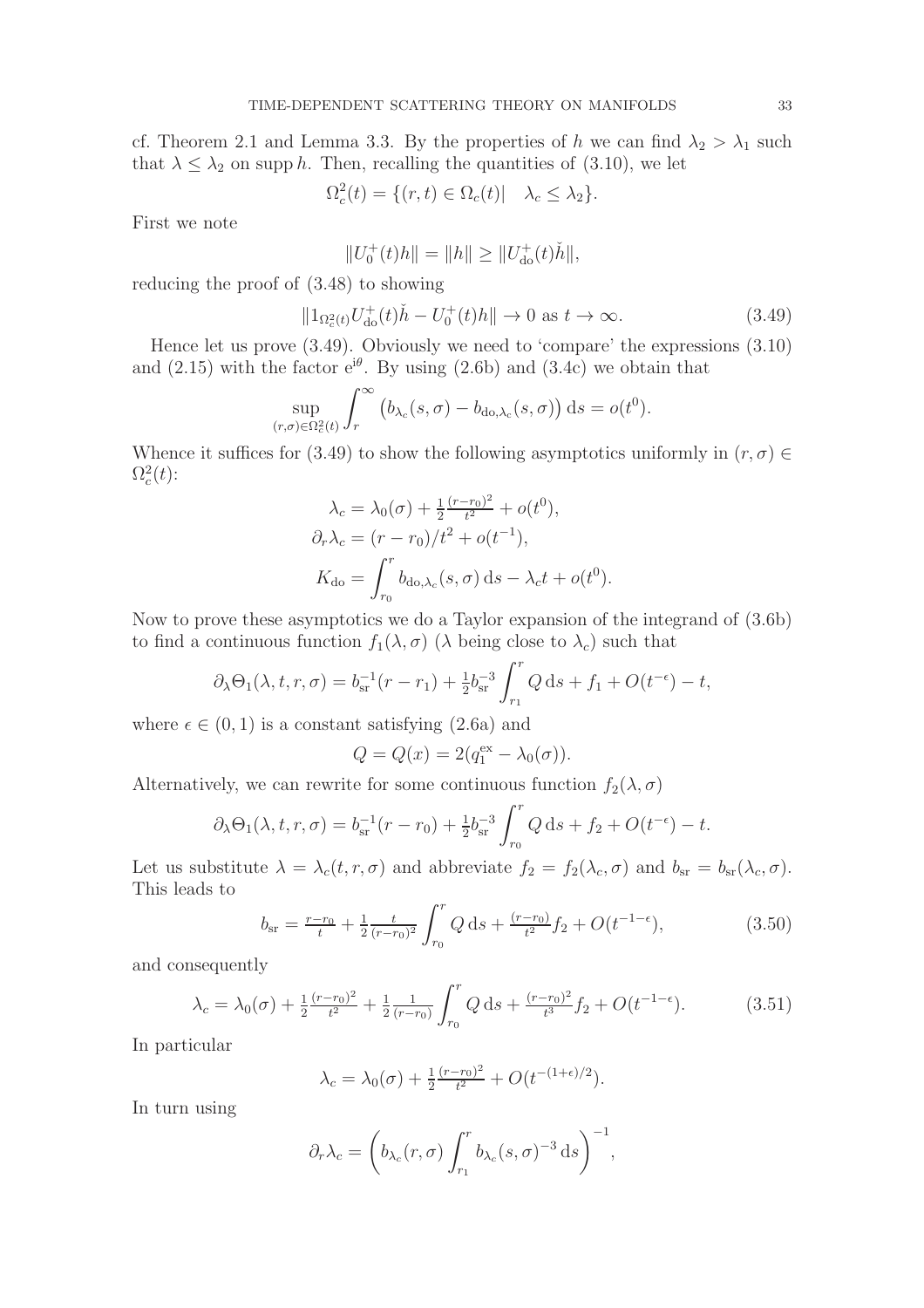we obtain

$$
\partial_r \lambda_c = (r - r_0)/t^2 + O(t^{-(3+\epsilon)/2}).
$$

Finally we compute using (3.50) and (3.51)

$$
K_{\text{do}} - \int_{r_0}^r b_{\text{do},\lambda_c}(s,\sigma) \, ds + \lambda_c t
$$
  
=  $K_{\text{do}} - (r - r_0) \left( (r - r_0) / t + \frac{1}{2} \frac{t}{(r - r_0)^2} \int_{r_0}^r Q \, ds + \frac{(r - r_0)}{t^2} f_2 \right) + \frac{1}{2} \frac{t}{(r - r_0)} \int_{r_0}^r Q \, ds$   
+  $\left( \lambda_0(\sigma) + \frac{1}{2} \frac{(r - r_0)^2}{t^2} + \frac{1}{2} \frac{1}{(r - r_0)} \int_{r_0}^r Q \, ds + \frac{(r - r_0)^2}{t^3} f_2 \right) t + O(t^{-\epsilon})$   
=  $O(t^{-\epsilon}).$ 

Whence we have shown that (3.49) holds.

The rest of the assertions is clear from (2.16), (3.48), Theorem 2.1 and Corollary 2.10.

*Proof of Theorem 2.6.* As we already noted q is of Dollard type since it is of shortrange type. Let  $\theta = \theta(\sigma, \lambda)$  be the real-valued function appearing in Corollary 2.5. Similarly to the proof of Theorem 2.11, in order to prove the existence of the limit (2.10) it suffices to show that for all  $h \in C_c^2(\mathcal{I} \times S)$ 

$$
||U_{\rm sr}^+(t)\check{h} - U_0^+(t)h|| \to 0 \text{ as } t \to \infty; \quad h := e^{i\theta}\check{h}.
$$
 (3.52)

If we compare the expressions  $(2.9)$  and  $(2.15)$ , then we can see that  $(3.52)$  follows from (3.48). Here we note that the functions  $\theta$  in (3.48) and (3.52) are chosen differently as in Corollary 2.10 and Corollary 2.5, respectively. Hence we are done with (2.10).

The rest of the assertions is clear from (2.10), (3.52), Theorem 2.1 and Corollary 2.5.

We above proof is short since we could use the proof of Theorem 2.11, more precisely (3.48). A different and possibly more appealing procedure would be show (3.52) directly by mimicking the proof of Theorem 2.11 for the short-range setting.

Proof of Theorem 2.9. Under Condition 2.7 the existence of the limits (2.13) follows by [IS1]. Then by Lemma 2.8 and (3.52) the assumptions of Lemma 3.8 and Corollary 3.9 are fulfilled. Now we can argue as at the end of the proof of of Theorem 2.6 and complete the proof of the theorem.

#### **REFERENCES**

- [Co] P. Constantin, Scattering for Schrödinger operators in a class of domains with noncompact boundaries, J. Funct. Anal. 44 (1981), 87–119.
- [Do] J. Dollard, Asymptotic convergence and Coulomb interaction, J. Math. Phys. 5 (1964), 729–738.
- [DG] J. Derezinski and C. Gérard, Scattering theory of classical and quantum N-particle systems, Texts and Monographs in Physics, Berlin, Springer 1997.
- [HPW] R. Hempel, O. Post, R. Weder, On open scattering channels for manifolds with ends, J. Funct. Anal. 266 (2014), 5526–5583.
- [HS] I. Herbst, E. Skibsted: Free channel Fourier transform in the long-range N-body problem, J. D'Anal. Math. 65 (1995), 297–332.
- [Hö] L. Hörmander, The Analysis of Linear Partial Differential Operators. I, Springer, Berlin, 1990.